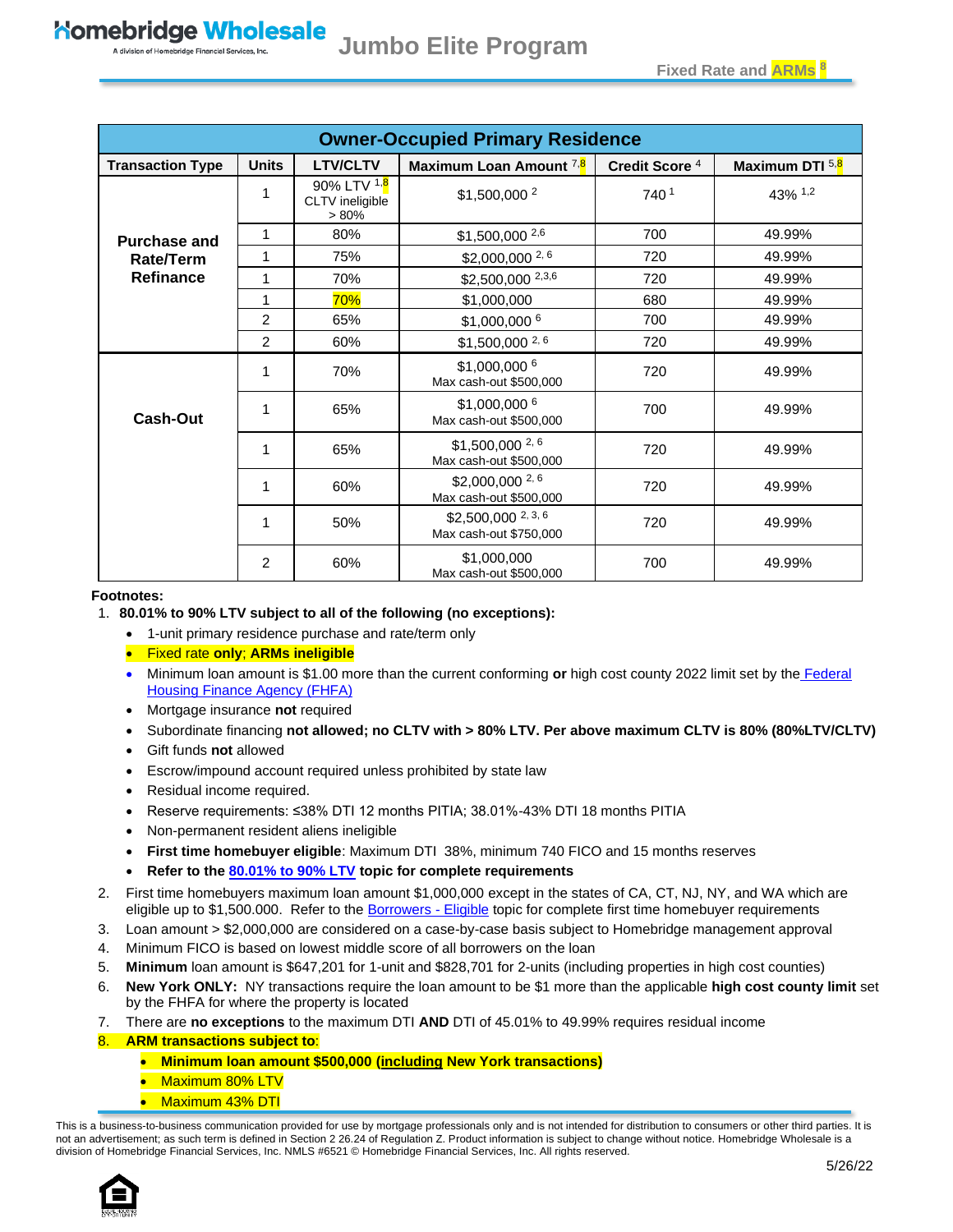| Second Home <sup>6</sup>                             |              |                 |                                       |                           |                          |
|------------------------------------------------------|--------------|-----------------|---------------------------------------|---------------------------|--------------------------|
| <b>Transaction Type</b>                              | <b>Units</b> | <b>LTV/CLTV</b> | Loan Amount 3,4, 6                    | Credit Score <sup>1</sup> | Maximum DTI $^2$         |
|                                                      | 1            | 80%             | \$1,000,000                           | 720                       | 40%                      |
| Purchase/<br>Rate/Term                               | 1            | 70%             | \$1,500,000                           | 720                       | 40%                      |
| <b>Refinance</b>                                     | 1            | 65%             | \$2,000,000                           | 720                       | 40%                      |
| Cash-Out $6$                                         | 1            | 60%             | \$1,500,000<br>Max cash-out \$500,000 | 720                       | 40%                      |
|                                                      | 1            | 50%             | \$2,000,000<br>Max cash-out \$750,000 | 720                       | 40%                      |
| Investment 5, 6                                      |              |                 |                                       |                           |                          |
| <b>Transaction Type</b>                              | <b>Units</b> | <b>LTV/CLTV</b> | Loan Amount $3,4$                     | Credit Score <sup>1</sup> | Maximum DTI <sup>2</sup> |
| <b>Purchase and</b><br>Rate/Term<br><b>Refinance</b> | $1 - 4$      | 70%             | \$1,500,000                           | 740                       | 38%                      |
| Cash-Out                                             | $1 - 4$      | 60%             | \$1,500,000<br>Max cash-out \$500,000 | 740                       | 38%                      |

#### **Footnotes:**

- 1. Minimum FICO is based on lowest middle score of all borrowers on the loan
- 2. There are **no exceptions** to the maximum DTI
- 3. Minimum loan amounts \$647,201 for 1-unit and \$1.00 more than the current conforming loan amount set by the Federal [Housing Finance Agency \(FHFA\)](https://www.fhfa.gov/DataTools/Downloads/Documents/Conforming-Loan-Limits/FullCountyLoanLimitList2022_HERA-BASED_FINAL_FLAT.pdf) for the applicable number of units
- 4. **New York ONLY**: NY transactions require the minimum loan amount to be \$1 over the **current high-cost county** limit set by the FHFA for where the property is located
- 5. Investment transactions are subject to the following:
	- First time homebuyers **ineligible**
	- Must be an arm's length transaction
	- Gift funds not allowed
	- Appraiser must provide comparable rent schedule
	- If using rental income to qualify, a copy of the executed lease agreement is required
	- Florida condominiums limited to a maximum 50% LTV/CLTV/HCLTV

#### **6. ARM transactions subject to the following:**

- Eligible on second home transactions **only; ARMs not eligible on investment transactions**

- **Minimum loan amount \$500,000 (including New York transactions;)**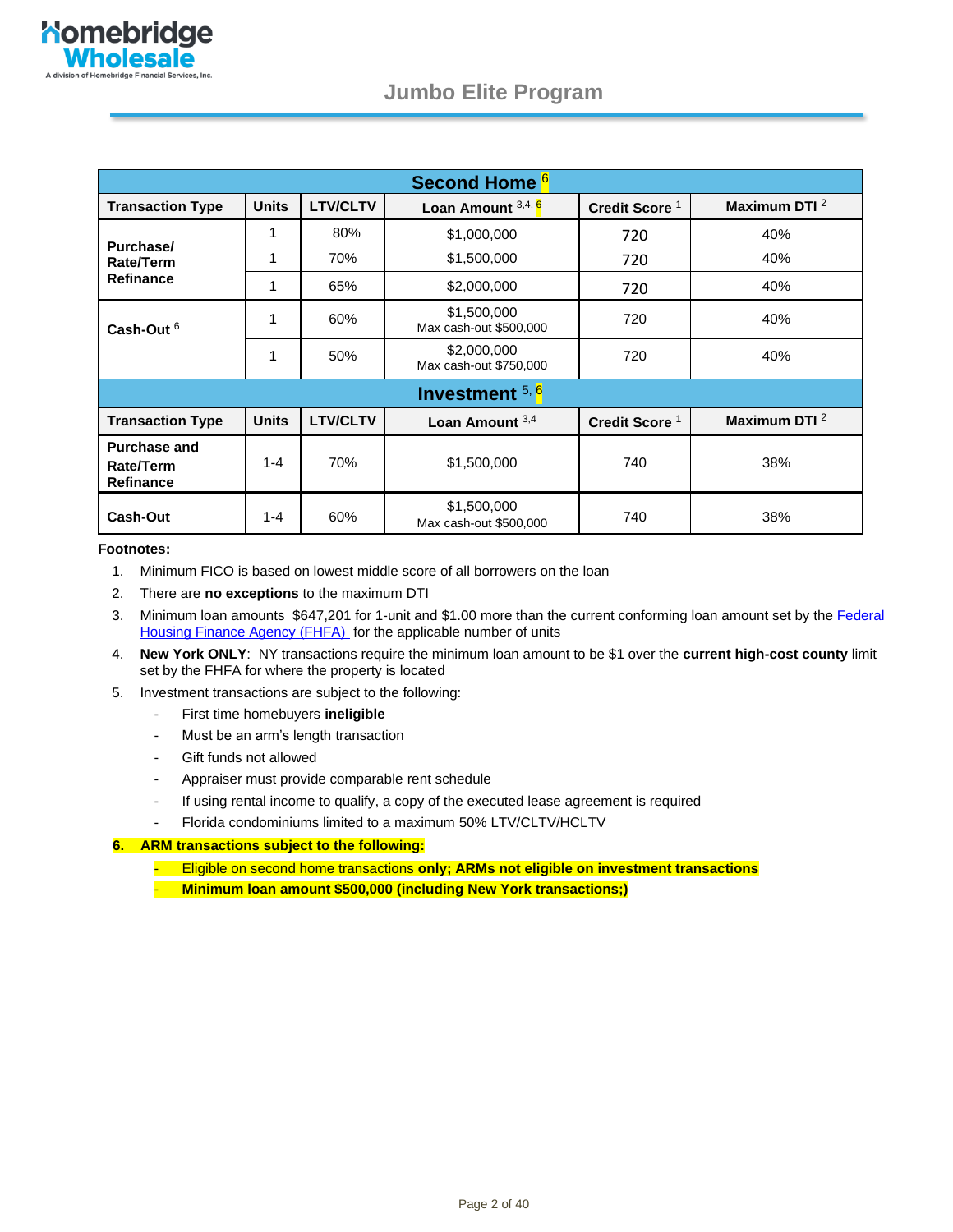**Nomebridge**<br> **Wholesale** 

A division of Homebridge Financial Services, Inc.

<span id="page-2-0"></span>

| <b>Topic</b>      | <b>Guideline</b>                                                                                                                                                                                                                                                                                                                                                                                                                                                                                                                                                                                                                                                                                                                                                                                                                                                                                                                                                                                                                                                                                                                                                                                                                                                                                                                                                                                                                                                                                                                                                                                                         |  |  |  |  |
|-------------------|--------------------------------------------------------------------------------------------------------------------------------------------------------------------------------------------------------------------------------------------------------------------------------------------------------------------------------------------------------------------------------------------------------------------------------------------------------------------------------------------------------------------------------------------------------------------------------------------------------------------------------------------------------------------------------------------------------------------------------------------------------------------------------------------------------------------------------------------------------------------------------------------------------------------------------------------------------------------------------------------------------------------------------------------------------------------------------------------------------------------------------------------------------------------------------------------------------------------------------------------------------------------------------------------------------------------------------------------------------------------------------------------------------------------------------------------------------------------------------------------------------------------------------------------------------------------------------------------------------------------------|--|--|--|--|
| COVID-19          | A signed, Borrower COVID-19 Affidavit is required                                                                                                                                                                                                                                                                                                                                                                                                                                                                                                                                                                                                                                                                                                                                                                                                                                                                                                                                                                                                                                                                                                                                                                                                                                                                                                                                                                                                                                                                                                                                                                        |  |  |  |  |
| 4506-C            | Completed and signed 4506-C required prior to loan closing for both personal and business<br>tax returns (as applicable) for all borrowers whose income was used for qualifying                                                                                                                                                                                                                                                                                                                                                                                                                                                                                                                                                                                                                                                                                                                                                                                                                                                                                                                                                                                                                                                                                                                                                                                                                                                                                                                                                                                                                                          |  |  |  |  |
|                   | The 4506-C must be processed and tax transcripts (both personal and business, if applicable)<br>$\bullet$<br>obtained for all borrowers to validate all income used for qualifying for each year requested                                                                                                                                                                                                                                                                                                                                                                                                                                                                                                                                                                                                                                                                                                                                                                                                                                                                                                                                                                                                                                                                                                                                                                                                                                                                                                                                                                                                               |  |  |  |  |
|                   | • W-2 transcripts to validate W-2 wages if tax transcripts are not provided and the borrower does<br>not have any other income source or loss.                                                                                                                                                                                                                                                                                                                                                                                                                                                                                                                                                                                                                                                                                                                                                                                                                                                                                                                                                                                                                                                                                                                                                                                                                                                                                                                                                                                                                                                                           |  |  |  |  |
|                   | 4506-C results must be validated against the income documentation in the loan file<br>$\bullet$                                                                                                                                                                                                                                                                                                                                                                                                                                                                                                                                                                                                                                                                                                                                                                                                                                                                                                                                                                                                                                                                                                                                                                                                                                                                                                                                                                                                                                                                                                                          |  |  |  |  |
|                   | In the event tax returns were filed but the transcripts are not available from the IRS the results<br>must reflect "No Record Found".                                                                                                                                                                                                                                                                                                                                                                                                                                                                                                                                                                                                                                                                                                                                                                                                                                                                                                                                                                                                                                                                                                                                                                                                                                                                                                                                                                                                                                                                                    |  |  |  |  |
|                   | An additional prior year's tax transcripts must be obtained.                                                                                                                                                                                                                                                                                                                                                                                                                                                                                                                                                                                                                                                                                                                                                                                                                                                                                                                                                                                                                                                                                                                                                                                                                                                                                                                                                                                                                                                                                                                                                             |  |  |  |  |
|                   | Large increases in income that cannot be validated through a tax transcript may only be<br>considered for qualifying on a case-by-case basis.                                                                                                                                                                                                                                                                                                                                                                                                                                                                                                                                                                                                                                                                                                                                                                                                                                                                                                                                                                                                                                                                                                                                                                                                                                                                                                                                                                                                                                                                            |  |  |  |  |
|                   | • Broker provided processed 4506-C results are not eligible                                                                                                                                                                                                                                                                                                                                                                                                                                                                                                                                                                                                                                                                                                                                                                                                                                                                                                                                                                                                                                                                                                                                                                                                                                                                                                                                                                                                                                                                                                                                                              |  |  |  |  |
| 80.01% to 90% LTV | 80.01% to 90% LTV subject to all of the following (no exceptions). Topics not addressed in<br>this section, follow standard Jumbo guidelines.<br>1-unit primary residence<br>٠<br><b>Fixed rate only; ARM ineligible</b><br>Purchase and rate/term refi only<br>$\bullet$<br>Minimum 740 FICO<br>٠<br>Minimum loan amount is \$1.00 more than the current conforming/high balance limits set by<br>$\bullet$<br>the Federal Housing Finance Agency (FHFA)<br>Mortgage insurance not required<br>٠<br>Subordinate financing not allowed<br>٠<br>Gift funds not allowed<br>$\bullet$<br>Major derogatory credit not allowed<br>٠<br>Business funds eligible for down payment and closing costs; business funds are ineligible to<br>$\bullet$<br>satisfy reserve requirements<br>Maximum DTI 43% (excluding first time homebuyer - see FTHB below)<br>$\bullet$<br>Reserves are determined by DTI (excluding first time homebuyer - see FTHB topic below):<br>$\bullet$<br>DTI $\leq$ 38%: 12 months PITIA reserves<br>DTI 38.01% - 43%: 18 months PITIA reserves<br>Refer to the Reserves topic for complete reserve requirements<br>Escrow/impound account required<br>Non-permanent resident aliens ineligible<br>Appraisal requirements:<br>٠<br>Purchase transactions: One (1) full appraisal<br>Rate/Term Refi: Two (2) full appraisals<br>Refer to the <b>Appraisals</b> topic for complete appraisal requirements<br>Maximum of two (2) financed properties, including the subject<br>$\bullet$<br>Texas Section 50(a)(6) transactions ineligible<br>$\bullet$<br>Residual income required as detailed below:<br>٠ |  |  |  |  |
|                   | <b>Number in Household*</b><br><b>Two</b><br><b>Four</b><br><b>Five</b><br>One<br>Three                                                                                                                                                                                                                                                                                                                                                                                                                                                                                                                                                                                                                                                                                                                                                                                                                                                                                                                                                                                                                                                                                                                                                                                                                                                                                                                                                                                                                                                                                                                                  |  |  |  |  |
|                   | <b>Required Residual Income</b><br>\$1550<br>\$3150<br>\$3700<br>\$2600<br>\$3550                                                                                                                                                                                                                                                                                                                                                                                                                                                                                                                                                                                                                                                                                                                                                                                                                                                                                                                                                                                                                                                                                                                                                                                                                                                                                                                                                                                                                                                                                                                                        |  |  |  |  |
|                   | * Add \$150 for each additional family member over five (i.e. 6 family member requires \$3850                                                                                                                                                                                                                                                                                                                                                                                                                                                                                                                                                                                                                                                                                                                                                                                                                                                                                                                                                                                                                                                                                                                                                                                                                                                                                                                                                                                                                                                                                                                            |  |  |  |  |
|                   | residual income; \$3700 for 5 family members + \$150 for $6th$ member = \$3850)<br><b>First Time Homebuyers (FTHB)</b><br>The above guidance also applies to first time homebuyers with the following exceptions:<br>Maximum DTI 38%, and<br>$\bullet$<br>15 months reserves required, and<br>$\bullet$                                                                                                                                                                                                                                                                                                                                                                                                                                                                                                                                                                                                                                                                                                                                                                                                                                                                                                                                                                                                                                                                                                                                                                                                                                                                                                                  |  |  |  |  |

**and WA FTHB eligible for \$1.5M loan amount**

• Maximum loan amount \$1M in all states except CA, CT, NJ, NY, and WA; **CA, CT, NJ, NY,**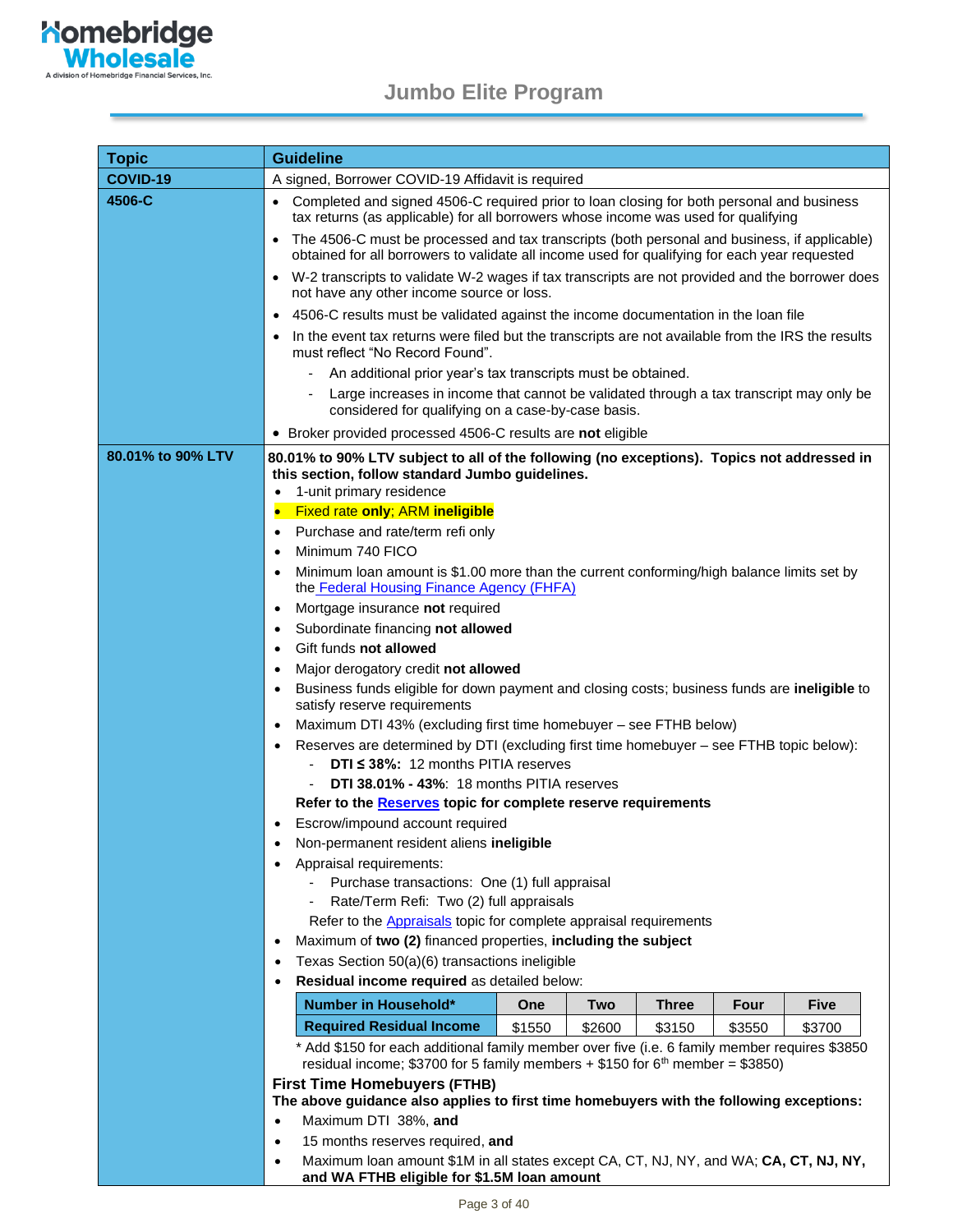

| <b>Ability to Repay</b> | $\bullet$<br>loan.<br>$\overline{\phantom{m}}$<br>٠<br>$\bullet$ | Current or reasonable expected income or assets,<br>Current employment status,<br>Monthly payment on the covered transaction,<br>Monthly payment on any simultaneous loan,<br>Monthly payment for mortgage-related obligations,<br>Current debt obligations, alimony and child support,<br>Credit history, and<br>Debt-to-income ratio<br>on the borrower's ability to repay, assets or collateral. |                                                                                                                        | All loans must meet Ability to Repay (ATR) requirements. All of the following criteria must be<br>considered when determining if the borrower has sufficient income and assets to repay the<br>The loan file must include documentation of the borrower's ability to repay.<br>If the 1003, title commitment or credit documents indicate the borrower is a party to a lawsuit,<br>additional documentation is required to determine the lawsuit will not have a negative impact                                                                                                                                                                                                             |  |
|-------------------------|------------------------------------------------------------------|-----------------------------------------------------------------------------------------------------------------------------------------------------------------------------------------------------------------------------------------------------------------------------------------------------------------------------------------------------------------------------------------------------|------------------------------------------------------------------------------------------------------------------------|----------------------------------------------------------------------------------------------------------------------------------------------------------------------------------------------------------------------------------------------------------------------------------------------------------------------------------------------------------------------------------------------------------------------------------------------------------------------------------------------------------------------------------------------------------------------------------------------------------------------------------------------------------------------------------------------|--|
| <b>Age of Documents</b> | $\bullet$                                                        |                                                                                                                                                                                                                                                                                                                                                                                                     |                                                                                                                        | All credit, income and asset documentation cannot be more than 90 days old at funding                                                                                                                                                                                                                                                                                                                                                                                                                                                                                                                                                                                                        |  |
|                         | ٠                                                                |                                                                                                                                                                                                                                                                                                                                                                                                     |                                                                                                                        | Appraisal documents cannot be more than 120 days old at funding.                                                                                                                                                                                                                                                                                                                                                                                                                                                                                                                                                                                                                             |  |
|                         | $\bullet$                                                        | Title commitment cannot be more than 90 days old at funding                                                                                                                                                                                                                                                                                                                                         |                                                                                                                        |                                                                                                                                                                                                                                                                                                                                                                                                                                                                                                                                                                                                                                                                                              |  |
| <b>Appraisals</b>       | ٠                                                                |                                                                                                                                                                                                                                                                                                                                                                                                     |                                                                                                                        | A new appraisal is required; a prior appraisal, regardless of date is not allowed                                                                                                                                                                                                                                                                                                                                                                                                                                                                                                                                                                                                            |  |
|                         | ٠                                                                | Appraisal requirements are as follows:                                                                                                                                                                                                                                                                                                                                                              |                                                                                                                        |                                                                                                                                                                                                                                                                                                                                                                                                                                                                                                                                                                                                                                                                                              |  |
|                         |                                                                  |                                                                                                                                                                                                                                                                                                                                                                                                     | <b>Purchase Transactions</b>                                                                                           |                                                                                                                                                                                                                                                                                                                                                                                                                                                                                                                                                                                                                                                                                              |  |
|                         |                                                                  | <b>First Lien Loan Amount</b>                                                                                                                                                                                                                                                                                                                                                                       |                                                                                                                        | <b>Appraisal Requirement</b>                                                                                                                                                                                                                                                                                                                                                                                                                                                                                                                                                                                                                                                                 |  |
|                         |                                                                  | $\leq$ \$2,000,000                                                                                                                                                                                                                                                                                                                                                                                  |                                                                                                                        | One (1) full appraisal                                                                                                                                                                                                                                                                                                                                                                                                                                                                                                                                                                                                                                                                       |  |
|                         |                                                                  | $>$ \$2,000,000                                                                                                                                                                                                                                                                                                                                                                                     |                                                                                                                        | Two (2) full appraisals                                                                                                                                                                                                                                                                                                                                                                                                                                                                                                                                                                                                                                                                      |  |
|                         |                                                                  |                                                                                                                                                                                                                                                                                                                                                                                                     | <b>Refinance Transactions</b>                                                                                          |                                                                                                                                                                                                                                                                                                                                                                                                                                                                                                                                                                                                                                                                                              |  |
|                         |                                                                  | <b>First Lien Loan Amount</b>                                                                                                                                                                                                                                                                                                                                                                       |                                                                                                                        | <b>Appraisal Requirement</b>                                                                                                                                                                                                                                                                                                                                                                                                                                                                                                                                                                                                                                                                 |  |
|                         |                                                                  | $\leq$ \$1,500,000                                                                                                                                                                                                                                                                                                                                                                                  |                                                                                                                        | One (1) full appraisal                                                                                                                                                                                                                                                                                                                                                                                                                                                                                                                                                                                                                                                                       |  |
|                         |                                                                  | > \$1,500,000                                                                                                                                                                                                                                                                                                                                                                                       |                                                                                                                        | Two (2) full appraisals                                                                                                                                                                                                                                                                                                                                                                                                                                                                                                                                                                                                                                                                      |  |
|                         | $LTV > 80\%$                                                     |                                                                                                                                                                                                                                                                                                                                                                                                     |                                                                                                                        | NOTE: Refer to the 80.01% - 90% LTV topic for appraisal requirements for loans with an                                                                                                                                                                                                                                                                                                                                                                                                                                                                                                                                                                                                       |  |
|                         | $\bullet$<br>applies to the CDA result:                          |                                                                                                                                                                                                                                                                                                                                                                                                     |                                                                                                                        | <b>One Appraisal Required:</b> A Collateral Desktop Analysis (CDA) is required. The following                                                                                                                                                                                                                                                                                                                                                                                                                                                                                                                                                                                                |  |
|                         |                                                                  |                                                                                                                                                                                                                                                                                                                                                                                                     |                                                                                                                        | <b>Collateral Desktop Analysis (CDA) Results</b>                                                                                                                                                                                                                                                                                                                                                                                                                                                                                                                                                                                                                                             |  |
|                         |                                                                  | <b>CDA Acceptable</b>                                                                                                                                                                                                                                                                                                                                                                               |                                                                                                                        | <b>CDA Unacceptable</b>                                                                                                                                                                                                                                                                                                                                                                                                                                                                                                                                                                                                                                                                      |  |
|                         |                                                                  | If the CDA supports the value,<br>no further action is required                                                                                                                                                                                                                                                                                                                                     | If the CDA returns a value that is "indeterminate" OR the<br>CDA to appraisal value is $> 10\%$ the following applies: |                                                                                                                                                                                                                                                                                                                                                                                                                                                                                                                                                                                                                                                                                              |  |
|                         |                                                                  |                                                                                                                                                                                                                                                                                                                                                                                                     |                                                                                                                        | A field review or second full appraisal must be<br>obtained and the lower of the two values will be<br>used as the appraised value                                                                                                                                                                                                                                                                                                                                                                                                                                                                                                                                                           |  |
|                         | ٠<br>companies.<br>$\overline{a}$<br>required                    | Transferred appraisals are not allowed                                                                                                                                                                                                                                                                                                                                                              |                                                                                                                        | Two Appraisals Required: When two appraisals are required the following applies:<br>Appraisals must be completed by two independent appraisal companies. The same<br>AMC may be utilized but the appraisals must be provided from two different appraisal<br>The LTV will be determined by the lower of the two appraised values. A CDA is not<br>The underwriter is responsible to review both appraisals and address any<br>inconsistencies between the two reports and all discrepancies must be reconciled<br>If the two (2) appraisals are done subject to and 1004Ds are required, only one (1)<br>1004D is required. The 1004D must be for the appraisal that the value is based upon |  |
|                         |                                                                  | Page 4 of 40                                                                                                                                                                                                                                                                                                                                                                                        |                                                                                                                        |                                                                                                                                                                                                                                                                                                                                                                                                                                                                                                                                                                                                                                                                                              |  |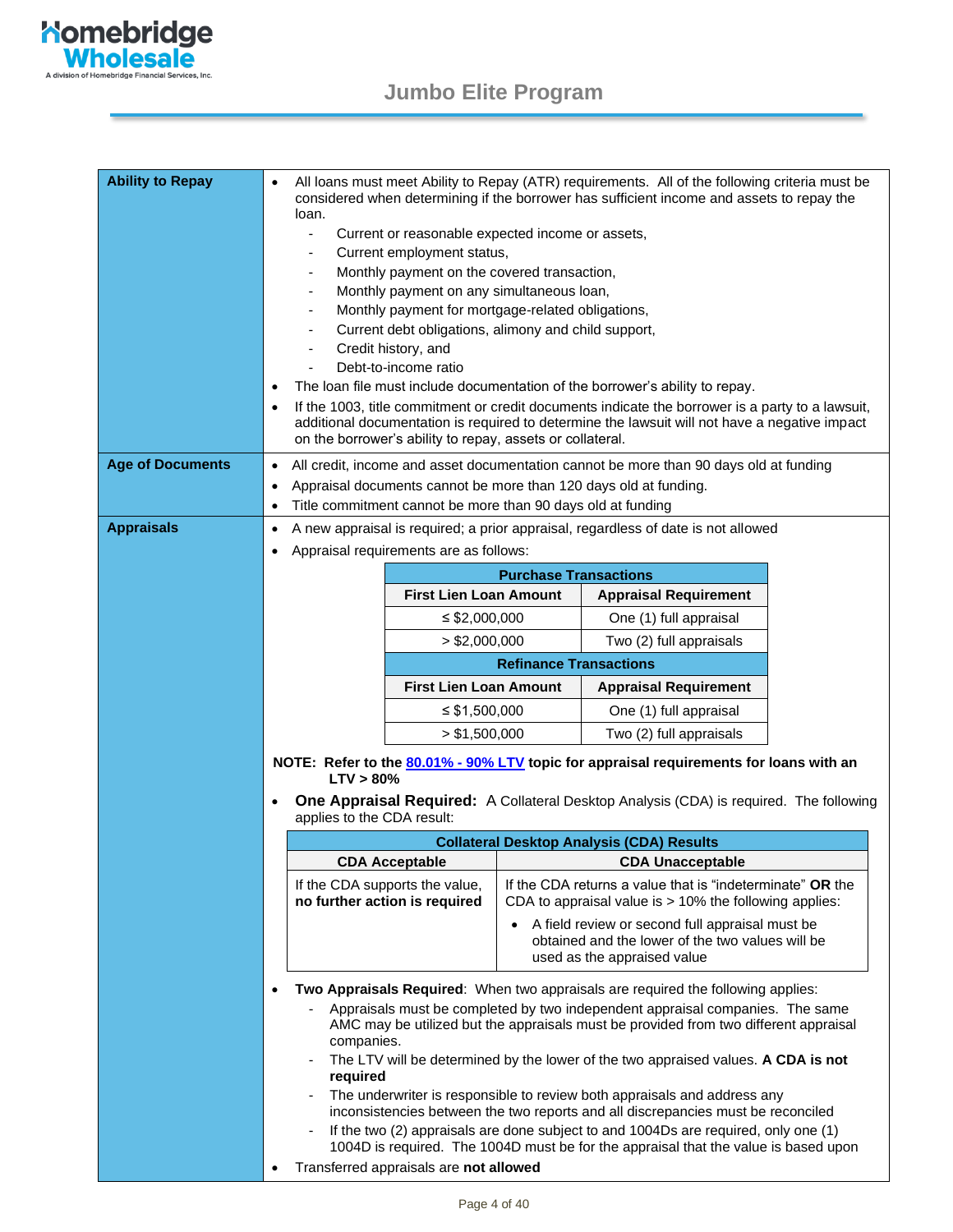<span id="page-4-0"></span>

| <b>Appraisals (cont.)</b> | Properties purchased by the seller of the property within 90 days of the fully executed<br>purchase contract are subject to the following additional requirements:<br>Two (2) appraisals required, and<br>Property seller on the purchase contract must be the owner of record,<br>Increases in value should be fully documented by the appraiser and supported with<br>recent paired sales                                                    |
|---------------------------|------------------------------------------------------------------------------------------------------------------------------------------------------------------------------------------------------------------------------------------------------------------------------------------------------------------------------------------------------------------------------------------------------------------------------------------------|
|                           | NOTE: The above does not apply to properties purchased from a bank that offered the<br>property as a result of foreclosure or deed-in-lieu                                                                                                                                                                                                                                                                                                     |
|                           | Properties with values significantly in excess of the predominant value of the subject<br>٠<br>property's market are subject to Homebridge management review and approval.                                                                                                                                                                                                                                                                     |
|                           | Appraisals must be Uniform Appraisal Data (UAD) compliant and meet Fannie Mae's Appraiser<br>Independence Requirements (AIR).                                                                                                                                                                                                                                                                                                                  |
|                           | • A Fannie Mae Market Conditions Addendum (1004MC) and a Fannie Mae Submission<br>Summary Report is required on all appraisals.                                                                                                                                                                                                                                                                                                                |
|                           | If an applicable law, regulation or Homebridge policy requires more than one (1) appraisal be<br>obtained, the single most accurate appraisal must be used for underwriting and submission to<br>the Uniform Collateral Data Portal (UCDP).                                                                                                                                                                                                    |
|                           | • A full appraisal must provide legible interior and exterior photos.                                                                                                                                                                                                                                                                                                                                                                          |
|                           | The exterior photos must contain photos of the front, back and street scene of the<br>subject property as well as the front of all comparable sales.                                                                                                                                                                                                                                                                                           |
|                           | The interior photos, at minimum, must include:                                                                                                                                                                                                                                                                                                                                                                                                 |
|                           | Kitchen, (free-standing stove/range or refrigerator not required)                                                                                                                                                                                                                                                                                                                                                                              |
|                           | Main living area,                                                                                                                                                                                                                                                                                                                                                                                                                              |
|                           | All bathrooms,                                                                                                                                                                                                                                                                                                                                                                                                                                 |
|                           | Examples of physical deterioration, if present,                                                                                                                                                                                                                                                                                                                                                                                                |
|                           | Examples of any recent updates, if present (i.e. remodel, renovation, restoration)                                                                                                                                                                                                                                                                                                                                                             |
|                           | A minimum of 3 closed comparable sales are required. The source of the closed comparable<br>sales used in the appraisal must be from one of the following or a desk review will be required:                                                                                                                                                                                                                                                   |
|                           | <u>MLS</u> , or<br>$\sim$                                                                                                                                                                                                                                                                                                                                                                                                                      |
|                           | Comps Inc., or                                                                                                                                                                                                                                                                                                                                                                                                                                 |
|                           | GeoData Plus (NY only), or                                                                                                                                                                                                                                                                                                                                                                                                                     |
|                           | PropertyShark (NY only), or                                                                                                                                                                                                                                                                                                                                                                                                                    |
|                           | StreetEasy (NY only)                                                                                                                                                                                                                                                                                                                                                                                                                           |
|                           | NOTE: Comparables from a public independent source are only eligible in rural areas of<br>Maine, New Hampshire, and Vermont where MLS is not common                                                                                                                                                                                                                                                                                            |
|                           | Comparable sales cannot be > 6 months old at time of underwriting review.<br>Comparable sales used for new construction properties are subject to the following:                                                                                                                                                                                                                                                                               |
|                           | If all three of the comparable sales used to support the value of the subject property<br>were obtained from one of the above sources (public source eligible in Vermont and<br>Maine only) no further action is required.                                                                                                                                                                                                                     |
|                           | If the comparable sales are not all obtained from a MLS, MRIS, MRED, NTREIS, or<br>$\qquad \qquad \blacksquare$<br>from an independent source (Vermont and Maine only), the appraiser must comment<br>that the subject property development is being marketed in an "open" or "public"<br>environment (i.e. newspaper advertisements, billboard signs, website, etc.).<br>Additionally, the following applies:<br>$\qquad \qquad \blacksquare$ |
|                           | One of the comparable sales must be outside the project the subject property is                                                                                                                                                                                                                                                                                                                                                                |
|                           | located in and be from an MLS, MRIS, MRED, NTREIS, SABOR, GeoData, or<br>Comps Inc. or public source (public source Maine/New Hampshire/Vermont only).                                                                                                                                                                                                                                                                                         |
|                           | Two of the comparable sales must be from sources other than the subject<br>property builder.                                                                                                                                                                                                                                                                                                                                                   |
|                           | NOTE: The appraiser is always allowed to provide more than three comparable sales in<br>order to support the property value.                                                                                                                                                                                                                                                                                                                   |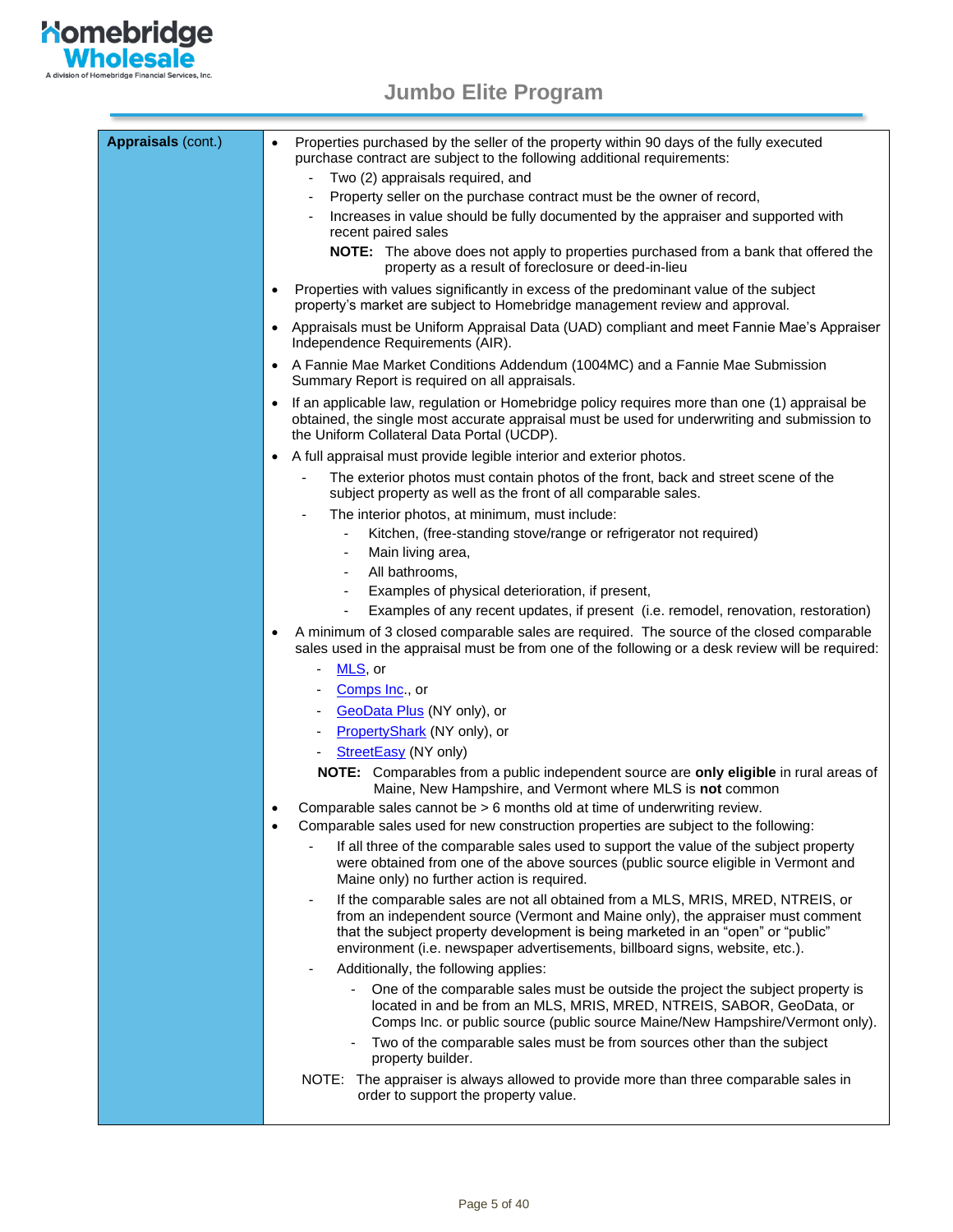

| Appraisals (cont.)                                              | The appraisal must identify and address properties located within a declining market.<br>$\bullet$<br>Modular/Prefabricated homes: The appraiser must address the marketability of the property<br>$\bullet$<br>The appraisal must contain a comparable rent schedule on transactions involving investment<br>$\bullet$<br>properties<br>Land value subject to Fannie Mae guidelines. The appraiser must comment if typical for the<br>area and current use is highest and best use<br>Maximum 20 acres<br>$\bullet$<br>Homebridge requires properties to be, at minimum, in average condition. Additionally, the<br>$\bullet$<br>following applies:<br>A conventional heat source with the ability to maintain a temperature of 50° in areas<br>of the property where there is plumbing.<br>Any broken glass that is a health hazard must be removed and the opening closed.<br>An appraisal update (Form 1004D) is allowed for appraisals over 120 days but less than 180<br>days from the Note date subject to:<br>The appraiser must inspect the exterior of the property and provide a photo, and<br>The appraiser must review current market data to determine if the property has<br>declined in value since that date of the original appraisal. If the value has declined, a<br>new full appraisal is required<br>The 1004D must be dated within 120 days of the Note date<br>Properties located in a FEMA Disaster Declaration area will be subject to additional appraisal<br>review. |
|-----------------------------------------------------------------|--------------------------------------------------------------------------------------------------------------------------------------------------------------------------------------------------------------------------------------------------------------------------------------------------------------------------------------------------------------------------------------------------------------------------------------------------------------------------------------------------------------------------------------------------------------------------------------------------------------------------------------------------------------------------------------------------------------------------------------------------------------------------------------------------------------------------------------------------------------------------------------------------------------------------------------------------------------------------------------------------------------------------------------------------------------------------------------------------------------------------------------------------------------------------------------------------------------------------------------------------------------------------------------------------------------------------------------------------------------------------------------------------------------------------------------------------------------------------------------------------|
| <b>Appraisal</b><br><b>Management</b><br><b>Companies (AMC)</b> | Appraisal must be ordered from one of the following Homebridge approved AMCs:<br><b>ACT Appraisal Management: ACT Appraisal</b><br>$\bullet$<br><b>AMC Settlement Services: AMC Settlement Services</b><br>$\bullet$<br>Assurant at: Assurant<br>$\bullet$<br>Axis Management Solutions: Axis<br>$\bullet$<br>Golden State AMC: Golden State AMC<br>٠<br>Mortgage Management Consulting (MMC): MMC<br>$\bullet$<br>Nationwide Appraisal Network: Nationwide Appraisal Network<br>Nationwide Property & Appraisal Services: Nationwide Property & Appraisal Network                                                                                                                                                                                                                                                                                                                                                                                                                                                                                                                                                                                                                                                                                                                                                                                                                                                                                                                               |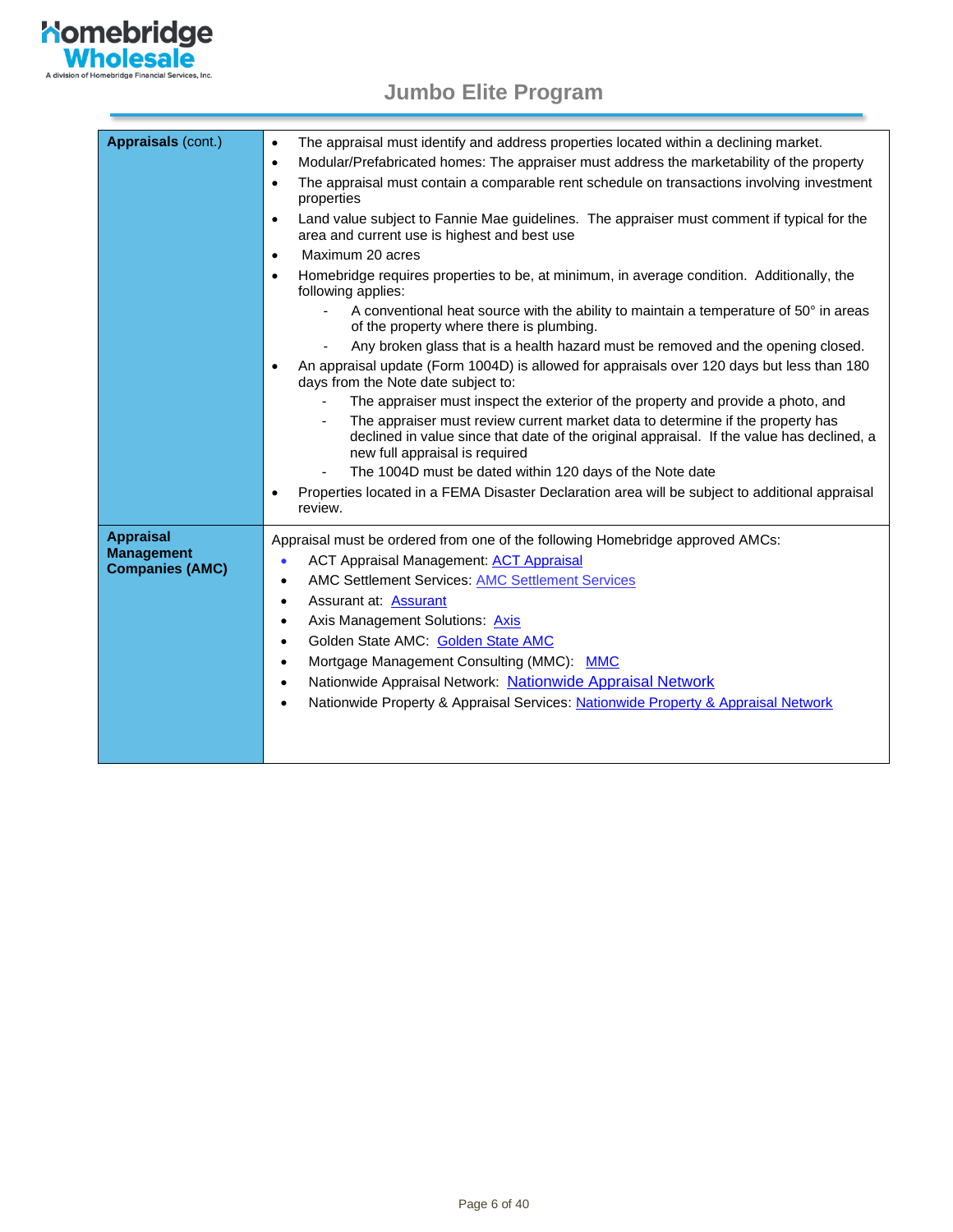

| Assets | Full asset documentation is required. Borrowers must disclose all liquid assets, in addition to the<br>minimums required, and all assets must be held in a U.S. account and verified as detailed below.                                             |
|--------|-----------------------------------------------------------------------------------------------------------------------------------------------------------------------------------------------------------------------------------------------------|
|        | • Cash on hand ineligible                                                                                                                                                                                                                           |
|        | <b>Checking and Savings Accounts</b>                                                                                                                                                                                                                |
|        | The two (2) most recent, consecutive months' statements for both checking and savings<br>$\bullet$<br>accounts. A VOD is <b>not</b> acceptable in lieu of bank statements                                                                           |
|        | Large deposits inconsistent with monthly income or other deposits must be verified.<br>$\bullet$<br><b>Marketable Securities/Stock Accounts</b>                                                                                                     |
|        | The two (2) most recent, consecutive months' stock securities account statements are<br>$\bullet$<br>required                                                                                                                                       |
|        | The full value of stock accounts can be considered in the calculation of assets<br>$\bullet$<br>available for closing and reserves                                                                                                                  |
|        | NOTE: Non-vested/restricted stock accounts are not eligible for down payment or reserves                                                                                                                                                            |
|        | <b>Retirement Accounts</b>                                                                                                                                                                                                                          |
|        | The most recent account statement covering for a minimum of a two (2) month period<br>٠                                                                                                                                                             |
|        | Evidence of liquidation is required when funds are used for down payment or closing costs.<br>$\bullet$                                                                                                                                             |
|        | If borrower is $<$ 59 $\frac{1}{2}$ years old, 60% of the vested value of retirement accounts may be used<br>$\bullet$<br>to satisfy reserve requirements. Any outstanding loans must be deducted from the vested<br>value.                         |
|        | If borrower is $> 59$ $\frac{1}{2}$ years old, 70% of the vested value of the retirement account may be<br>used to satisfy reserve requirements. Any outstanding loans must be deducted from the<br>vested value.                                   |
|        | Retirement accounts that do not allow for any type of withdrawal are ineligible to use for<br>٠<br>reserves.                                                                                                                                        |
|        | <b>Business Funds</b>                                                                                                                                                                                                                               |
|        | Business funds may be used for down payment, closing costs, and reserves subject to the<br>following:                                                                                                                                               |
|        | A cash flow analysis using three (3) months business bank statements to determine the<br>$\bullet$<br>withdrawal of the funds will not have a negative impact on the business is required, and                                                      |
|        | Business bank statements cannot reflect any non-sufficient funds or overdrafts, and<br>$\bullet$                                                                                                                                                    |
|        | If borrower(s) ownership in the business is $<$ 100% the following is required:<br>$\bullet$                                                                                                                                                        |
|        | Borrower(s) must have majority ownership of 51% or greater,                                                                                                                                                                                         |
|        | An access letter, signed by non-borrowing owners, is required when using business<br>funds                                                                                                                                                          |
|        | Borrower(s) percentage of ownership must be applied to the balance of business funds<br>$\blacksquare$<br>eligible for use by the borrower(s)                                                                                                       |
|        | Reserves only:                                                                                                                                                                                                                                      |
|        | If business funds are used for reserves (or personal/business funds) the reserve<br>requirement will be double the amount of the regular reserves required for the<br>subject property and any other financed properties owned by the borrower, and |
|        | The maximum LTV is limited to 65% when business funds used for reserves                                                                                                                                                                             |
|        | <b>Foreign Assets</b>                                                                                                                                                                                                                               |
|        | Funds from foreign assets are ineligible                                                                                                                                                                                                            |
|        | 1031 Exchange                                                                                                                                                                                                                                       |
|        | 1031 exchange funds are eligible on second home and investment purchase transactions only<br>subject to the following requirements:                                                                                                                 |
|        | Copies of the CD for both properties, and<br>$\bullet$                                                                                                                                                                                              |
|        | Copy of the Exchange Agreement, and<br>$\bullet$                                                                                                                                                                                                    |
|        | Sales contract for the exchange property, and<br>$\bullet$                                                                                                                                                                                          |
|        | The underwriter must verify the funds from the Exchange Intermediary.<br>$\bullet$                                                                                                                                                                  |
|        | NOTE: Reverse 1031 exchange transactions are not allowed.                                                                                                                                                                                           |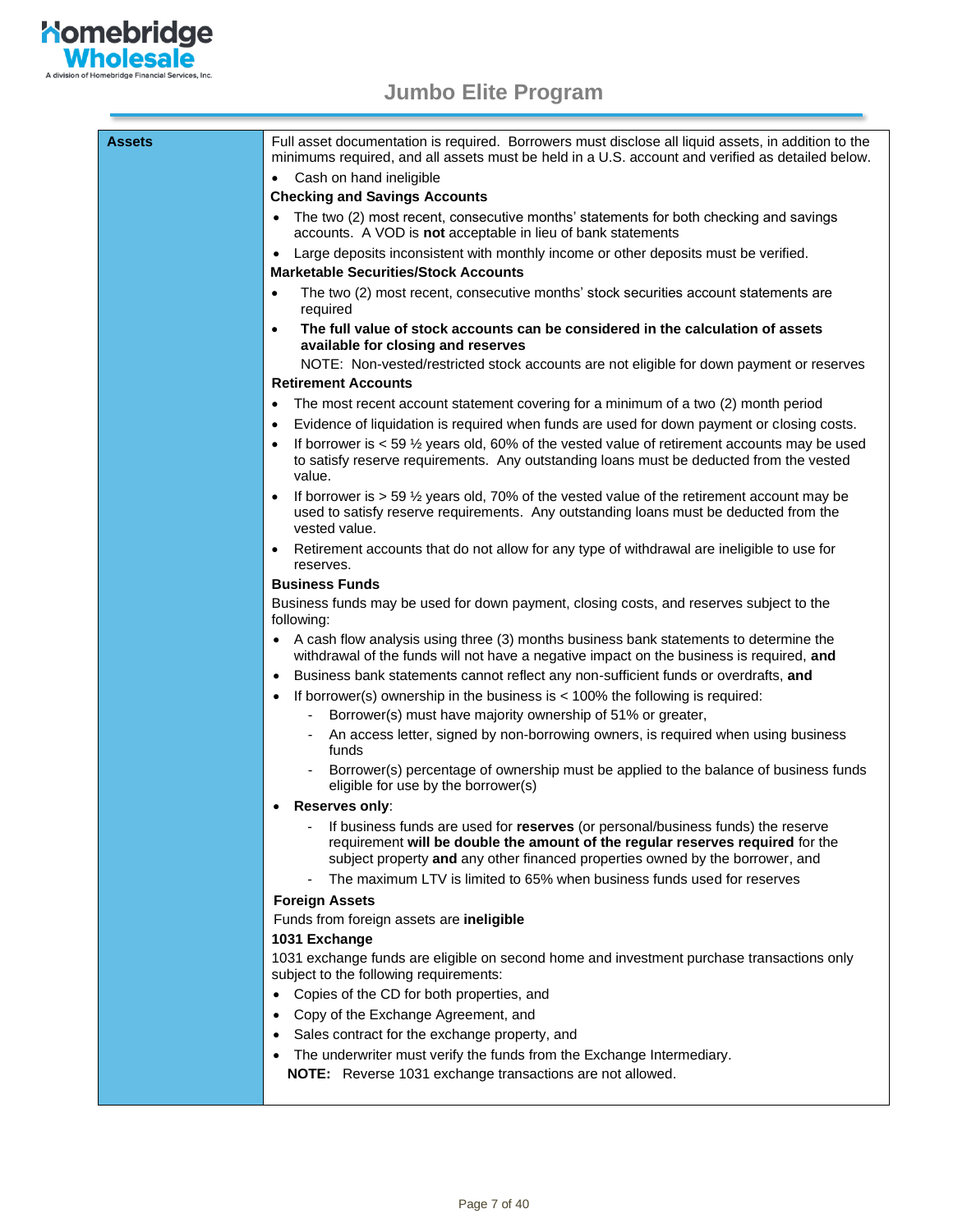

| Assets (cont.)              | <b>Cash Value of Life Insurance/Annuities</b>                                                                                                                                                                                                                                                 |  |  |  |  |  |
|-----------------------------|-----------------------------------------------------------------------------------------------------------------------------------------------------------------------------------------------------------------------------------------------------------------------------------------------|--|--|--|--|--|
|                             | 100% of the value is eligible unless subject to penalties                                                                                                                                                                                                                                     |  |  |  |  |  |
|                             | The most recent account statement, covering a minimum of a two (2) month period is required.<br>$\bullet$                                                                                                                                                                                     |  |  |  |  |  |
|                             | <b>Taxes Owed or Tax Extension</b>                                                                                                                                                                                                                                                            |  |  |  |  |  |
|                             | If the most recent tax return or a tax extension indicate a borrower owes money to the IRS or<br>applicable state tax authority, evidence of sufficient assets to pay the debt must be documented if<br>the amount due is within 90 days of loan application.                                 |  |  |  |  |  |
| <b>Assumptions</b>          | Not allowed                                                                                                                                                                                                                                                                                   |  |  |  |  |  |
| <b>AUS</b>                  | Manual underwriting is required                                                                                                                                                                                                                                                               |  |  |  |  |  |
| <b>Available Markets</b>    | All 50 states, excluding Nebraska<br>$\bullet$                                                                                                                                                                                                                                                |  |  |  |  |  |
|                             | Guam, Puerto Rico and the Virgin Islands are ineligible.<br>$\bullet$                                                                                                                                                                                                                         |  |  |  |  |  |
| <b>Borrowers - Eligible</b> | <b>U.S. citizens</b><br>$\bullet$                                                                                                                                                                                                                                                             |  |  |  |  |  |
|                             | Permanent Resident Aliens - Eligible. Must provide documentation to verify they are<br>$\bullet$<br>legally present in the U.S. Must be employed in the U.S. for the previous two (2) years                                                                                                   |  |  |  |  |  |
|                             | Inter Vivos Revocable Trust - Eligible subject to the following:<br>$\bullet$                                                                                                                                                                                                                 |  |  |  |  |  |
|                             | The trust must be established by one or more natural persons, solely or jointly,                                                                                                                                                                                                              |  |  |  |  |  |
|                             | The primary beneficiary of the trust must be the individual(s) who established the trust,                                                                                                                                                                                                     |  |  |  |  |  |
|                             | If the trust is established jointly, there may be more than one primary beneficiary as long<br>as the income or assets of at least one of the individuals establishing the trust will be<br>used to qualify for the mortgage,                                                                 |  |  |  |  |  |
|                             | The trustee(s) must include the individual establishing the trust (or at least one of the<br>individuals, if there are two or more),                                                                                                                                                          |  |  |  |  |  |
|                             | NOTE: Institutional trustees are ineligible.                                                                                                                                                                                                                                                  |  |  |  |  |  |
|                             | The trustee must have the power to mortgage the security property for the purpose of<br>securing a loan to the party (or parties) who are the borrower(s) under the mortgage or<br><b>Note</b>                                                                                                |  |  |  |  |  |
|                             | The mortgage must be underwritten as if the individual establishing the trust (or at least<br>one of the individuals, if there are two or more) were the borrower (or co-borrower, if<br>there are additional individuals whose income or assets will be used to qualify for the<br>mortgage) |  |  |  |  |  |
|                             | Non-Permanent Resident Aliens - Eligible subject to the following restrictions:<br>$\bullet$                                                                                                                                                                                                  |  |  |  |  |  |
|                             | Primary residence only<br>$\sim$                                                                                                                                                                                                                                                              |  |  |  |  |  |
|                             | Maximum 75% LTV/CLTV                                                                                                                                                                                                                                                                          |  |  |  |  |  |
|                             | Cannot own any other real estate                                                                                                                                                                                                                                                              |  |  |  |  |  |
|                             | Unexpired H-1B, H-2B, E1, L1 and G Series visas only. G Series visas with diplomatic<br>immunity are ineligible.                                                                                                                                                                              |  |  |  |  |  |
|                             | Credit tradeline requirements detailed in this guideline must be met, no exceptions.                                                                                                                                                                                                          |  |  |  |  |  |
|                             | Borrower must have current 24 months employment history in the U.S.                                                                                                                                                                                                                           |  |  |  |  |  |
|                             | Income verification and validation requirements must be met, no exceptions.                                                                                                                                                                                                                   |  |  |  |  |  |
|                             | <b>Borrower Party to a Lawsuit</b>                                                                                                                                                                                                                                                            |  |  |  |  |  |
|                             | If the 1003, title commitment or credit documents indicate the borrower is a party to a lawsuit,<br>additional documentation is required to determine the lawsuit will not have a negative impact on<br>the borrower's ability to repay, assets or collateral.                                |  |  |  |  |  |
|                             |                                                                                                                                                                                                                                                                                               |  |  |  |  |  |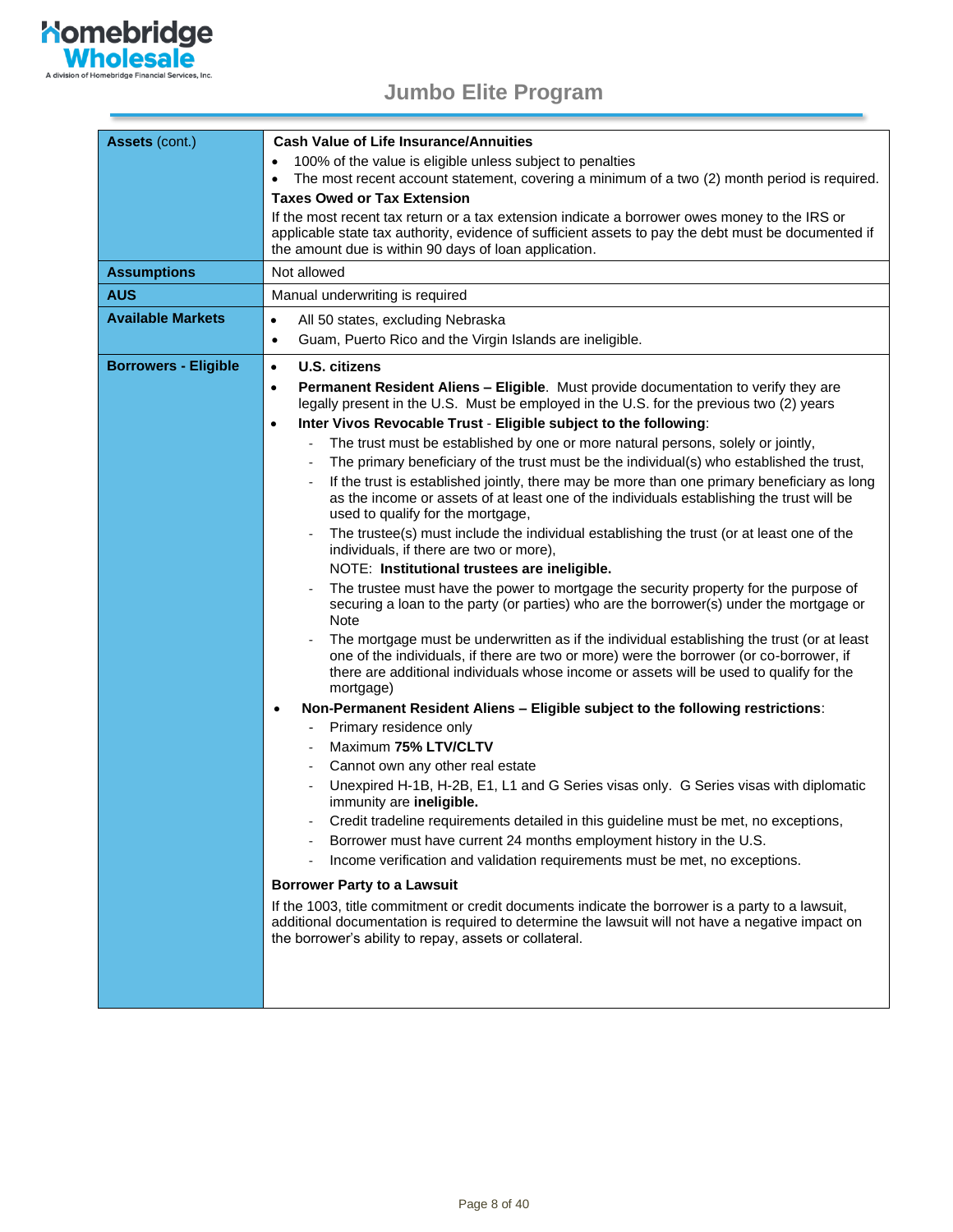

| <b>Borrowers - Eligible</b><br>(cont.) | First Time Homebuyers (borrowers who have not owned a property in the past 3 years). If<br>$\bullet$<br>multiple borrowers are on the loan and at least one borrower has owned a home, the FTHB<br>restrictions do not apply. FTHB requirements vary based on LTV as detailed below                                                                                                  |
|----------------------------------------|--------------------------------------------------------------------------------------------------------------------------------------------------------------------------------------------------------------------------------------------------------------------------------------------------------------------------------------------------------------------------------------|
|                                        | ≤ 80% LTV: First Time Homebuyer property located in all states excluding CA, CT,<br>NJ, NY, and WA eligible subject to the following:<br>Maximum loan amount of \$1,000,000*                                                                                                                                                                                                         |
|                                        | Primary residence                                                                                                                                                                                                                                                                                                                                                                    |
|                                        | Minimum 12 months PITIA reserves required<br>۰                                                                                                                                                                                                                                                                                                                                       |
|                                        |                                                                                                                                                                                                                                                                                                                                                                                      |
|                                        | ≤ 80% LTV First Time Homebuyer and property located in CA, CT, NJ, NY, and WA<br>the following applies to loan amounts $> $1,000,000$ to $$1,500,000$ )                                                                                                                                                                                                                              |
|                                        | Maximum loan amount \$1,500,000                                                                                                                                                                                                                                                                                                                                                      |
|                                        | Primary residence                                                                                                                                                                                                                                                                                                                                                                    |
|                                        | Minimum 720 credit score                                                                                                                                                                                                                                                                                                                                                             |
|                                        | No gift funds<br>$\qquad \qquad \blacksquare$                                                                                                                                                                                                                                                                                                                                        |
|                                        | Minimum 15 months PITIA reserves required                                                                                                                                                                                                                                                                                                                                            |
|                                        | 80.01% to 90% LTV First Time Homebuyers                                                                                                                                                                                                                                                                                                                                              |
|                                        | Maximum loan amount \$1,000,000 (all states excluding CA, CT, NJ, NY, & WA)<br>Maximum loan amount \$1,500,000 (CA, CT, NJ, NY, WA ONLY)                                                                                                                                                                                                                                             |
|                                        | Primary residence                                                                                                                                                                                                                                                                                                                                                                    |
|                                        | No gift funds                                                                                                                                                                                                                                                                                                                                                                        |
|                                        | Minimum credit score 740                                                                                                                                                                                                                                                                                                                                                             |
|                                        | Maximum DTI 38%                                                                                                                                                                                                                                                                                                                                                                      |
|                                        | Minimum 15 months PITIA reserves required                                                                                                                                                                                                                                                                                                                                            |
|                                        | Illinois Land Trust - Eligible subject to the following:<br>$\bullet$                                                                                                                                                                                                                                                                                                                |
|                                        | Parties to the Illinois Land trusts are as follows:                                                                                                                                                                                                                                                                                                                                  |
|                                        | Beneficiary: The person(s) who benefit from the trust, and must be an individual<br>and must be an individual and the mortgage applicant. The beneficiary must be<br>the recipient of the trusts benefits and is considered to have beneficial title<br>(ownership of the property). The land trust beneficiaries must execute the Note<br>and guarantee the payment of the mortgage |
|                                        | Trustee: The trustee has the authority to mortgage the property and to<br>$\overline{\phantom{a}}$<br>administer the trust. The trustee can only be an institutional trustee that<br>customarily performs trust functions and who is authorized under state law to act<br>as trustee.                                                                                                |
|                                        | Trustor/Settlor/Grantor: Typically called the "grantor", this is the party or parties<br>who created the trust and contributed the property to the trust.                                                                                                                                                                                                                            |
|                                        | <b>Eligibility Requirements:</b>                                                                                                                                                                                                                                                                                                                                                     |
|                                        | At least one individual establishing the trust must be a borrower on the loan                                                                                                                                                                                                                                                                                                        |
|                                        | Occupancy must be primary residence or second home<br>÷                                                                                                                                                                                                                                                                                                                              |
|                                        | The title insurance policy must ensure full title protection and must indicate that<br>$\qquad \qquad \blacksquare$                                                                                                                                                                                                                                                                  |
|                                        | title to the subject property is vested in the name of the trustee(s). The policy<br>may not list any exceptions arising from the trust ownership of the property.                                                                                                                                                                                                                   |
|                                        | Full title to the property must be vested as:                                                                                                                                                                                                                                                                                                                                        |
|                                        | Solely in the trustees, or                                                                                                                                                                                                                                                                                                                                                           |
|                                        | Jointly in the trustees and in the name of an individual borrower.                                                                                                                                                                                                                                                                                                                   |
|                                        |                                                                                                                                                                                                                                                                                                                                                                                      |
|                                        |                                                                                                                                                                                                                                                                                                                                                                                      |
|                                        |                                                                                                                                                                                                                                                                                                                                                                                      |
|                                        | (cont. on next page)                                                                                                                                                                                                                                                                                                                                                                 |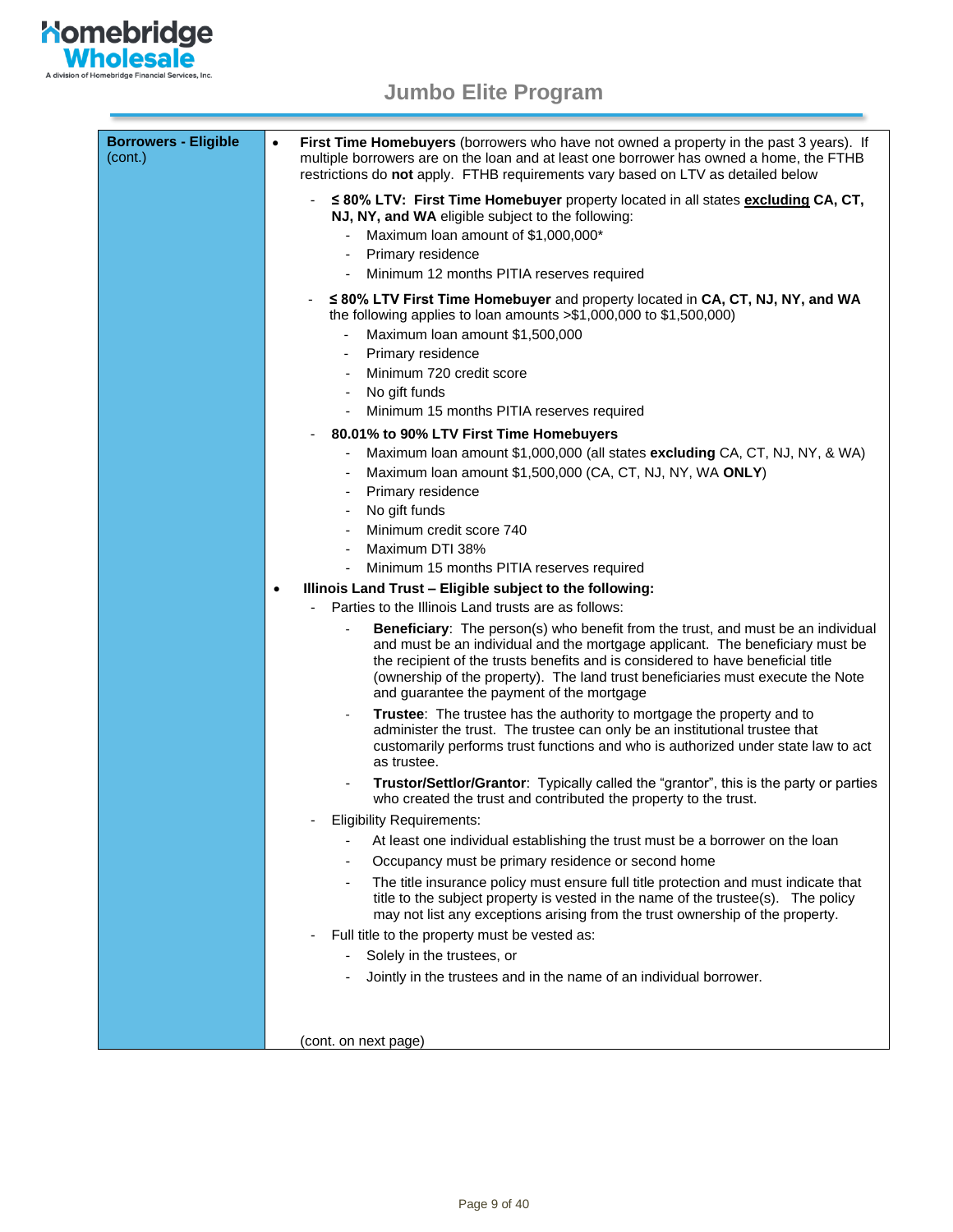

| <b>Borrowers - Eligible</b>                    | <b>Trust Agreement Requirements</b>                                                                                                                                                               |
|------------------------------------------------|---------------------------------------------------------------------------------------------------------------------------------------------------------------------------------------------------|
| (cont.)                                        | A copy of the trust agreement, certified by the borrower as being complete and<br>accurate, must be provided                                                                                      |
|                                                | The trust is established by a written document during the lifetime of the individual                                                                                                              |
|                                                | establishing the trust to be effective during their lifetime,                                                                                                                                     |
|                                                | The individual establish the trust has reserved the right to revoke or alter the trust<br>$\overline{\phantom{a}}$<br>during their lifetime,                                                      |
|                                                | The trustee has the power to mortgage the subject property for the purpose of<br>securing a loan at the instruction of the beneficiary(s),                                                        |
|                                                | The primary beneficiary of the trust is the individual establishing the trust. If more<br>than one individual established the trust jointly, there may be e more than one<br>primary beneficiary, |
|                                                | The beneficiaries must have the sole power of direction over the trust and trustee.                                                                                                               |
|                                                | All borrowers are required to have a valid social security number; ITIN is not eligible.<br>$\bullet$                                                                                             |
| <b>Borrowers - Ineligible</b>                  | <b>Foreign Nationals</b><br>$\bullet$                                                                                                                                                             |
|                                                | Non-occupant co-borrowers<br>$\bullet$                                                                                                                                                            |
|                                                | Land Trusts (except Illinois Land Trust)<br>$\bullet$                                                                                                                                             |
|                                                | Limited partnerships, general partnerships, corporations and LLCs<br>$\bullet$                                                                                                                    |
|                                                | Borrowers with diplomatic immunity<br>$\bullet$                                                                                                                                                   |
|                                                | Borrowers without a social security number or a number that cannot be validated with the<br>SSA. An ITIN is not eligible                                                                          |
|                                                | Borrowers with non-traditional credit<br>$\bullet$                                                                                                                                                |
|                                                | Borrowers with any ownership in a business that is federally illegal, regardless if the income                                                                                                    |
|                                                | is not being considered for qualifying                                                                                                                                                            |
|                                                | <b>Life Estates</b><br>$\bullet$                                                                                                                                                                  |
|                                                | Non-revocable trusts<br>$\bullet$                                                                                                                                                                 |
|                                                | Guardianships<br>$\bullet$                                                                                                                                                                        |
|                                                | First time homebuyer purchasing second home or investment<br>٠                                                                                                                                    |
|                                                | Borrowers previously convicted of mortgage fraud<br>$\bullet$                                                                                                                                     |
| <b>Borrower - Ownership</b><br><b>Interest</b> | Title must be in the borrower's name at time of application for refinance transactions and at<br>$\bullet$<br>the time of closing for all transactions.                                           |
|                                                | Borrowers may hold title as follows:<br>$\bullet$                                                                                                                                                 |
|                                                | Fee Simple with vesting as:                                                                                                                                                                       |
|                                                | Individual, or                                                                                                                                                                                    |
|                                                | Joint tenants, or                                                                                                                                                                                 |
|                                                | Tenants in common                                                                                                                                                                                 |
|                                                | Leasehold Estate: If commonly accept in the area leaseholds are eligible subject                                                                                                                  |
|                                                | to:                                                                                                                                                                                               |
|                                                | The mortgage must be secured by the property improvements and the<br>$\circ$<br>borrower's leasehold interest in the land, and                                                                    |
|                                                | The leasehold estate and the improvements must constitute real property,<br>$\circ$<br>and                                                                                                        |
|                                                | Must be subject to the mortgage lien, and<br>$\circ$                                                                                                                                              |
|                                                | Be insured by the lender's title policy<br>$\circ$                                                                                                                                                |
|                                                |                                                                                                                                                                                                   |
|                                                |                                                                                                                                                                                                   |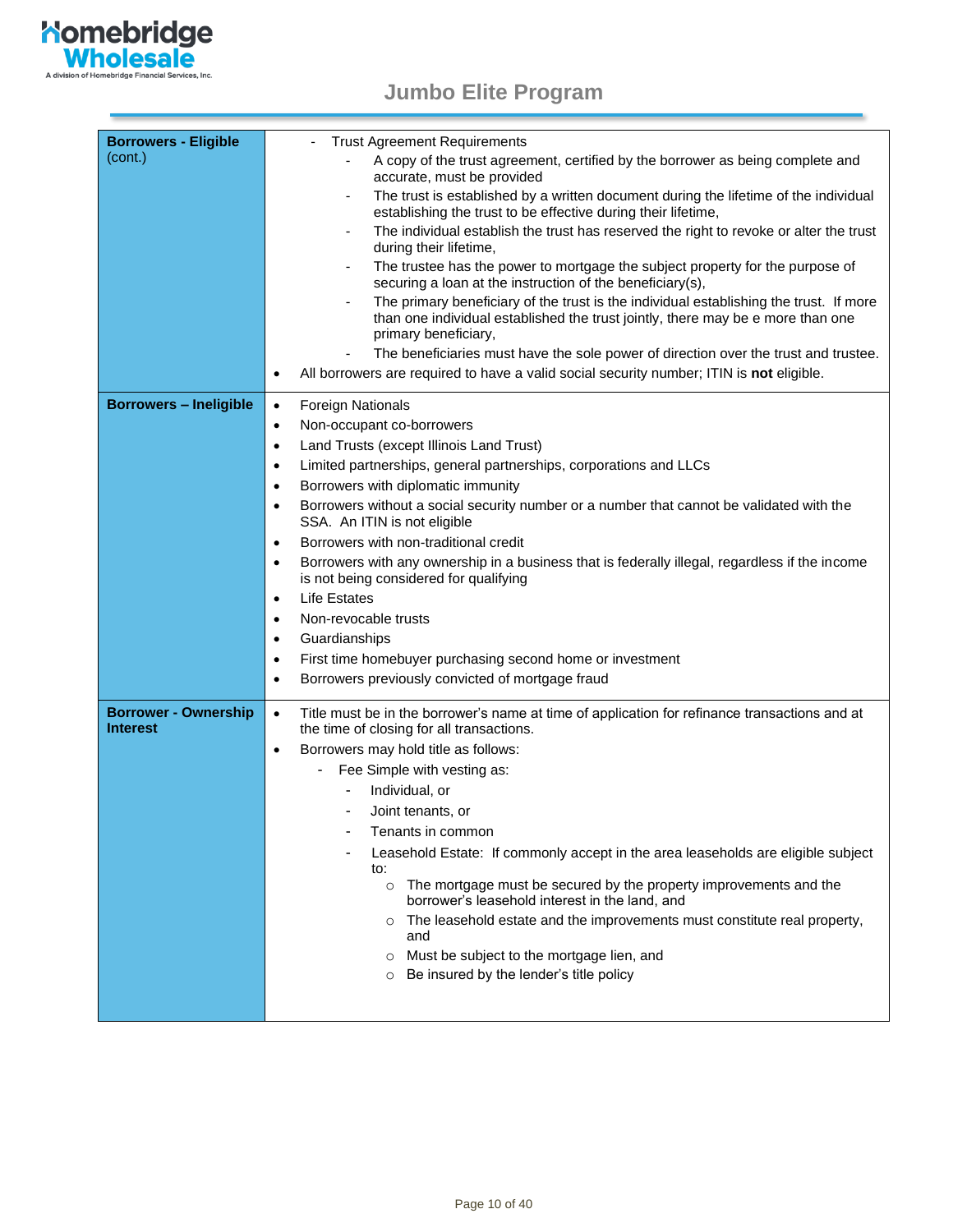

| <b>Construction to Perm</b>   | The conversion of construction-to-permanent financing involves the granting of a long-term<br>mortgage to a borrower for the purpose of replacing interim construction financing that the<br>borrower has obtained to fund the construction of a new residence and is eligible subject to the<br>following: |  |  |
|-------------------------------|-------------------------------------------------------------------------------------------------------------------------------------------------------------------------------------------------------------------------------------------------------------------------------------------------------------|--|--|
|                               | The borrower must hold title to the lot, which may have been previously acquired or<br>$\overline{\phantom{a}}$                                                                                                                                                                                             |  |  |
|                               | purchased as part of the transaction                                                                                                                                                                                                                                                                        |  |  |
|                               | Rate/term and cash-out transactions:<br>Lots owned ≥ 12 months the LTV/CLTV is based on the current appraised value                                                                                                                                                                                         |  |  |
|                               | Lots owned < 12 months the LTV/CLTV is based on the lesser of:                                                                                                                                                                                                                                              |  |  |
|                               | The current appraised value, or                                                                                                                                                                                                                                                                             |  |  |
|                               | $\circ$<br>The total acquisition costs (sum of construction costs and purchase price of lot)                                                                                                                                                                                                                |  |  |
|                               | $\circ$<br>NOTE: Timeframe for ownership is measured from the date the lot was purchased to the Note                                                                                                                                                                                                        |  |  |
|                               | date of the subject transaction.                                                                                                                                                                                                                                                                            |  |  |
| <b>Contingent Liabilities</b> | <b>Co-Signed Debt</b><br>$\bullet$                                                                                                                                                                                                                                                                          |  |  |
|                               | Co-signed debt is not required to be included in the borrower's DTI calculation if all of<br>the following applies:                                                                                                                                                                                         |  |  |
|                               | Documentation is provided that the borrower is not primarily responsible for<br>payment of the debt, and                                                                                                                                                                                                    |  |  |
|                               | The credit report indicates no late payments on the account, and                                                                                                                                                                                                                                            |  |  |
|                               | 12 months most recent consecutive cancelled checks are provided                                                                                                                                                                                                                                             |  |  |
|                               | documenting the primary party obligated on the debt has been making the                                                                                                                                                                                                                                     |  |  |
|                               | payments (the checks cannot be from an account co-owned with the borrower).<br>Co-signed debt must be included in the borrower's DTI calculation if:                                                                                                                                                        |  |  |
|                               | It cannot be properly documented that the primary party obligated on the loan                                                                                                                                                                                                                               |  |  |
|                               | is making the payments, or                                                                                                                                                                                                                                                                                  |  |  |
|                               | A 12 month pay history, by the primary party, cannot be established, or<br>$\overline{\phantom{a}}$                                                                                                                                                                                                         |  |  |
|                               | The credit report indicates there have been late payments on the debt, or                                                                                                                                                                                                                                   |  |  |
|                               | Another party is making the payments but the borrower is the only party<br>responsible for the debt.                                                                                                                                                                                                        |  |  |
|                               | <b>Court Ordered Assignment of Debt</b><br>٠                                                                                                                                                                                                                                                                |  |  |
|                               | Debt that has been assigned by order of the court is not required to be included in the<br>borrower's DTI calculations if the following is provided:                                                                                                                                                        |  |  |
|                               | Copy of the court order, and                                                                                                                                                                                                                                                                                |  |  |
|                               | Mortgage debt requires a copy of the document transferring ownership of<br>$\overline{\phantom{a}}$<br>property, and                                                                                                                                                                                        |  |  |
|                               | If transfer of ownership has not taken place, any late payments associated with<br>the repayment of the debt owing on the mortgage property should be<br>considered when reviewing the borrower's credit profile.                                                                                           |  |  |
|                               | Assumption with No Release of Liability                                                                                                                                                                                                                                                                     |  |  |
|                               | The debt on a previous mortgage may be excluded from the DTI subject to the<br>following:                                                                                                                                                                                                                   |  |  |
|                               | Documentation the borrower no longer owns the property,<br>÷,                                                                                                                                                                                                                                               |  |  |
|                               | Payment history showing the mortgage on the assumed property has been<br>current during the previous 12 months, OR                                                                                                                                                                                          |  |  |
|                               | Sales price on the CD indicates an LTV of 75% or less                                                                                                                                                                                                                                                       |  |  |
|                               |                                                                                                                                                                                                                                                                                                             |  |  |
|                               |                                                                                                                                                                                                                                                                                                             |  |  |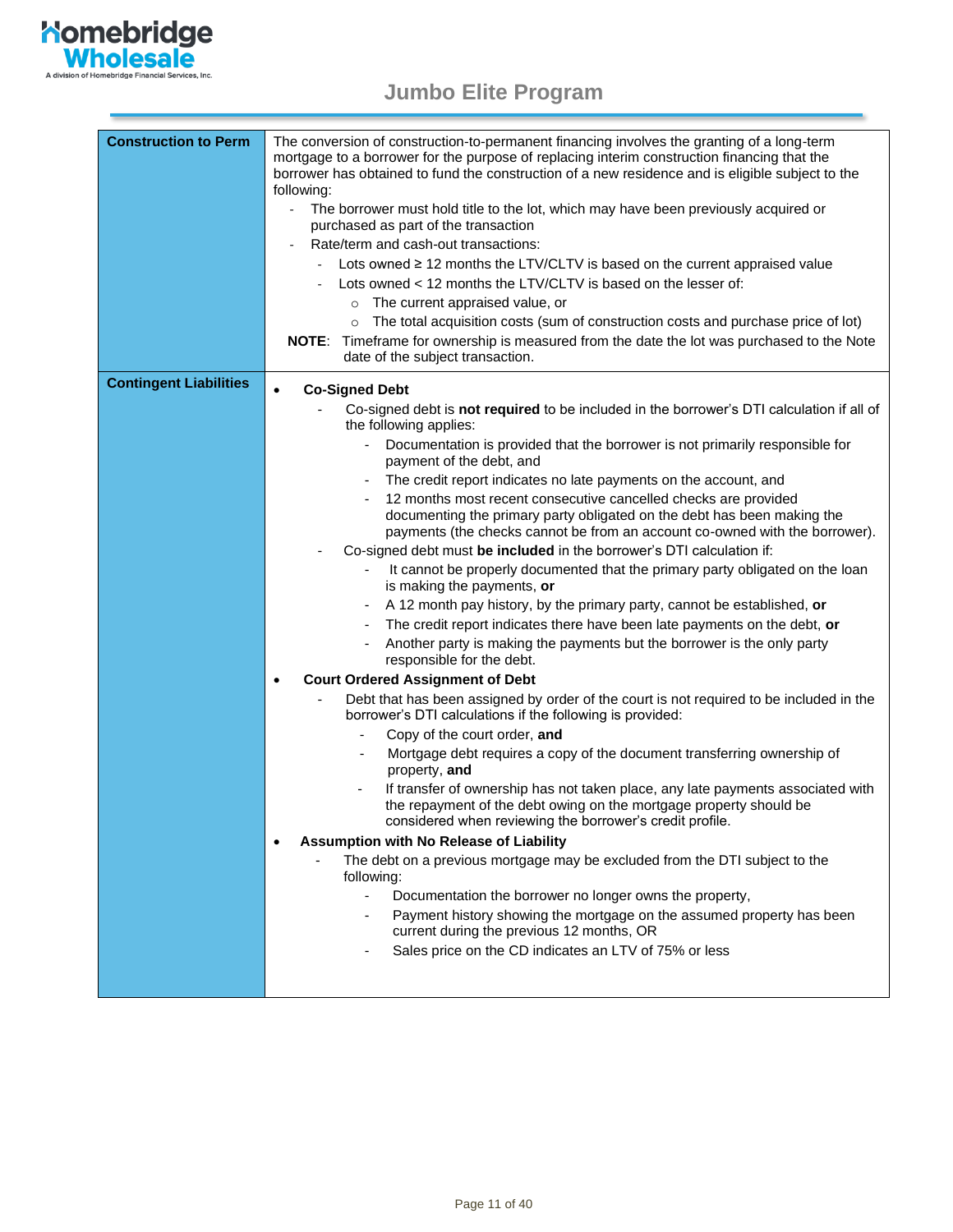

<span id="page-11-0"></span>

| <b>Conversion of</b><br><b>Principal Residence</b><br>to Second Home, | Departing Residence Pending Sale:<br>$\bullet$<br>If the borrower is purchasing a new primary residence, and the current primary residence<br>is pending sale and the transaction will not close prior to the new transaction, the |
|-----------------------------------------------------------------------|------------------------------------------------------------------------------------------------------------------------------------------------------------------------------------------------------------------------------------|
| <b>Investment or</b>                                                  | following is required to exclude the departure residence PITIA from qualifying:                                                                                                                                                    |
| <b>Pending Sale</b>                                                   | A copy of an executed sales contract for the property pending sale (transaction<br>must be arm's length), and                                                                                                                      |
|                                                                       | Confirmation that all contingencies have been cleared, and<br>$\overline{\phantom{a}}$                                                                                                                                             |
|                                                                       | The closing date for the departure residence must be within 30 days of the subject<br>transaction Note date, and                                                                                                                   |
|                                                                       | The borrower must meet reserve requirements for subject property and have 6<br>months PITIA in reserves for vacating/departing property.                                                                                           |
|                                                                       | Departure Residence Subject to Guaranteed Buy-out with Corporation Relocation:<br>$\bullet$                                                                                                                                        |
|                                                                       | The borrower's payment on their primary residence that is part of a corporate relocation<br>may be excluded when all of the following requirements are met:                                                                        |
|                                                                       | Copy of the executed buy-out agreement verifying the borrower has no additional<br>financial responsibility toward the departing residence once the property has been<br>transferred to the third (3rd) party, and                 |
|                                                                       | Guaranteed buy-out by the third (3rd) party must occur within 4 months of the fully<br>executed guaranteed buy-out agreement, and                                                                                                  |
|                                                                       | Evidence of receipt of equity advance if funds will be used for down payment or<br>closing costs, and                                                                                                                              |
|                                                                       | The borrower must meet reserve requirements for the subject property and have<br>an additional 6 months PITIA in reserves for the vacating/departing property.                                                                     |
|                                                                       | <b>Conversion to Second Home:</b>                                                                                                                                                                                                  |
|                                                                       | The borrower is qualified using the PITIA payments for both properties                                                                                                                                                             |
|                                                                       | The borrower must meet the reserve requirements for the subject property and have 6<br>٠<br>months PITIA reserves for vacating/departing property                                                                                  |
|                                                                       | <b>Conversion to Investment:</b><br>$\bullet$                                                                                                                                                                                      |
|                                                                       | Copy of the current lease agreement OR Form 1007 or 1025, as applicable, to support<br>rents being used,                                                                                                                           |
|                                                                       | Copy of the security deposit and evidence deposited into borrower's account                                                                                                                                                        |
|                                                                       | Rent calculation is 75% of the market rent less PITIA                                                                                                                                                                              |
|                                                                       | Any positive rental income may only be used to offset the payment; it cannot be used<br>towards borrower's income calculation                                                                                                      |
| <b>Credit History</b>                                                 | Minimum 3 tradelines that meet the following requirements:<br>$\bullet$                                                                                                                                                            |
|                                                                       | One must be open for 24 months and active within the most recent 6 months, and                                                                                                                                                     |
|                                                                       | The 2 remaining tradelines must be rated for 12 months and may be open or closed,<br><b>OR</b>                                                                                                                                     |
|                                                                       | Minimum 2 tradelines are acceptable if the borrower has a satisfactory mortgage rating for at<br>$\bullet$<br>least 12 months (open or closed) within the last 24 months, and one (1) additional open<br>tradeline                 |
|                                                                       | Each borrower contributing income for qualifying must meet the minimum tradeline<br>$\bullet$<br>requirements; borrowers not contributing qualifying income are not subject to tradeline<br>requirements.                          |
|                                                                       | Authorized user tradelines cannot be used to satisfy tradeline requirements.<br>$\bullet$                                                                                                                                          |
|                                                                       | Non-traditional credit cannot be used to satisfy tradeline requirements<br>٠                                                                                                                                                       |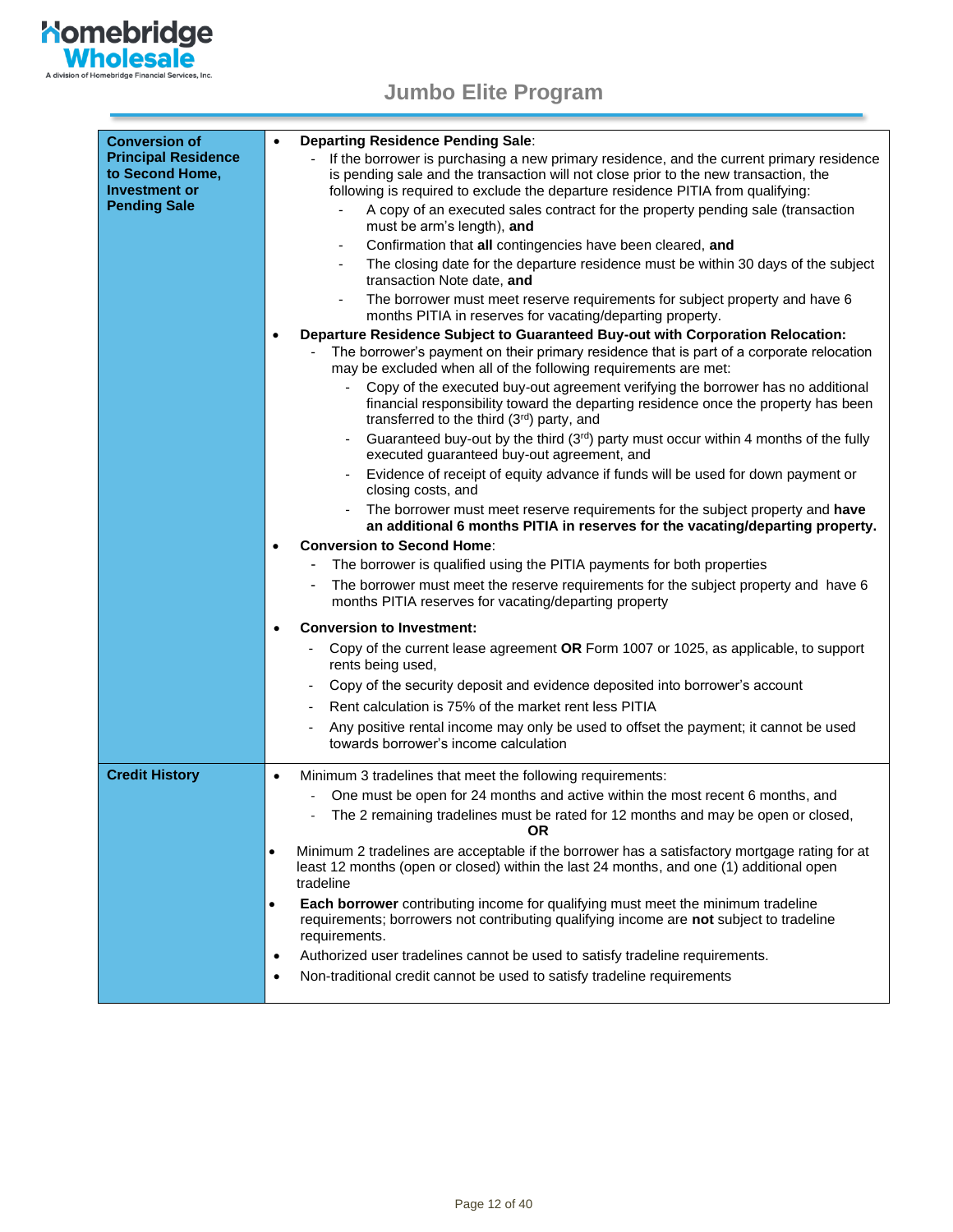

| Credit -              | <b>Installment Debt</b><br>$\bullet$                                                                                                                                                                                                                                                                                                       |  |
|-----------------------|--------------------------------------------------------------------------------------------------------------------------------------------------------------------------------------------------------------------------------------------------------------------------------------------------------------------------------------------|--|
| Installment/Revolving | Installment debt is considered as a recurring monthly debt obligation and included in the<br>borrower's long-term debt when there is > 10 months payments remaining.                                                                                                                                                                       |  |
|                       | Car lease payments must be included in the monthly debt obligation regardless of<br>$\overline{\phantom{a}}$<br>the number of remaining payments.                                                                                                                                                                                          |  |
|                       | Installment debt cannot be paid down to qualify.<br>-                                                                                                                                                                                                                                                                                      |  |
|                       | Installment debt can be paid off for qualification. If the account is paid off the following<br>applies:                                                                                                                                                                                                                                   |  |
|                       | - Documentation that the account was closed must be provided and verified prior to<br>loan disbursement.                                                                                                                                                                                                                                   |  |
|                       | - The payoff must be shown on the Closing Disclosure                                                                                                                                                                                                                                                                                       |  |
|                       | - Gift funds cannot be used to payoff debts for qualifying                                                                                                                                                                                                                                                                                 |  |
|                       | All accounts must be current at closing                                                                                                                                                                                                                                                                                                    |  |
|                       | <b>Revolving Debt</b>                                                                                                                                                                                                                                                                                                                      |  |
|                       | - Revolving debt is considered part of the borrower's recurring monthly debt. Revolving<br>debt includes credit cards and personal lines of credit (equity lines, secured by real<br>estate, are included in the housing expense).                                                                                                         |  |
|                       | Revolving debt is subject to the following:<br>$\overline{\phantom{a}}$                                                                                                                                                                                                                                                                    |  |
|                       | If the monthly payment is not included on the credit report, the greater of \$10 or<br>5% of the outstanding balance is used to determine the monthly payment                                                                                                                                                                              |  |
|                       | - Payoff or pay down of debt solely to qualify the borrower is carefully evaluated and<br>will be considered in the overall loan analysis by the underwriter. Gift funds<br>cannot be used to payoff debts for qualifying                                                                                                                  |  |
|                       | Revolving debt that will be paid off and closed:                                                                                                                                                                                                                                                                                           |  |
|                       | Documentation that the account was closed must be provided and verified<br>prior to loan disbursement.                                                                                                                                                                                                                                     |  |
|                       | If the account is paid off prior to closing, documentation that the debt was<br>paid in full and the source of funds must be provided and verified, or                                                                                                                                                                                     |  |
|                       | If the account is to be paid off at closing, the payoff amount must be shown<br>on the Closing Disclosure                                                                                                                                                                                                                                  |  |
|                       | Revolving debt that will be paid off, but not closed, will require:                                                                                                                                                                                                                                                                        |  |
|                       | The current monthly payment, or 5% of the current outstanding balance, if<br>the payment is not included on the credit report, to be included in the DTI                                                                                                                                                                                   |  |
|                       | <b>Open 30-Day Charge Accounts</b><br>$\bullet$                                                                                                                                                                                                                                                                                            |  |
|                       | If the credit report reflects an open-end or 30-day account, the balance owed must be<br>subtracted from the borrower's liquid assets.                                                                                                                                                                                                     |  |
|                       | <b>Student Loans - Deferred/Forbearance/Repayment</b>                                                                                                                                                                                                                                                                                      |  |
|                       | All student loans, whether deferred, in forbearance, or in repayment, a monthly<br>payment must be included in the borrower's DTI calculation                                                                                                                                                                                              |  |
|                       | If the monthly payment is provided on the credit report, the amount indicated as the<br>monthly payment may be used in qualifying                                                                                                                                                                                                          |  |
|                       | If the credit report does not provide a monthly payment OR if it shows \$0 as the<br>monthly payment, the following applies:                                                                                                                                                                                                               |  |
|                       | $\circ$ Loan payment indicated on the student loan documentation verifying the monthly<br>payment is based on an income-driven plan                                                                                                                                                                                                        |  |
|                       | Deferred loans or loans in forbearance:                                                                                                                                                                                                                                                                                                    |  |
|                       | 1% of the outstanding loan balance (even if this amount is lower than the<br>٠<br>actual fully amortizing payment) OR                                                                                                                                                                                                                      |  |
|                       | A fully amortizing payment using the documented loan repayment terms<br>٠                                                                                                                                                                                                                                                                  |  |
|                       | <b>Child Support/Separate Maintenance Payments</b>                                                                                                                                                                                                                                                                                         |  |
|                       | Child support or separate maintenance payments that are required to be paid due to a<br>divorce decree, separation agreement or other legal document must be included in the<br>borrower's monthly debt obligations if they will continue for > 10 months. Voluntary<br>payments are not required to be considered in the DTI calculation. |  |
|                       |                                                                                                                                                                                                                                                                                                                                            |  |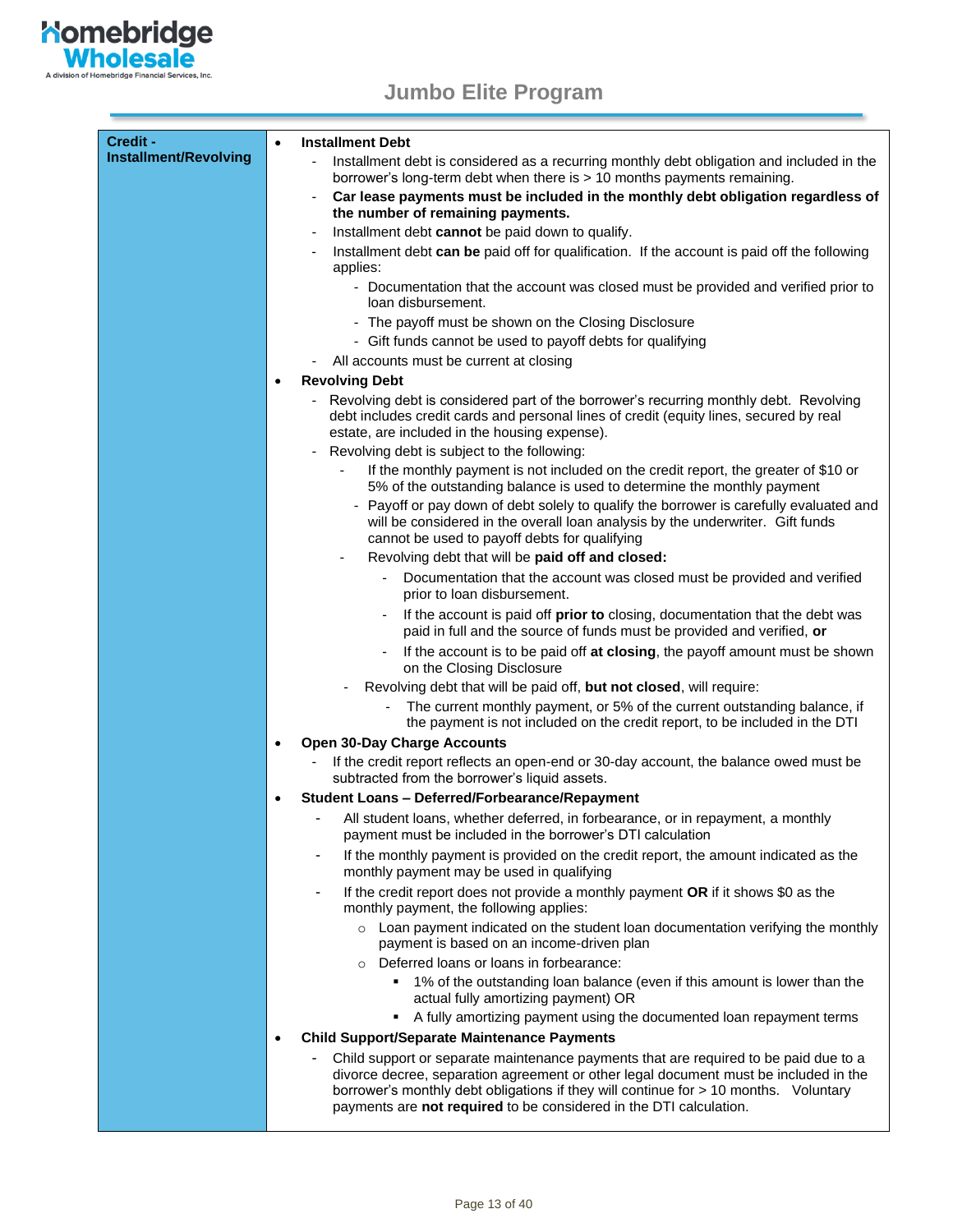

| Credit -                             | <b>Alimony Payments</b><br>$\bullet$                                                                                                                                                                                                                                                                                                                                                |  |  |
|--------------------------------------|-------------------------------------------------------------------------------------------------------------------------------------------------------------------------------------------------------------------------------------------------------------------------------------------------------------------------------------------------------------------------------------|--|--|
| Installment/Revolving                | Divorce Finalized prior to 1/1/19: Alimony payments may be deducted from the                                                                                                                                                                                                                                                                                                        |  |  |
| (cont.)                              | borrower's income or included in the DTI calculation.                                                                                                                                                                                                                                                                                                                               |  |  |
|                                      | Divorce Finalized on or after 1/1/19: Alimony payments must be included in the DTI<br>calculation                                                                                                                                                                                                                                                                                   |  |  |
|                                      | <b>Taxes Owed or Tax Extension</b>                                                                                                                                                                                                                                                                                                                                                  |  |  |
|                                      | If the most recent tax return or a tax extension indicate a borrower owes money to the<br>IRS or applicable state tax authority, evidence of sufficient liquid assets to pay the debt<br>must be documented if the amount due is within 90 days of loan application or if tax<br>transcripts show an outstanding balance due                                                        |  |  |
|                                      | A payment plan for the most recent tax year is allowed subject to the following:                                                                                                                                                                                                                                                                                                    |  |  |
|                                      | The payment plan was set up at the time the taxes were due. A copy of the<br>$\circ$<br>payment plan must be included in the loan file                                                                                                                                                                                                                                              |  |  |
|                                      | The payment must be included in the DTI,<br>$\circ$                                                                                                                                                                                                                                                                                                                                 |  |  |
|                                      | Satisfactory pay history based on the terms of the payment plan,<br>$\circ$                                                                                                                                                                                                                                                                                                         |  |  |
|                                      | Payment plan is only allowed for taxes due for most recent tax year, prior<br>years not allowed (e.g. borrower files 2020 taxes in April of 2021 a payment plan<br>is eligible for taxes due for 2020; plans for 2019 taxes or prior years ineligible)<br>Borrower does not have a prior history of tax liens                                                                       |  |  |
| <b>Credit Report/Scores</b>          | Minimum credit score per matrices on page one and two.<br>$\bullet$                                                                                                                                                                                                                                                                                                                 |  |  |
|                                      | An individual borrower's representative credit score is determined as follows:<br>$\bullet$                                                                                                                                                                                                                                                                                         |  |  |
|                                      | If there are three (3) valid scores, the middle score is used. If two of the three scores<br>are a duplicate, the duplicate score is used.                                                                                                                                                                                                                                          |  |  |
|                                      | If there are two (2) valid scores, the lower of the two is used<br>$\overline{\phantom{a}}$                                                                                                                                                                                                                                                                                         |  |  |
|                                      | The representative score for the loan is the lowest representative score for all borrowers.                                                                                                                                                                                                                                                                                         |  |  |
|                                      | Homebridge will accept a credit report, in the broker's name, from any Fannie Mae acceptable<br>$\bullet$<br>credit vendor.                                                                                                                                                                                                                                                         |  |  |
|                                      | A tri-merged credit report is required for all borrowers.<br>$\bullet$                                                                                                                                                                                                                                                                                                              |  |  |
|                                      | Credit reports showing as "frozen" with a credit bureau will require the freeze to be removed<br>$\bullet$<br>and a new credit report, with all bureaus "unfrozen", is required.                                                                                                                                                                                                    |  |  |
|                                      | The borrower(s) must address, in writing, all credit inquiries indicated on the credit report<br>$\bullet$<br>within the previous 120 days and indicate the reason for and result of the inquiry (i.e. was new<br>credit obtained or not). If new credit was obtained, a verification of that debt must be provided<br>and the borrower must be qualified with the monthly payment. |  |  |
|                                      | <b>Examples:</b>                                                                                                                                                                                                                                                                                                                                                                    |  |  |
|                                      | Acceptable Response: Chase, Wells & Bank of America credit pulled while searching for<br>a mortgage on property located at 123 Main Street; no credit was obtained.                                                                                                                                                                                                                 |  |  |
|                                      | Unacceptable Response: "We did not accept any credit for the inquiries listed on our<br>credit report: or "We did not accept any credit from Chase, Wells & Bank of America"<br>(neither response specifically addresses both the inquiry and disposition).                                                                                                                         |  |  |
|                                      | If additional debt was obtained or discovered or the borrower's income is reduced after the<br>$\bullet$<br>underwriting decision was made the following applies:                                                                                                                                                                                                                   |  |  |
|                                      | The additional debt(s) and reduced income must be applied and determined if the loan<br>still qualifies,                                                                                                                                                                                                                                                                            |  |  |
|                                      | If there is new subordinate debt on the subject property, the loan must be re-<br>underwritten, and                                                                                                                                                                                                                                                                                 |  |  |
|                                      | The final loan application signed by the borrower(s) must include all income and debt<br>verified, disclosed or identified                                                                                                                                                                                                                                                          |  |  |
|                                      | The credit report cannot be more than 90 days old at funding<br>$\bullet$                                                                                                                                                                                                                                                                                                           |  |  |
| Deed / Resale<br><b>Restrictions</b> | Properties with deed/resale restrictions are eligible subject to Fannie Mae requirements.                                                                                                                                                                                                                                                                                           |  |  |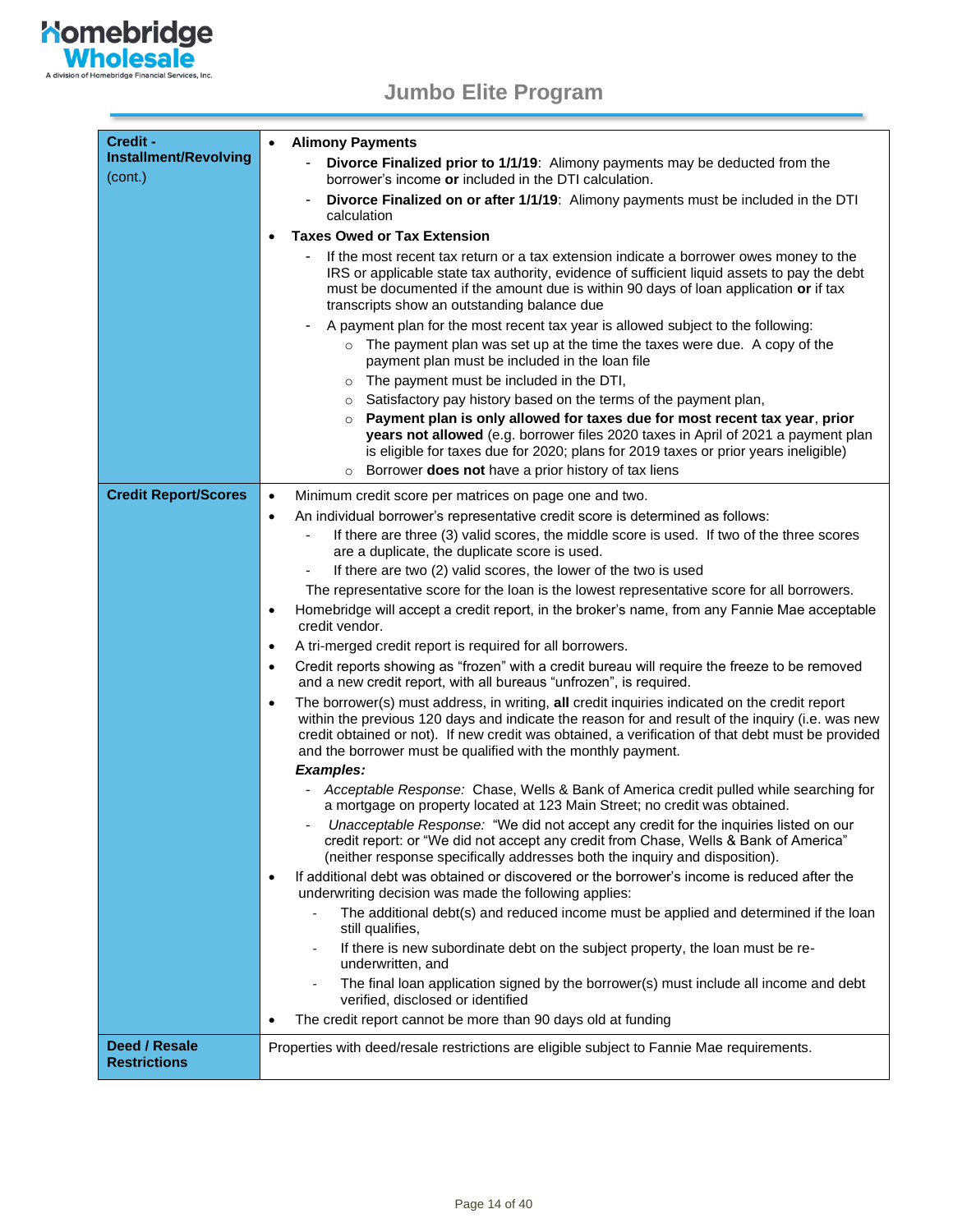

**Nomebridge**<br> **Wholesale** 

A division of Homebridge Financial Services, Inc.

| <b>Derogatory Credit</b> | Loans with an LTV of 80.01% to 90%:                                                                                                                                                                                                                                                                                                                                                                                                                                                   |  |  |  |
|--------------------------|---------------------------------------------------------------------------------------------------------------------------------------------------------------------------------------------------------------------------------------------------------------------------------------------------------------------------------------------------------------------------------------------------------------------------------------------------------------------------------------|--|--|--|
|                          | BK, foreclosure/NOD/short sale/DIL/mortgages settled for less/negotiated or short payoff: Not<br>allowed regardless of seasoning                                                                                                                                                                                                                                                                                                                                                      |  |  |  |
|                          | Bankruptcy (7, 11, and 13)                                                                                                                                                                                                                                                                                                                                                                                                                                                            |  |  |  |
|                          | • Seven (7) year waiting period measured from discharge/dismissal date to disbursement date<br>of new loan; if seasoned more than 10 years, not considered                                                                                                                                                                                                                                                                                                                            |  |  |  |
|                          | <b>Foreclosure</b>                                                                                                                                                                                                                                                                                                                                                                                                                                                                    |  |  |  |
|                          | • Seven (7) year waiting period measured from completion date to disbursement date of new<br>loan; if seasoned more than 10 years, not considered                                                                                                                                                                                                                                                                                                                                     |  |  |  |
|                          | Deed-in-Lieu/Pre-Foreclosure/Short Sale/Short Pay-off                                                                                                                                                                                                                                                                                                                                                                                                                                 |  |  |  |
|                          | Seven (7) years since completion/sale date; if seasoned more than 10 years, not considered<br>$\bullet$                                                                                                                                                                                                                                                                                                                                                                               |  |  |  |
|                          | Mortgage Accounts Settled for Less/Negotiated Payoffs/Short-Payoff<br>• Seven (7) years from settlement date; if seasoned more than 10 years not considered                                                                                                                                                                                                                                                                                                                           |  |  |  |
|                          | <b>Notice of Default</b>                                                                                                                                                                                                                                                                                                                                                                                                                                                              |  |  |  |
|                          | • Seven (7) years from Notice; if seasoned more than 10 years, not considered                                                                                                                                                                                                                                                                                                                                                                                                         |  |  |  |
|                          | Past Forbearance (All transactions regardless of LTV)                                                                                                                                                                                                                                                                                                                                                                                                                                 |  |  |  |
|                          | Borrowers with a previous forbearance are eligible six (6) months after the end of the                                                                                                                                                                                                                                                                                                                                                                                                |  |  |  |
|                          | forbearance period when:                                                                                                                                                                                                                                                                                                                                                                                                                                                              |  |  |  |
|                          | The borrower made all monthly payments during the forbearance plan and did not skip<br>any payments. The payoff and mortgage statements must not reflect any deferred<br>principal balances or any indication of current forbearance                                                                                                                                                                                                                                                  |  |  |  |
|                          | <b>Restructured/Modified Loans</b>                                                                                                                                                                                                                                                                                                                                                                                                                                                    |  |  |  |
|                          | All transactions regardless of LTV: A lender initiated modification is not considered a<br>$\bullet$<br>derogatory event if the modification was unrelated to hardship and there is no debt<br>forgiveness as evidenced by supporting documentation. A seasoning requirement does not<br>apply.                                                                                                                                                                                       |  |  |  |
|                          | If the modification was due to hardship (including forbearance) or included debt forgiveness<br>there is a seven (7) year waiting period measured from the modification date. Loans with an<br>LTV of 80.01% to 90: Not allowed                                                                                                                                                                                                                                                       |  |  |  |
|                          | <b>Extenuating Circumstances</b>                                                                                                                                                                                                                                                                                                                                                                                                                                                      |  |  |  |
|                          | If the bankruptcy, foreclosure, deed-in-lieu, short sale, short pay-off occurred $\geq 4$ years and<br>$\bullet$<br>< 7 years and was due to documented extenuating circumstance (death of spouse, major<br>illness of a spouse or child) that caused a sudden, significant, and prolonged reduction in<br>income or catastrophic increase in financial obligation the transaction will be considered on a<br>case-by-case basis subject to Homebridge management review and approval |  |  |  |
|                          | Documentation supporting the extenuating circumstance (e.g., death certificate, medical bills,<br>etc.) must be provided.                                                                                                                                                                                                                                                                                                                                                             |  |  |  |
|                          | NOTE: Divorce or job loss is not considered an extenuating circumstance                                                                                                                                                                                                                                                                                                                                                                                                               |  |  |  |
|                          | <b>Assignment of Debt</b>                                                                                                                                                                                                                                                                                                                                                                                                                                                             |  |  |  |
|                          | If the defaulted debt was assigned to an ex-spouse and the default occurred after the borrower<br>was relieved of the obligation, the event may be considered on a case-by-case                                                                                                                                                                                                                                                                                                       |  |  |  |
|                          | <b>Medical Collection Accounts</b>                                                                                                                                                                                                                                                                                                                                                                                                                                                    |  |  |  |
|                          | • May remain outstanding as long as the cumulative total of all medical collections are less than<br>\$10,000                                                                                                                                                                                                                                                                                                                                                                         |  |  |  |
|                          | <b>Non-Medical Collections Accounts</b>                                                                                                                                                                                                                                                                                                                                                                                                                                               |  |  |  |
|                          | The following applies to non-medical collection accounts:                                                                                                                                                                                                                                                                                                                                                                                                                             |  |  |  |
|                          | • 1-Unit Owner-Occupied Primary Residence:                                                                                                                                                                                                                                                                                                                                                                                                                                            |  |  |  |
|                          | Not required to be paid off regardless of the amount                                                                                                                                                                                                                                                                                                                                                                                                                                  |  |  |  |
|                          | 2-Unit Owner-Occupied Primary Residence and 1-Unit Second Home<br>If the combined total of collections and charge-off accounts is greater than \$5,000, the<br>accounts must be paid in full prior to or at closing                                                                                                                                                                                                                                                                   |  |  |  |
|                          | <b>Investment Property</b><br>٠                                                                                                                                                                                                                                                                                                                                                                                                                                                       |  |  |  |

- Individual accounts greater than or equal to \$250.00 or, if the combined balance of all accounts is greater than \$1000.00, the accounts must be paid in full prior to or at closing.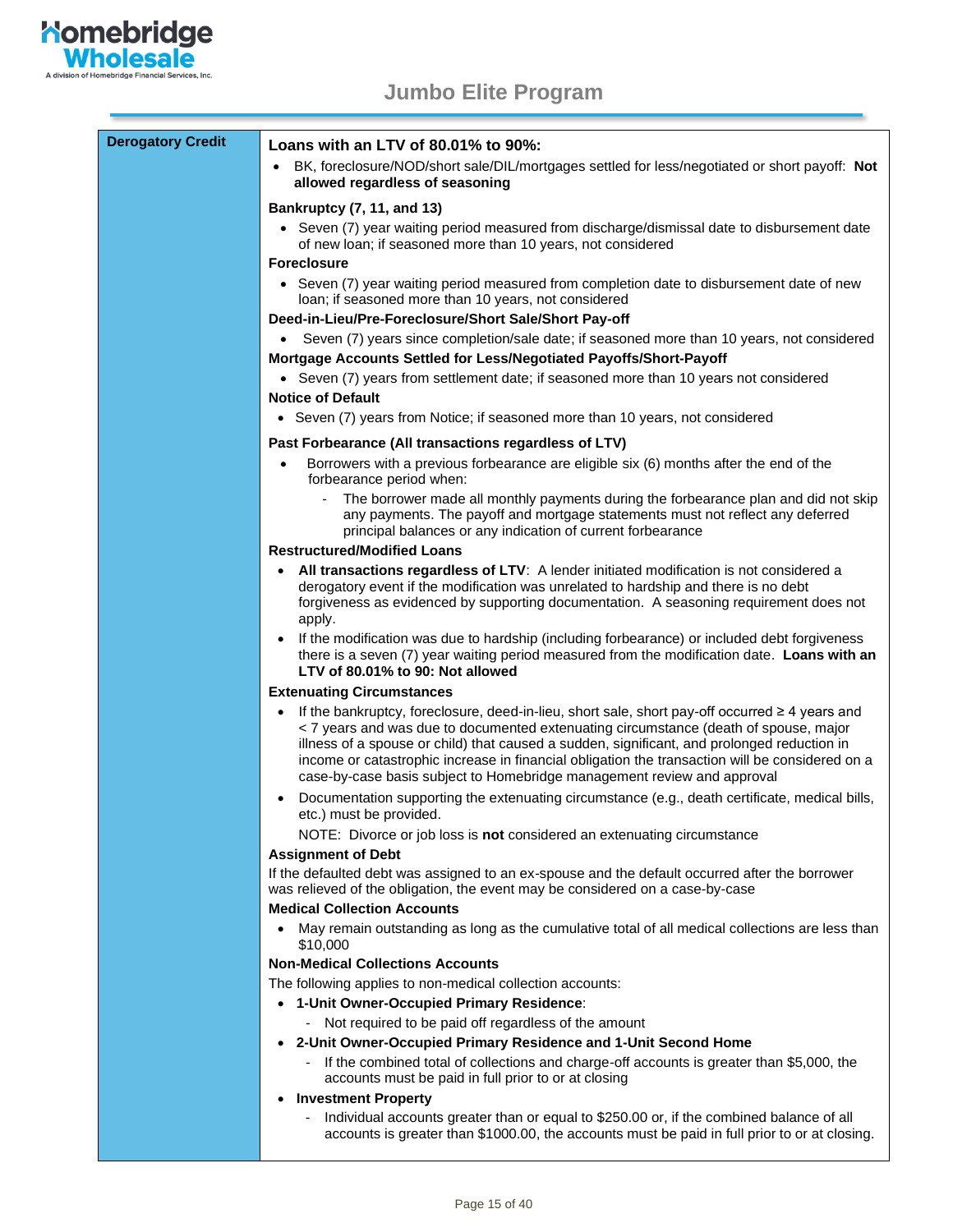

| <b>Derogatory Credit</b> | Judgments/Tax Liens/Charge-offs/Past-due Accounts                                                                                                                                                                                       |  |  |  |
|--------------------------|-----------------------------------------------------------------------------------------------------------------------------------------------------------------------------------------------------------------------------------------|--|--|--|
| (cont.)                  | • Open tax liens, judgments, and charge-offs appearing on the Public Records section of the                                                                                                                                             |  |  |  |
|                          | credit report must be paid off and past-due accounts must be brought current or paid in full<br>prior to or at closing.                                                                                                                 |  |  |  |
|                          | Documentation of sufficient funds to satisfy these obligations must be obtained.<br>$\bullet$                                                                                                                                           |  |  |  |
|                          | • Cash-out proceeds from the subject transaction may not be used to satisfy judgments, tax                                                                                                                                              |  |  |  |
|                          | liens, charge-offs or past due accounts.                                                                                                                                                                                                |  |  |  |
|                          | NOTE: Payment plans on previous year tax liens/liabilities are not allowed; they must be<br>paid in full                                                                                                                                |  |  |  |
|                          | <b>Consumer Credit Counseling</b>                                                                                                                                                                                                       |  |  |  |
|                          | Borrowers who have participated in CC are eligible if they meet all other credit requirements<br>(minimum credit score, no mortgage lates, no short sales, no modifications, etc.)                                                      |  |  |  |
|                          | <b>Disputed Accounts</b>                                                                                                                                                                                                                |  |  |  |
|                          | All disputed tradelines must be included in the DTI if the account belongs to the borrower<br>$\bullet$<br>unless documentation can be provided that authenticates the dispute.                                                         |  |  |  |
|                          | Derogatory accounts must be considered in analyzing the borrower's willingness to repay<br>$\bullet$<br>unless the disputed account has a zero balance and no late payments; then it can be<br>disregarded.                             |  |  |  |
|                          | <b>Delinquent Child Support</b>                                                                                                                                                                                                         |  |  |  |
|                          | Delinquent child support must be paid current or in a payment plan. On a case-by-case basis<br>this requirement may be waived subject to underwriter review.                                                                            |  |  |  |
|                          | <b>Multiple Derogatory Credit Events</b>                                                                                                                                                                                                |  |  |  |
|                          | • Not allowed (even if seasoned > 7 tears)                                                                                                                                                                                              |  |  |  |
| <b>DTI</b>               | Maximum DTI determined by LTV and occupancy                                                                                                                                                                                             |  |  |  |
|                          | $\bullet$ $\leq$ 80% LTV:                                                                                                                                                                                                               |  |  |  |
|                          | <b>Primary Residence Fixed Rate:</b> Maximum 49.99% DTI (excluding ARMs; see below)                                                                                                                                                     |  |  |  |
|                          | 45.01% - 49.99% DTI requires residual income; refer to the Residual Income<br>topic for details                                                                                                                                         |  |  |  |
|                          | <b>Primary Residence ARM Transactions: Maximum 43% DTI</b>                                                                                                                                                                              |  |  |  |
|                          | Second Home: Maximum 40% DTI                                                                                                                                                                                                            |  |  |  |
|                          | <b>Investment Property: Maximum 38% DTI</b><br>$\overline{\phantom{a}}$                                                                                                                                                                 |  |  |  |
|                          | > 80% LTV:                                                                                                                                                                                                                              |  |  |  |
|                          | Non-First Time Homebuyer: Maximum 43% DTI                                                                                                                                                                                               |  |  |  |
|                          | - 38.01% to 43% DTI requires additional reserves                                                                                                                                                                                        |  |  |  |
|                          | First Time Homebuyer: Maximum 38%DTI                                                                                                                                                                                                    |  |  |  |
|                          | Refer to the 80.01% - 90% LTV topic for complete > 80% LTV requirements                                                                                                                                                                 |  |  |  |
|                          | The DTI is based on the total of existing monthly liabilities plus any planned future liabilities<br>$\bullet$<br>based on credit inquiries or as disclosed by the borrower and then divided by the calculated<br>gross monthly income. |  |  |  |
|                          | Liabilities must include housing, revolving and installment debt, real estate loans, rent, child<br>$\bullet$<br>support, and any other consistent and recurring debt.                                                                  |  |  |  |
|                          | If the borrower owns other properties documentation must be provided to confirm the PITI,<br>$\bullet$<br>HOA dues, lease payments and any other property-related expenses.                                                             |  |  |  |
|                          | Balloon payment Note that will come due within one year of loan closing must be considered in<br>$\bullet$<br>the borrower's liability                                                                                                  |  |  |  |
|                          |                                                                                                                                                                                                                                         |  |  |  |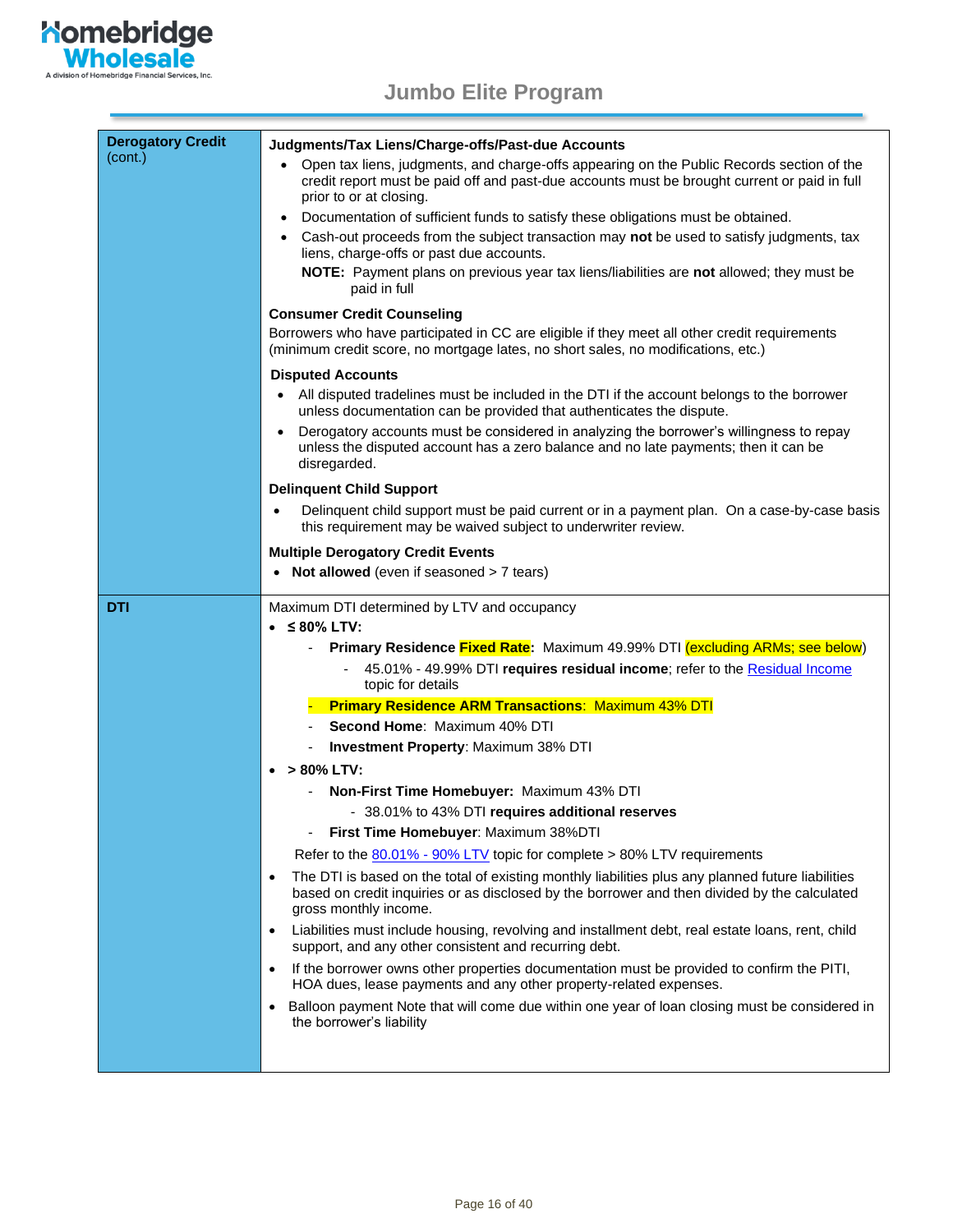

| <b>Employment</b> | A two (2) year employment and income history is required for both wage earner and self-<br>employed borrowers.                                                                                                |
|-------------------|---------------------------------------------------------------------------------------------------------------------------------------------------------------------------------------------------------------|
|                   | Gaps in employment > 30 days during the past 2 years require a satisfactory letter of<br>$\bullet$<br>explanation                                                                                             |
|                   | A verbal verification of employment (VVOE) is required within 5 business days prior to the<br>Note date for salaried borrowers                                                                                |
|                   | The VVOE for wage earners should contain the following information:<br>$\bullet$<br>Date of contact,                                                                                                          |
|                   | The name and title of the person contacting the employer,                                                                                                                                                     |
|                   | Borrower's start date of employment,                                                                                                                                                                          |
|                   | Name of employer                                                                                                                                                                                              |
|                   | Name, phone number and title of the person contacted at the employer                                                                                                                                          |
|                   | Employment status and job title, and                                                                                                                                                                          |
|                   | The method and independent source used to obtain the phone number                                                                                                                                             |
|                   | NOTE: The VVOE for wage earners must cover two full years of employment including<br>any prior employment if the borrower has changed employers in the previous two<br>years                                  |
|                   | The VVOE for self-employed borrowers (individuals who have a 25% or greater ownership<br>interest in a business) the following applies:                                                                       |
|                   | Verification of the existence of the borrower's business from a third party source such<br>as a CPA, regulatory agency, or applicable licensing bureau no more than 5 calendar<br>days prior to the Note date |
|                   | NOTE: The borrower's website is not an acceptable 3rd party verification source.                                                                                                                              |
|                   | Provide the listing and address of the borrower's business using a telephone book,<br>internet, or directory assistance                                                                                       |
|                   | Name and title of the person completing the verification and date of verification required                                                                                                                    |
|                   | Wage earners require a current paystub with YTD income and the following applies<br>$\bullet$                                                                                                                 |
|                   | The pay stub must be computer generated and be from the most recent pay period at<br>the time of application and no earlier than 90 days prior to the Note date                                               |
|                   | Clearly identify the borrower as the employee,                                                                                                                                                                |
|                   | Pay stubs issued electronically via email or downloaded from the internet must show all<br>of the following:                                                                                                  |
|                   | The URL address,                                                                                                                                                                                              |
|                   | Date and time printed, and                                                                                                                                                                                    |
|                   | Identifying information on place of origin and/or author of the documentation.                                                                                                                                |
|                   | NOTE: A fully completed written VOE is only acceptable as a supplement to the VVOE to<br>further explain the type of income earned (e.g. breakdown of base, OT, bonus,<br>commission, etc.)                   |
|                   | Most recent W-2s are required for wage earners and must be employer generated copies.                                                                                                                         |
|                   |                                                                                                                                                                                                               |
|                   |                                                                                                                                                                                                               |
|                   |                                                                                                                                                                                                               |
|                   |                                                                                                                                                                                                               |
|                   |                                                                                                                                                                                                               |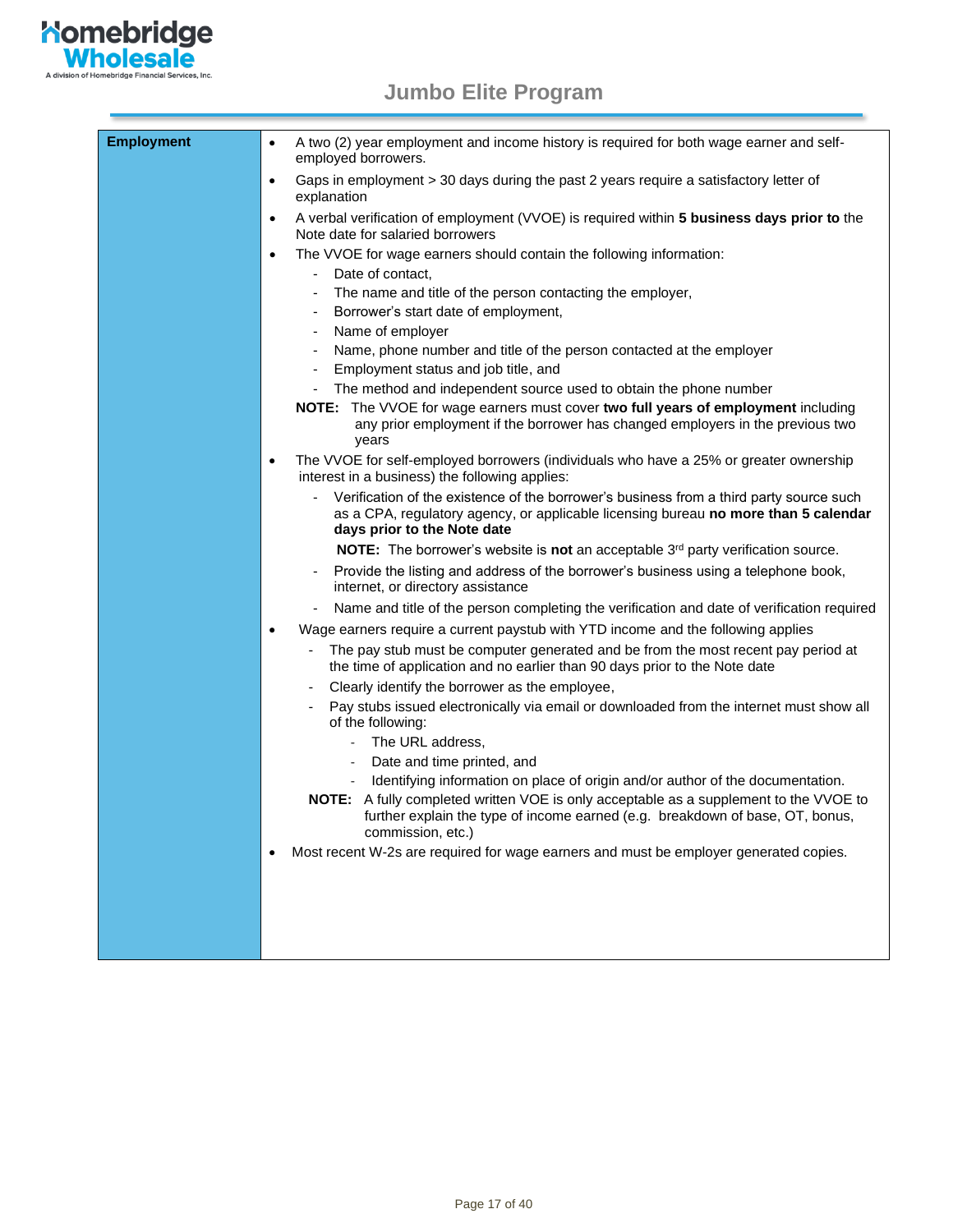

<span id="page-17-0"></span>

| <b>Escrow Holdbacks</b>                 | Not allowed                                                                                                                                                                                                                                              |  |  |
|-----------------------------------------|----------------------------------------------------------------------------------------------------------------------------------------------------------------------------------------------------------------------------------------------------------|--|--|
| <b>Escrow/Impound</b><br><b>Account</b> | $\leq$ 80% LTV recommended but not required<br>$\bullet$<br>> 80% LTV required<br>$\bullet$                                                                                                                                                              |  |  |
| <b>Financed Properties</b>              | Transactions 80.01% to 90% LTV: Maximum 2 financed properties, including subject<br>$\bullet$<br>(financed commercial properties and multi-family properties 5+ units are excluded)                                                                      |  |  |
|                                         | Transactions $\leq 80\%$ LTV: Maximum four (4) financed 1-4 unit residential properties<br>$\bullet$<br>including subject (financed commercial properties and multi-family properties 5+ units are<br>excluded)                                          |  |  |
|                                         | Borrowers who own more than four financed (4) properties (including the subject property)<br>$\bullet$<br>are not eligible.                                                                                                                              |  |  |
|                                         | 1-4 unit properties held in the name of an LLC or other corporation can be excluded from the<br>$\bullet$<br>number of properties owned calculation if the borrower is not personally obligated on the<br>mortgage.                                      |  |  |
|                                         | Six (6) months PITIA on each additional financed property (in addition to subject property<br>$\bullet$<br>requirements)                                                                                                                                 |  |  |
|                                         | Documentation to confirm PITIA, lease payment, and any additional property related<br>$\bullet$<br>expenses, as applicable, must be provided                                                                                                             |  |  |
|                                         | Homebridge limits its exposure to a maximum of 4 loans per borrower.<br>$\bullet$                                                                                                                                                                        |  |  |
| <b>Gift Funds</b>                       | Gift funds are eligible subject to the following:                                                                                                                                                                                                        |  |  |
|                                         | Purchase Transactions: Gift funds may be used once the 5% borrower own funds<br>requirement is met. Gift funds are eligible for down payment (after borrower own funds<br>requirement met) and closing costs.                                            |  |  |
|                                         | NOTE: Gift funds may not be used to satisfy reserve requirements or to pay off debts<br>to qualify                                                                                                                                                       |  |  |
|                                         | The donor must be an immediate family member, future spouse, or domestic partner living<br>$\bullet$<br>with the borrower                                                                                                                                |  |  |
|                                         | A gift letter is required that includes the following donor information:<br>$\bullet$                                                                                                                                                                    |  |  |
|                                         | Name,                                                                                                                                                                                                                                                    |  |  |
|                                         | Address,                                                                                                                                                                                                                                                 |  |  |
|                                         | Telephone, and                                                                                                                                                                                                                                           |  |  |
|                                         | Relationship to the borrower.                                                                                                                                                                                                                            |  |  |
|                                         | Proof of donor's funds and transfer/evidence of receipt by borrower must be documented.<br>$\bullet$<br>Acceptable documentation includes:                                                                                                               |  |  |
|                                         | Copy of donor's check or withdrawal slip and borrower's deposit slip, or                                                                                                                                                                                 |  |  |
|                                         | Copy of donor's check to the closing agent, or                                                                                                                                                                                                           |  |  |
|                                         | A settlement statement/CD showing receipt of the donor's gift check                                                                                                                                                                                      |  |  |
|                                         | Foreign funds are ineligible as gift funds<br>$\bullet$                                                                                                                                                                                                  |  |  |
|                                         | Gifts from relatives that are interested parties to the transaction are not allowed. Real estate<br>agents may apply their commission towards closings costs and/or prepaids as long as the<br>amount is within the interested party contribution limits |  |  |
|                                         | Gift funds are <b>ineligible</b> on the following:                                                                                                                                                                                                       |  |  |
|                                         | $LTVs > 80\%$ , and<br>$\bullet$                                                                                                                                                                                                                         |  |  |
|                                         | Investment transactions, and<br>$\bullet$                                                                                                                                                                                                                |  |  |
|                                         | First time homebuyer transactions                                                                                                                                                                                                                        |  |  |
| <b>Gift of Equity</b>                   | Eligible as a source of down payment.<br>$\bullet$<br>Borrower is required to meet the 5% borrower contribution from own funds requirement.<br>$\bullet$                                                                                                 |  |  |
| <b>HELOC</b>                            | The payment on the amount of the line currently being used must be included in the DTI<br>$\bullet$<br>calculation. If the payment is not reflected on the credit report, the payment documented on<br>the current billing statement may be used.        |  |  |
|                                         | HELOCs with a zero balance, no payment calculation is required unless HELOC funds will be<br>$\bullet$<br>used for down payment or closing cots                                                                                                          |  |  |
|                                         | The applicable CLTV/HCLTV cannot be exceeded.<br>$\bullet$                                                                                                                                                                                               |  |  |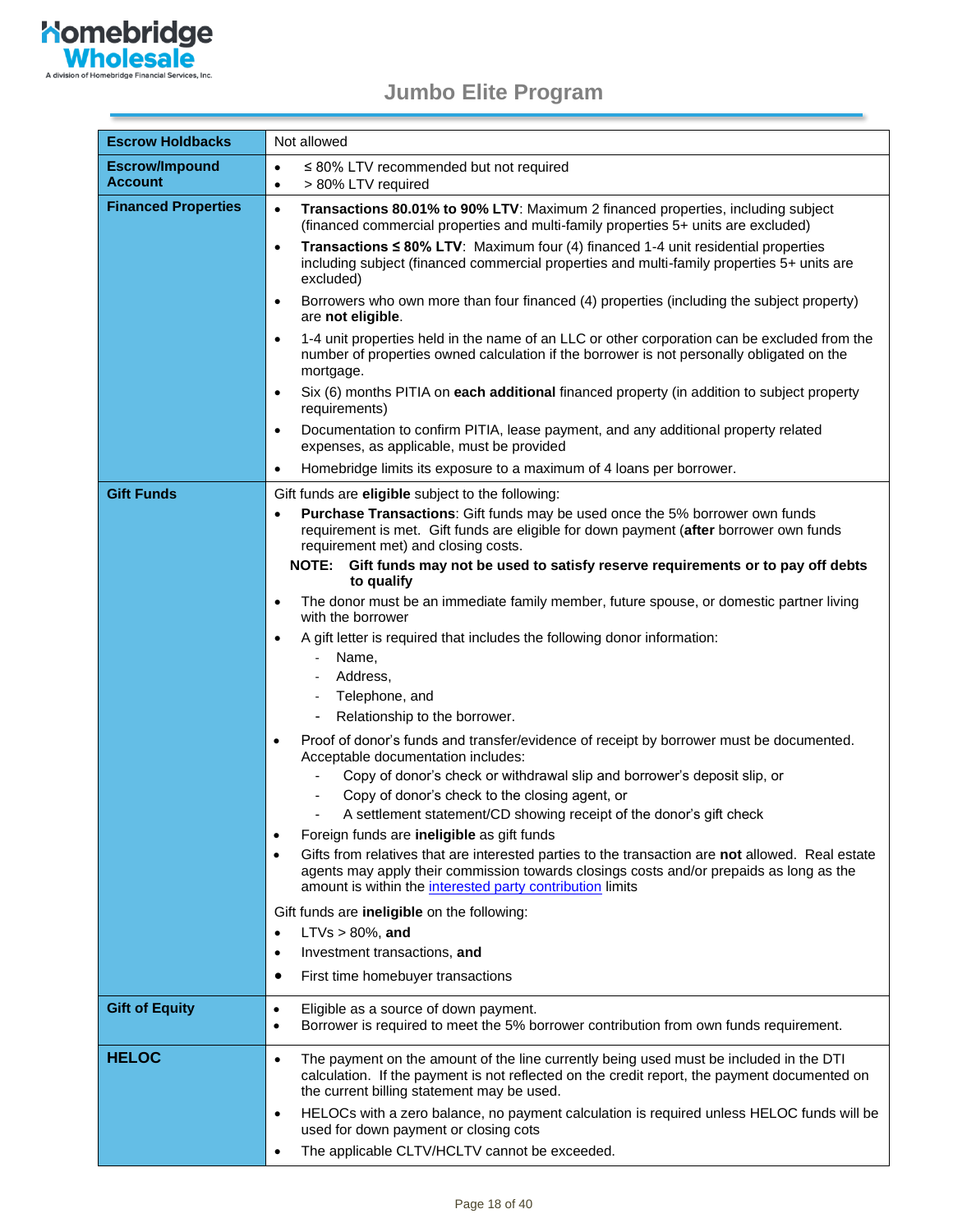

| <b>Income</b> | A minimum of two (2) years employment and income history is required. The underwriter is<br>$\bullet$<br>required to provide a written analysis and justification for using income that has less than a<br>two (2) year history of receipt.                                                       |
|---------------|---------------------------------------------------------------------------------------------------------------------------------------------------------------------------------------------------------------------------------------------------------------------------------------------------|
|               | Stable monthly income is the borrower's verified gross monthly income from all acceptable and<br>$\bullet$<br>verifiable sources and there must be a reasonable expectation it will continue for a minimum of<br>three (3) years.                                                                 |
|               | Full income verification is required.<br>$\bullet$                                                                                                                                                                                                                                                |
|               | An income analysis form (Fannie Mae Form 1084 Cash Flow Analysis or its equivalent) is<br>$\bullet$<br>required detailing income calculations. Income analysis for borrowers with multiple employers,<br>businesses or income sources must show income/loss details separately, not in aggregate. |
|               | Wage earner borrowers:<br>$\bullet$                                                                                                                                                                                                                                                               |
|               | At minimum, a current paystub with YTD earnings and the most recent two (2) years<br>W-2 forms (W-2 or W-2 transcript) or tax returns are required.                                                                                                                                               |
|               | Self-employed borrowers:<br>$\bullet$                                                                                                                                                                                                                                                             |
|               | Copy of the most recent 2-years signed federal individual and business tax returns with<br>all schedules.                                                                                                                                                                                         |
|               | When tax returns are used for qualifying the following applies:<br>٠                                                                                                                                                                                                                              |
|               | Personal tax returns must include all schedules (W-2 forms, K-1s, etc.) and be signed<br>and dated on or before closing.                                                                                                                                                                          |
|               | Business tax returns (if applicable) must be signed and dated on or before closing and<br>include all schedules.                                                                                                                                                                                  |
|               | Refer to the <i>Income Documentation Requirements</i> topic for complete documentation<br>$\bullet$<br>requirements.                                                                                                                                                                              |
|               | When the borrowers have unfiled prior years' tax returns the following applies:<br>$\bullet$                                                                                                                                                                                                      |
|               | Between Jan 1 <sup>st</sup> and the tax filing date (typically April 15 <sup>th</sup> ) the borrower must provide:                                                                                                                                                                                |
|               | IRS Form 1099 and the W-2 from the previous year                                                                                                                                                                                                                                                  |
|               | NOTE: If the loan is closing in January and the borrower has not received their W-2<br>the prior year's year-end paystub may be provided. Borrowers using 1099s,<br>evidence of receipt of 1099 income must be provided.                                                                          |
|               | Between the tax filing date and the extension expiration date (October 15 <sup>th</sup> ), borrowers<br>must provide (as applicable):                                                                                                                                                             |
|               | Copy of the filed extension,                                                                                                                                                                                                                                                                      |
|               | Evidence of payment of any taxes owed as identified on the tax return,                                                                                                                                                                                                                            |
|               | W-2 forms,<br>$\blacksquare$                                                                                                                                                                                                                                                                      |
|               | Form 1099,                                                                                                                                                                                                                                                                                        |
|               | Year-end signed profit and loss for the prior year, and                                                                                                                                                                                                                                           |
|               | Current signed profit and loss for prior year,                                                                                                                                                                                                                                                    |
|               | Self-employed borrowers must also provide balance sheet for the prior calendar<br>year.                                                                                                                                                                                                           |
|               | Other sources of income are eligible for qualifying the borrower as long as it is considered<br>$\bullet$<br>stable and there is a reasonable expectation it will continue for a minimum of three (3) years.                                                                                      |
|               | Income must be fully documented and must be averaged for the time period covered.<br>$\bullet$                                                                                                                                                                                                    |
|               | <b>Declining Income</b>                                                                                                                                                                                                                                                                           |
|               | If declining income has occurred, the most recent 12 months should be used.<br>$\bullet$                                                                                                                                                                                                          |
|               | Declining income must be analyzed to determine if the rate of decline would have a negative<br>$\bullet$<br>impact on the continuance of income and borrower's ability to repay                                                                                                                   |
|               | The employer or borrower must provide an explanation for the decline and the Underwriter<br>$\bullet$<br>must provide a written justification for including the declining income in qualifying                                                                                                    |
|               | Declining income requires Homebridge management review and approval.<br>$\bullet$                                                                                                                                                                                                                 |
|               | NOTE: If the decline is related to a one-time capital expenditure, a longer period of time for<br>the averaging of income on a case-by-case basis. Documentation of the expenditure<br>must be provided.                                                                                          |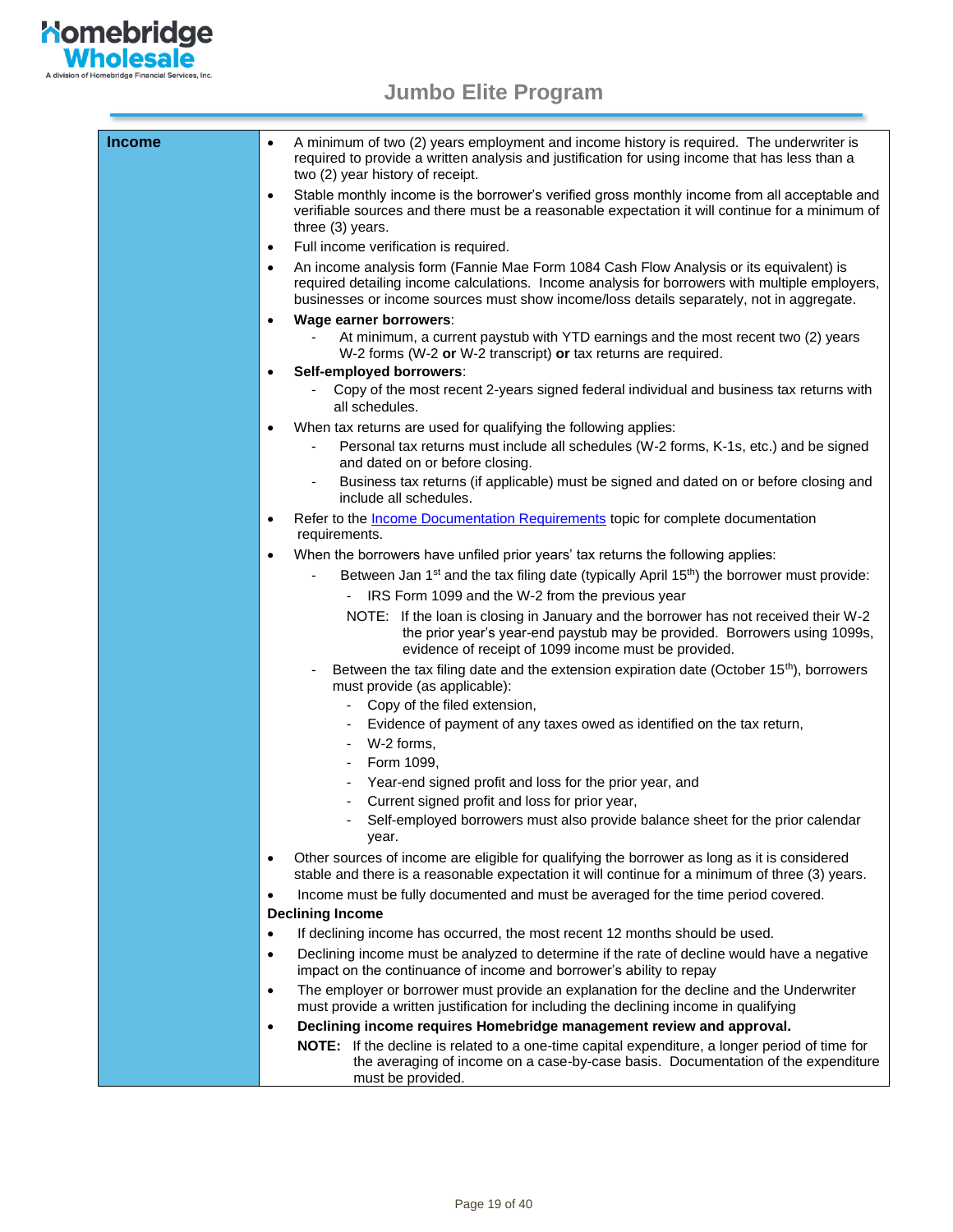

<span id="page-19-0"></span>

| Income (cont.) | <b>Income Documentation Requirements</b>                                 |                                                                                                                                                                                                                                                                                                                                               |  |
|----------------|--------------------------------------------------------------------------|-----------------------------------------------------------------------------------------------------------------------------------------------------------------------------------------------------------------------------------------------------------------------------------------------------------------------------------------------|--|
|                | <b>Income Type</b>                                                       | <b>Documentation Requirements</b>                                                                                                                                                                                                                                                                                                             |  |
|                | <b>Employment Income -</b><br><b>Salaried</b>                            | An earnings trend must be established and documented. Large<br>increases in salary over the prior two (2) years must be<br>explained and documented.<br>The following documentation is required:<br>W-2 forms or personal tax returns, including all schedules,<br>$\bullet$                                                                  |  |
|                |                                                                          | for prior two years<br>Year-to-date pay stub up through and including the most<br>$\bullet$<br>current pay period at the time of application. Cannot be<br>dated earlier than 90 days prior to the Note date<br>If the borrower receives overtime pay, it must be shown on                                                                    |  |
|                |                                                                          | $\bullet$<br>the YTD pay stub                                                                                                                                                                                                                                                                                                                 |  |
|                | <b>Employment Income -</b><br><b>Hourly &amp; Part-Time</b>              | An earnings trend must be established and documented.<br>Stable to increasing income should be averaged over a minimum<br>two (2) year period. Declining income must be explained by the<br>employer and borrower. The underwriter must provide a written<br>analysis and explanation if declining income is used to qualify<br>the borrower. |  |
|                |                                                                          | The following documentation is required:<br>• W-2 forms or personal tax returns, including all schedules, for<br>prior two (2) years                                                                                                                                                                                                          |  |
|                |                                                                          | • Year-to-date pay stub up through and including the most<br>current pay period at the time of application.                                                                                                                                                                                                                                   |  |
|                | <b>Employment Income -</b><br><b>Employed by Family</b><br><b>Member</b> | • YTD paystub, and<br>• Two (2) years W-2s and<br>Two (2) years personal tax returns (all schedules), and<br>• Underwriter must address borrower's potential<br>ownership interest                                                                                                                                                            |  |
|                | <b>Employment Income -</b>                                               | Commission income must be averaged over the previous<br>two (2) years.                                                                                                                                                                                                                                                                        |  |
|                | <b>Commission</b>                                                        | If the commission income shows a continual decline, the<br>underwriter must provide written sound rationalization for<br>using the income to qualify or income cannot be used.                                                                                                                                                                |  |
|                |                                                                          | • W-2 forms for prior 2 years if commissions are < 25%<br>of the total income.                                                                                                                                                                                                                                                                |  |
|                |                                                                          | Tax returns, including all schedules, and W-2 forms<br>from the previous two years if commissions are $\geq 25\%$<br>of the total income.                                                                                                                                                                                                     |  |
|                |                                                                          | • W-2 or tax return transcripts                                                                                                                                                                                                                                                                                                               |  |
|                |                                                                          | • Year-to-date pay stub up through and including the most<br>current pay period at the time of application. Paystub cannot<br>be dated earlier than 90 days prior to Note date                                                                                                                                                                |  |
|                | K-1 Income/Loss<br><b>Schedule E</b>                                     | K-1s for the applicable number of years required when<br>$\bullet$<br>the income is negative and the loss from the most<br>recent tax year should be applied                                                                                                                                                                                  |  |
|                |                                                                          | If the K-1 income is \$0, positive, or stable and is not<br>$\bullet$<br>used for qualifying, the K-1 are not required                                                                                                                                                                                                                        |  |
|                |                                                                          | If $\leq$ 25% ownership of the income used for qualifying<br>$\bullet$<br>the YTD income must be verified if the most recent K-<br>1s is more than 90 days old prior to the Note date                                                                                                                                                         |  |
|                |                                                                          | If > 25% ownership of the income used for qualifying,<br>$\bullet$<br>partnership/S-Corp and self-employment requirements<br>apply                                                                                                                                                                                                            |  |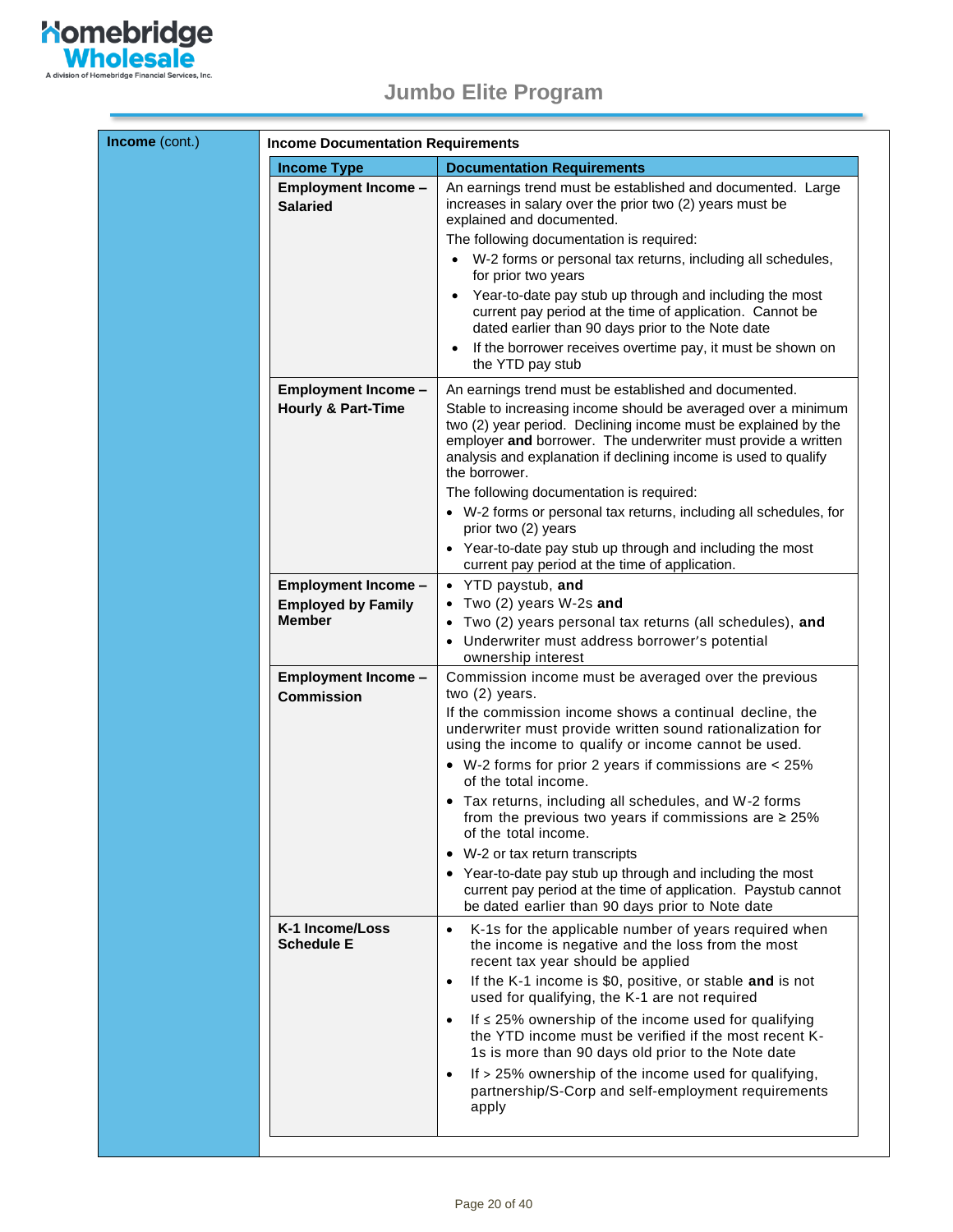

| <b>Income Type</b>                                                      | <b>Documentation Requirements</b>                                                                                                                                                                                                                                                                                                                                                                 |
|-------------------------------------------------------------------------|---------------------------------------------------------------------------------------------------------------------------------------------------------------------------------------------------------------------------------------------------------------------------------------------------------------------------------------------------------------------------------------------------|
| <b>Employment Income -</b>                                              | An earnings trend for bonus and overtime must be                                                                                                                                                                                                                                                                                                                                                  |
| <b>Overtime &amp; Bonus</b>                                             | established and documented. A period of more than two                                                                                                                                                                                                                                                                                                                                             |
|                                                                         | years must be used in calculating the average overtime and<br>bonus income if the income varies significantly from year to<br>year. If either type of income shows a continual decline,<br>written sound rationalization for using the income to qualify                                                                                                                                          |
|                                                                         | must be provided, or income should not be used.                                                                                                                                                                                                                                                                                                                                                   |
|                                                                         | • W-2 forms or personal tax returns, including all                                                                                                                                                                                                                                                                                                                                                |
|                                                                         | schedules, for prior two years.                                                                                                                                                                                                                                                                                                                                                                   |
|                                                                         | • W-2 or tax return transcripts                                                                                                                                                                                                                                                                                                                                                                   |
|                                                                         | • YTD pay stub up through and including the most current pay<br>period at the time of application. Paystub cannot be dated<br>earlier than 90 days prior to the Note date                                                                                                                                                                                                                         |
| Self-Employment<br><b>Income</b>                                        | Self-employed borrowers are individuals who have 25% or<br>greater ownership interest or receive a 1099 statement to<br>document income. The below requirements apply to self-<br>employed borrowers:                                                                                                                                                                                             |
|                                                                         | • Income calculations should be based on Fannie<br>Mae/Freddie Mac form 1084/91or equivalent income<br>calculation form                                                                                                                                                                                                                                                                           |
|                                                                         | • YTD is defined as the period ending as of the most<br>recent tax return through the most recent quarter ending<br>one (1) month prior to the Note date. If tax returns are<br>on extension, the entire unfiled year is also required<br>• YTD financials (P&L and balance sheet) are not required if<br>the income reporting is positive, not declining and not<br>counted in qualifying income |
|                                                                         | <b>Example:</b> The 2020 returns are in the file and the Note<br>date is 7/14/21. YTD documentation through Q1 or<br>March 31, 2021 would be required. Note date of<br>8/14/21 would ire YTD documentation covering Q1 and<br>Q2 or through June 30, 2021                                                                                                                                         |
| Self-Employment-<br><b>Sole Proprietorship</b><br>(including Schedule C | • YTD profit and loss (P&L)* with an end date within 90 days<br>of funding for each business<br>• YTD balance sheet* with an ending date within 90 days from                                                                                                                                                                                                                                      |
| and $F$ )                                                               | the funding date for each business.                                                                                                                                                                                                                                                                                                                                                               |
|                                                                         | • If the borrower filed an extension for the prior year then the prior<br>year P&L and the prior year balance sheet (January through<br>December) for each business is also required.                                                                                                                                                                                                             |
|                                                                         | • Personal tax returns, including all schedules, signed on or<br>before the closing date, for prior two years are required                                                                                                                                                                                                                                                                        |
|                                                                         | Stable to increasing income is averaged for (2) years.<br>$\bullet$                                                                                                                                                                                                                                                                                                                               |
|                                                                         | • *YTD & P&L and balance sheet may be waived if borrower is<br>a 1099 paid borrower who does not actually own a business<br>subject to:                                                                                                                                                                                                                                                           |
|                                                                         | - Schedule C in #28 total expenses must be analyzed in<br>relation to income in #7 gross income. Expenses are < 5%<br>of income                                                                                                                                                                                                                                                                   |
|                                                                         | Analysis of #8 advertising, #11 contract labor, #16a<br>mortgage interest, #20 rent/lease, and #26 wages must<br>indicate the borrower does not have expenses in these<br>categories                                                                                                                                                                                                              |
|                                                                         | - Analysis of #17 legal/professional and #18 office expense<br>indicate nominal or \$0 expense                                                                                                                                                                                                                                                                                                    |
|                                                                         | Line C business name does not have separate business<br>name<br>- YTD in the form of a written VOE or pay history is provided                                                                                                                                                                                                                                                                     |
|                                                                         | by the employer paying the 1099 and it must support prior<br>year's income                                                                                                                                                                                                                                                                                                                        |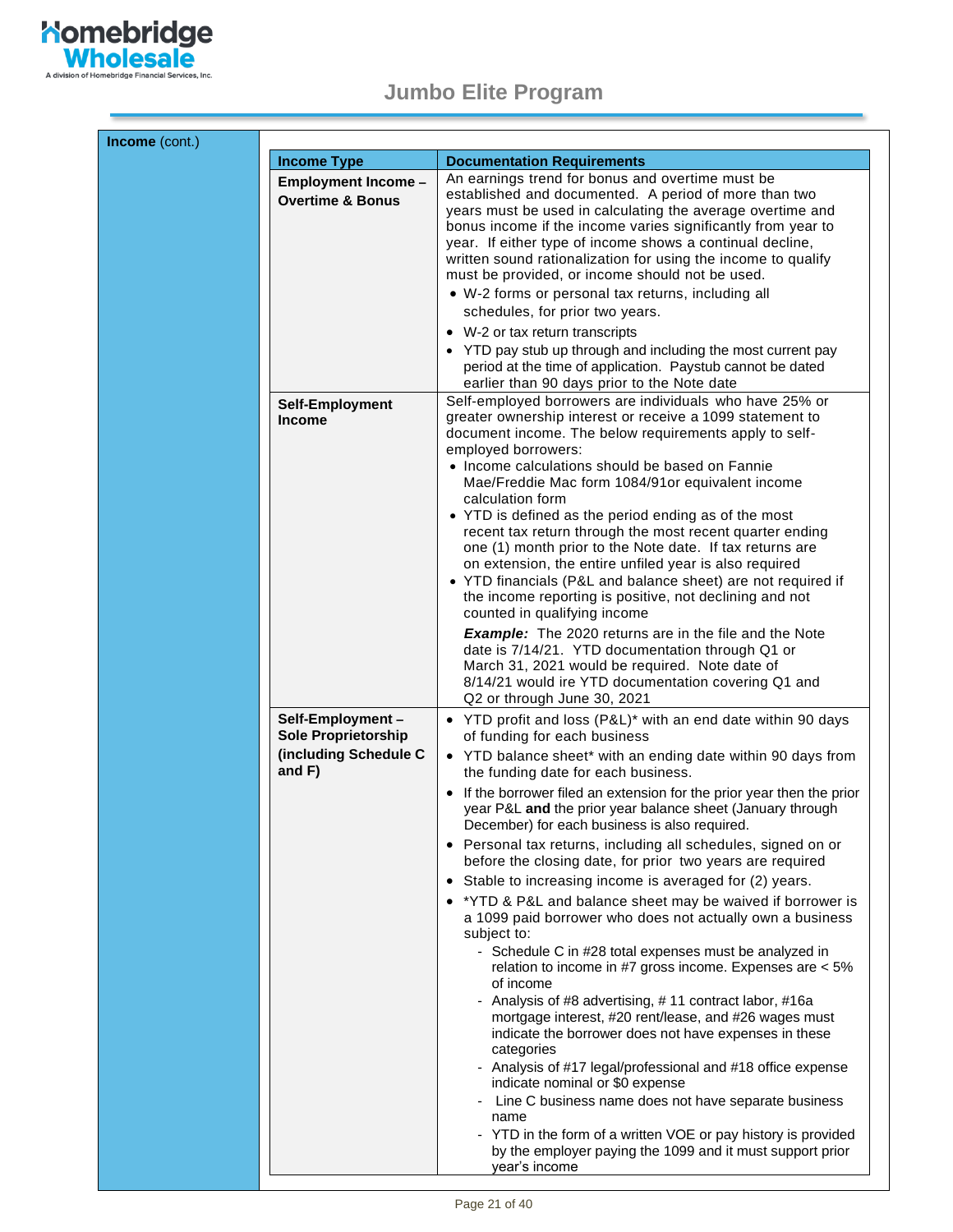

| Income (cont.) |                                                                |                                                                                                                                                                                                                                                                    |
|----------------|----------------------------------------------------------------|--------------------------------------------------------------------------------------------------------------------------------------------------------------------------------------------------------------------------------------------------------------------|
|                | <b>Income Type</b>                                             | <b>Documentation Requirements</b>                                                                                                                                                                                                                                  |
|                | Self- Employment -<br><b>Partnerships</b><br>(General/Limited) | • Two (2) years signed personal tax returns signed on or before<br>the closing date, or                                                                                                                                                                            |
|                | <b>Limited Liability</b>                                       | In lieu of a signature, personal tax transcripts for the<br>$\bullet$<br>corresponding year may be provided                                                                                                                                                        |
|                | <b>Companies (LLC)</b><br>"S" Corps                            | • Two (2) years signed business tax returns (1065s/1120s) if<br>$\geq$ 25% ownership or                                                                                                                                                                            |
|                |                                                                | • In lieu of a signature, business tax transcripts for the<br>corresponding year may be provided                                                                                                                                                                   |
|                |                                                                | NOTE: Due date for business returns for partnerships and S-<br>Corps is typically March 15 <sup>th</sup> with an extension of 6<br>months (typically September 15 <sup>th</sup> ) After the extension<br>date, the loan is ineligible without the filed tax return |
|                |                                                                | • Business returns and YTD financials are not required if the<br>income reported is \$0 or positive, not declining, and not<br>counted in the qualifying income                                                                                                    |
|                |                                                                | • Year-to-date profit and loss (P&L) with an end date within<br>90 days of funding for each business if ≥ 25% ownership                                                                                                                                            |
|                |                                                                | • Balance sheet with an ending date within 90 days from the<br>funding date for each business is ≥ 25% ownership.                                                                                                                                                  |
|                |                                                                | • Stable to increasing income is averaged for two (2) years                                                                                                                                                                                                        |
|                |                                                                | • Two (2) years K-1s reflecting ownership percentage if<br>counting any income from this source in qualifying (K-1<br>income, W-2 income, capital gains, or interest/dividends) or if<br>Schedule E reflects a loss                                                |
|                |                                                                | • If the borrower filed an extension for the prior year then the<br>prior year P&L and the prior year balance sheet (January<br>through December) for each business is also required.                                                                              |
|                | Self-Employment -<br>Corporation                               | • Personal tax returns, including all schedules, signed on or<br>before the closing date, for prior two years are required, or                                                                                                                                     |
|                |                                                                | • In lieu of signature, personal tax transcripts for the<br>corresponding year may be provided prior to closing date,                                                                                                                                              |
|                |                                                                | • Business returns (1120), signed if $\geq$ 25% ownership for prior<br>two years, or                                                                                                                                                                               |
|                |                                                                | • In lieu of signature, personal tax transcripts for the<br>corresponding year may be provided prior to closing date                                                                                                                                               |
|                |                                                                | Business returns must reflect percentage of ownership                                                                                                                                                                                                              |
|                |                                                                | YTD P&L and balance sheet if ≥ 25% ownership                                                                                                                                                                                                                       |
|                |                                                                | Stable to increasing income is averaged for two (2) years                                                                                                                                                                                                          |
|                |                                                                |                                                                                                                                                                                                                                                                    |
|                |                                                                |                                                                                                                                                                                                                                                                    |
|                |                                                                |                                                                                                                                                                                                                                                                    |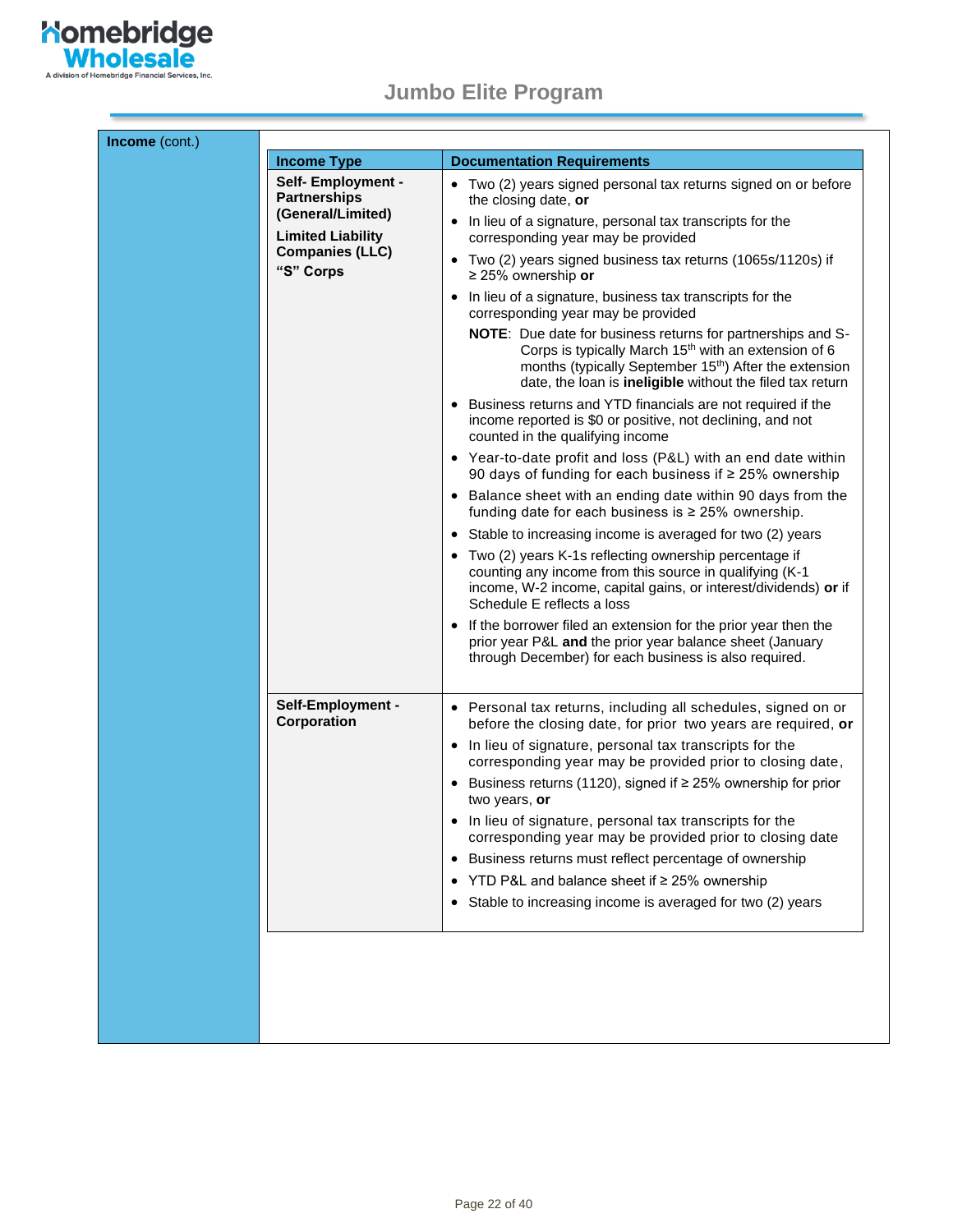

| Income (cont.) | <b>Income Type</b>                                                                                                | <b>Documentation Requirements</b>                                                                                                                                                                                                                                                                                                                                                                                                                                                                                                                                                                                                                                                                                                                                                                                                                                                                                                                                                                                                                                                                                                                                                                                                                                                                                                                                                                                                                                                                                                                                |
|----------------|-------------------------------------------------------------------------------------------------------------------|------------------------------------------------------------------------------------------------------------------------------------------------------------------------------------------------------------------------------------------------------------------------------------------------------------------------------------------------------------------------------------------------------------------------------------------------------------------------------------------------------------------------------------------------------------------------------------------------------------------------------------------------------------------------------------------------------------------------------------------------------------------------------------------------------------------------------------------------------------------------------------------------------------------------------------------------------------------------------------------------------------------------------------------------------------------------------------------------------------------------------------------------------------------------------------------------------------------------------------------------------------------------------------------------------------------------------------------------------------------------------------------------------------------------------------------------------------------------------------------------------------------------------------------------------------------|
|                | <b>Rental Income -</b><br><b>All Properties</b><br>(Excluding<br><b>Departing</b><br><b>Primary</b><br>Residence) | • When using rental income to qualify the borrower <b>Fannie Mae</b><br>guidelines apply<br>Personal tax returns, including all schedules, for prior two<br>years are required.<br>Properties listed on Schedule E of the borrower's tax<br>$\sim$<br>returns, net rental income should be calculated as "rents<br>received minus total expenses plus depreciation plus<br>interest plus taxes plus insurance plus HOA (if<br>applicable) divided by applicable months minus current<br>PITIA".<br>If rental income is not listed on the borrower's tax returns,<br>net rental income should be calculated using gross rents<br>multiplied by 75% minus PITIA<br>Net rental income must be added to the borrower's total<br>monthly income. Net rental losses must be added to the<br>borrower's total monthly obligations.<br>If the subject property is the borrower's primary residence<br>(1-unit property/1- unit with accessory unit) and generating<br>rental income, the full PITIA must be included in the<br>borrower's total monthly obligations (rental income<br>ineligible)<br>If the subject property is the borrower's primary residence<br>with 2-units, the rental income received from the unit not<br>occupied by the borrower may be used for qualifying<br>subject to meeting documentation requirements.<br>If the subject or non-subject property is an investment property and<br>$\bullet$<br>is a seasonal or short-term rental, the following applies:<br>Most recent one (1) year tax return reflects the property<br>on Schedule E |
|                |                                                                                                                   |                                                                                                                                                                                                                                                                                                                                                                                                                                                                                                                                                                                                                                                                                                                                                                                                                                                                                                                                                                                                                                                                                                                                                                                                                                                                                                                                                                                                                                                                                                                                                                  |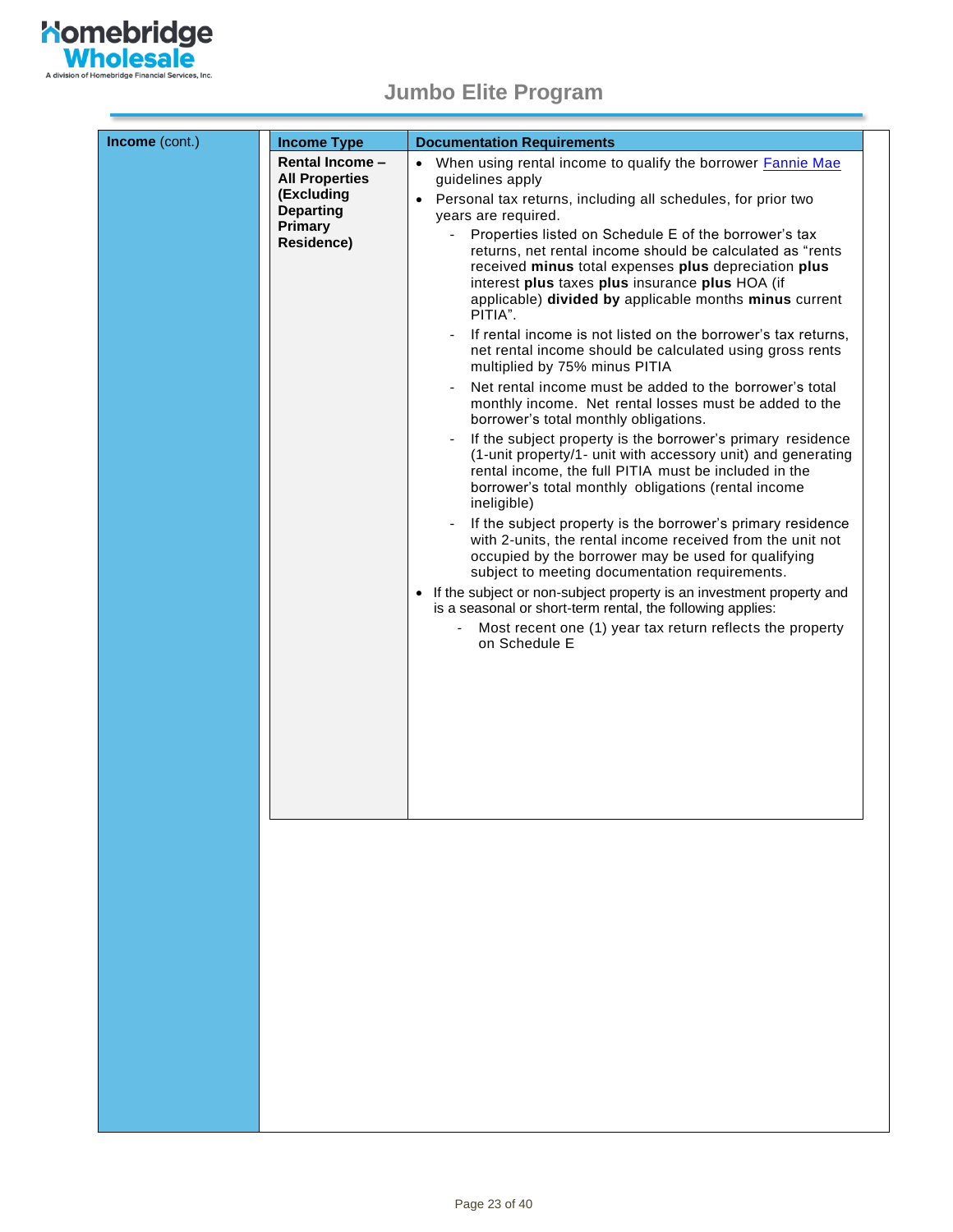

| Income (cont.)       | <b>Income Type</b>                                                                               | <b>Documentation Requirements</b>                                                                                                                                                                                                                                                                                                                                                                                                                                                                                                                         |
|----------------------|--------------------------------------------------------------------------------------------------|-----------------------------------------------------------------------------------------------------------------------------------------------------------------------------------------------------------------------------------------------------------------------------------------------------------------------------------------------------------------------------------------------------------------------------------------------------------------------------------------------------------------------------------------------------------|
|                      | <b>Rental Income -</b><br><b>Departing Principal</b><br><b>Residence</b>                         | When the borrower is converting their current primary residence to a rental<br>property and will use the rental income to qualify or offset the payment the<br>following applies:                                                                                                                                                                                                                                                                                                                                                                         |
|                      | (Refer to the                                                                                    | The borrower must provide a fully executed lease agreement, or<br>$\bullet$                                                                                                                                                                                                                                                                                                                                                                                                                                                                               |
|                      | <b>Conversion of</b><br><b>Principal Residence</b>                                               | In lieu of a current lease agreement, FNMA Form 1007 or 1025,<br>as applicable, may be provided to determine market rent                                                                                                                                                                                                                                                                                                                                                                                                                                  |
| topic for additional | information regarding                                                                            | Security deposit from the new tenant along with a copy of the<br>$\bullet$<br>bank statement showing the deposited security funds                                                                                                                                                                                                                                                                                                                                                                                                                         |
|                      | pending sale and<br>conversion to second                                                         | Rent calculation is 75% of the lease or market rent minus the<br>$\bullet$<br><b>PITIA</b>                                                                                                                                                                                                                                                                                                                                                                                                                                                                |
|                      | home)                                                                                            | Any positive rental income cannot be used for calculating<br>$\bullet$<br>borrower's income, it may only be used to offset payment                                                                                                                                                                                                                                                                                                                                                                                                                        |
|                      | <b>Retirement Income</b><br>(Pension, Annuity,<br><b>IRA Distributions)</b>                      | Existing distribution of assets from an IRA, 401K or similar<br>retirement asset account must be sufficient to sustain income<br>continuance for a minimum of three (3) years. If any retirement<br>income will cease with the first 3 years of the loan, the income is<br>ineligible.<br>• Verification of the assets is required, and<br>• Distribution must have been set-up at least six (6) months<br>prior to history of receipt, OR<br>Two (2) year history of receipt documented.<br>NOTE: Distributions cannot be set up, or changed, solely for |
|                      |                                                                                                  | loan qualification purposes<br>Document regular/continued receipt with any of the following:<br>Letters from the organization providing the income, or<br>Copies of retirement award letters, or<br>Copies of federal income tax returns (signed and dated on or<br>$\bullet$<br>before the closing date). or<br>Most recent IRS W-2 or 1099 forms, or<br>$\bullet$<br>Proof of current receipt with 2 months bank statements<br>$\bullet$                                                                                                                |
|                      | <b>Social Security</b><br><b>Income</b>                                                          | Surviving spouse/children benefits with a defined expiration<br>٠<br>date must have a remaining term of at least three (3) years.<br>Social Security income must be verified by a Social Security<br>$\bullet$<br>Administration benefit verification letter (sometimes called a<br>"proof of income letter," "budget letter," "benefits letter," or<br>"proof of award letter"). If any benefits expire within the first<br>three full years of the loan, the income source may not be<br>used in qualifying                                             |
|                      | <b>Long Term Disability</b><br><b>Income (Private</b><br><b>Policy or Employer</b><br>Sponsored) | A copy of the policy or benefits statement must be provided<br>to confirm current eligibility and to determine:<br>Amount and frequency of payments,<br>If there is an established termination date (some<br>policies have an age based termination)<br>If there is a termination date, it may not be within three                                                                                                                                                                                                                                        |
|                      | <b>Projected Income</b>                                                                          | (3) years of the Note date                                                                                                                                                                                                                                                                                                                                                                                                                                                                                                                                |
|                      |                                                                                                  | Allowed on 1-unit primary residence, purchase transactions<br>Borrower cannot be employed by a family member and can be<br>qualified using fixed base income only                                                                                                                                                                                                                                                                                                                                                                                         |
|                      |                                                                                                  | The employment offer or contract must identify the employer<br>$\bullet$<br>and be fully executed by both he borrower and the employer                                                                                                                                                                                                                                                                                                                                                                                                                    |
|                      |                                                                                                  | The offer or contract must be non-contingent. If contingencies<br>stated all must be cleared prior to loan closing                                                                                                                                                                                                                                                                                                                                                                                                                                        |
|                      |                                                                                                  | If start date is $\leq$ 30 days prior to the Note date the loan file<br>must include the offer/contract and VVOE must confirm                                                                                                                                                                                                                                                                                                                                                                                                                             |
|                      |                                                                                                  | employment started<br>If start date is $\leq 90$ days after the Note date the loan file must<br>$\bullet$<br>include a contingent free offer/contract                                                                                                                                                                                                                                                                                                                                                                                                     |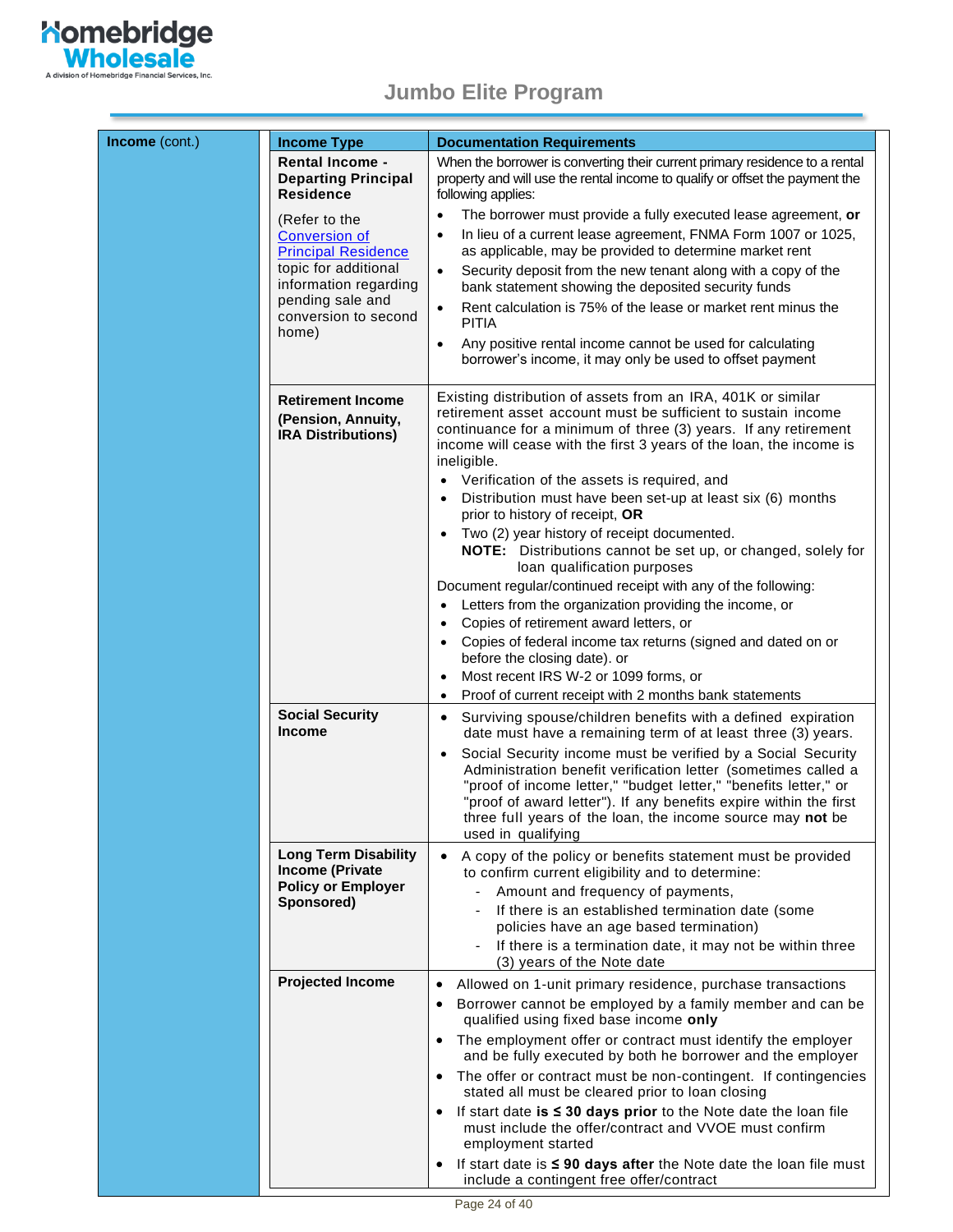

 $\overline{\phantom{a}}$ 

| <b>Income Type</b>                                                           | <b>Documentation Requirements</b>                                                                                                                                                                                                                                                                                                                   |
|------------------------------------------------------------------------------|-----------------------------------------------------------------------------------------------------------------------------------------------------------------------------------------------------------------------------------------------------------------------------------------------------------------------------------------------------|
| <b>Alimony, Separate</b><br><b>Maintenance &amp; Child</b><br><b>Support</b> | Eligible with a divorce decree, court ordered separation<br>agreement, court decree, or other legal agreement provided<br>that income will continue for at least three (3) years.                                                                                                                                                                   |
|                                                                              | <b>NOTE:</b> If the income is the borrower's primary income<br>source and there is a defined expiration date (even if<br>expiration date exceeds 3 years), the income may not be<br>acceptable for qualifying purposes.                                                                                                                             |
|                                                                              | Documentation evidencing that the borrower has been<br>receiving full, regular, and timely payments for the past 6<br>months                                                                                                                                                                                                                        |
|                                                                              | Refer to the <b>Non-Taxable Income</b> topic for guidance on<br>child support income                                                                                                                                                                                                                                                                |
| <b>Capital Gains/Loss</b>                                                    | Capital gains for like assets may be considered as effective<br>income. The earnings trend or loss must be considered in<br>the overall analysis of this income type. If the trend results<br>in a gain, it may be added as effective income. If the trend<br>consistently shows a loss, it must be deducted from the<br>total income.              |
|                                                                              | • Personal tax returns for the prior two (2) years, including<br>Schedule D to document consistent gains from similar<br>assets required                                                                                                                                                                                                            |
|                                                                              | Documentation of similar assets to the assets reported as<br>capital gains to support continuation of capital gain income<br>required                                                                                                                                                                                                               |
| <b>Dividend/Interest</b><br><b>Income</b>                                    | Interest and dividend income may be used for qualifying with<br>documentation that supports a two (2) year history of receipt.                                                                                                                                                                                                                      |
|                                                                              | Prior two (2) year's tax returns required, and<br>$\bullet$<br>Proof of asset(s) to support the continuation of interest and<br>dividend income.                                                                                                                                                                                                    |
| <b>Stock Options &amp;</b><br><b>Restricted Stock</b><br>Units               | Not eligible as qualifying income unless income has been<br>received for a minimum of two (2) years as identified on<br>the paystubs and W-2s.<br>NOTE: RSU income is limited to 50% of qualifying income                                                                                                                                           |
|                                                                              | The vesting schedule must indicate the income will continue<br>$\bullet$<br>a minimum of two (2) years at a similar level to the prior two<br>(2) years. There must be no indication the borrower will<br>not continue to receive future awards consistent with prior<br>awards received                                                            |
|                                                                              | Additional awards must be similar to the qualifying income and<br>$\bullet$<br>awarded on a consistent basis                                                                                                                                                                                                                                        |
|                                                                              | • Borrower must currently be employed by the employer issuing<br>the RSU/stock options if used for qualifying                                                                                                                                                                                                                                       |
|                                                                              | Stock must be publicly traded<br>$\bullet$<br>Vested restricted stock units and stock options cannot be used<br>$\bullet$                                                                                                                                                                                                                           |
|                                                                              | for reserves if using for income to qualify.                                                                                                                                                                                                                                                                                                        |
|                                                                              | <b>Calculation Requirements</b><br>• A two (2) year average of prior income received from restricted<br>stock or stock options should be used to calculate the income,<br>with the continuance based on the vesting schedule using a<br>stock priced based on the 52 week low for the most recent 12<br>months reporting at the time of application |
|                                                                              | The income used for qualifying must be supported by future<br>$\bullet$<br>vesting based on the stock price used for qualifying and vesting<br>schedule                                                                                                                                                                                             |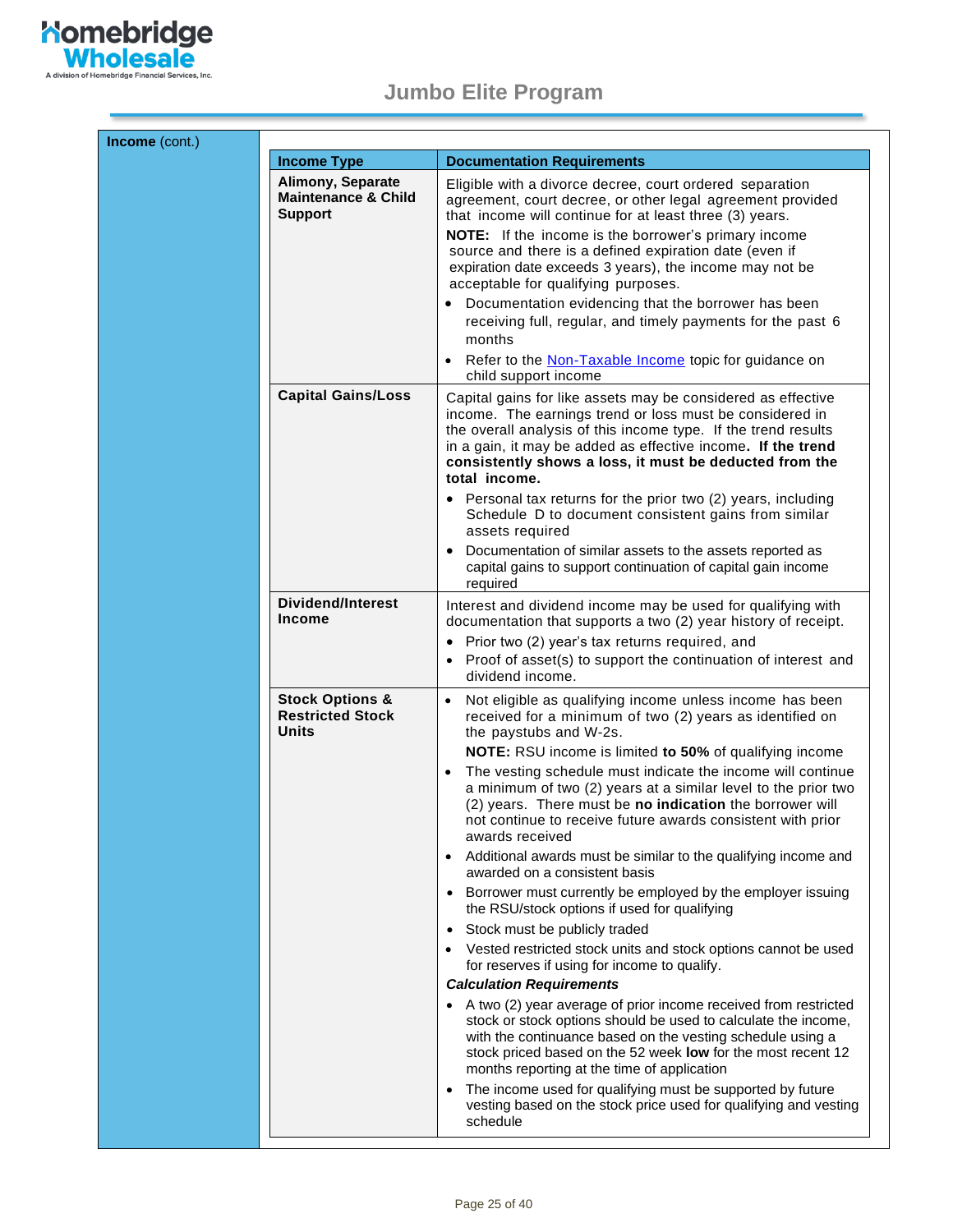

<span id="page-25-0"></span>

| Income (cont.) | <b>Income Type</b>        | <b>Documentation Requirements</b>                                                                                                                                                                                                                                                                                                                         |
|----------------|---------------------------|-----------------------------------------------------------------------------------------------------------------------------------------------------------------------------------------------------------------------------------------------------------------------------------------------------------------------------------------------------------|
|                | <b>Note Income</b>        | Income from a Note is eligible subject to the following:                                                                                                                                                                                                                                                                                                  |
|                |                           | • A copy of the Note must document the                                                                                                                                                                                                                                                                                                                    |
|                |                           | amount, frequency and duration of payments                                                                                                                                                                                                                                                                                                                |
|                |                           | Documentation substantiating regular receipt of Note<br>$\bullet$<br>income for the past 12 months and the income is                                                                                                                                                                                                                                      |
|                |                           | expected to continue for a minimum of three (3) years                                                                                                                                                                                                                                                                                                     |
|                |                           | is require.                                                                                                                                                                                                                                                                                                                                               |
|                |                           | Evidence of Note income must be reflected on tax                                                                                                                                                                                                                                                                                                          |
|                | <b>Trust Income</b>       | returns.<br>Income from trusts may be used if guaranteed and                                                                                                                                                                                                                                                                                              |
|                |                           | regular payments will continue for a minimum of three (3)<br>years.                                                                                                                                                                                                                                                                                       |
|                |                           | • Regular receipt of trust income for the past 12 months<br>must be documented.                                                                                                                                                                                                                                                                           |
|                |                           | • A copy of the Trust Agreement or Trustee Statement<br>indicating the following:                                                                                                                                                                                                                                                                         |
|                |                           | Total amount of borrower-designated trust funds,                                                                                                                                                                                                                                                                                                          |
|                |                           | Terms of payment,                                                                                                                                                                                                                                                                                                                                         |
|                |                           | Duration of trust, and<br>Trust is irrevocable                                                                                                                                                                                                                                                                                                            |
|                |                           | If trust fund assets are being used for down payment or                                                                                                                                                                                                                                                                                                   |
|                |                           | closing costs, documentation must be provided to                                                                                                                                                                                                                                                                                                          |
|                |                           | indicate withdrawal of the assets will not negatively<br>affect the trust income.                                                                                                                                                                                                                                                                         |
|                | <b>Foreign Income</b>     | Foreign income is eligible subject to the following:                                                                                                                                                                                                                                                                                                      |
|                |                           | W-2 forms or personal tax returns, including all                                                                                                                                                                                                                                                                                                          |
|                |                           | schedules, for prior two (2) years to document                                                                                                                                                                                                                                                                                                            |
|                |                           | receipt,                                                                                                                                                                                                                                                                                                                                                  |
|                |                           | Year-to-date most recent pay stub<br>All income must be converted to U.S. currency.                                                                                                                                                                                                                                                                       |
|                | <b>Non-Taxable Income</b> | Eligible if documented income will continue for a minimum<br>$\bullet$                                                                                                                                                                                                                                                                                    |
|                | (Child Support,           | of three (3) years.                                                                                                                                                                                                                                                                                                                                       |
|                | <b>Disability, Foster</b> | Tax returns must confirm that income is non-taxable                                                                                                                                                                                                                                                                                                       |
|                | Care, Military, etc.)     | The amount of continuing tax savings attributed to the<br>income not subject to federal taxes may be added to the<br>borrower's gross income. The percentage of non-taxable<br>income that may be added cannot exceed the appropriate<br>tax rate for the income amount. Additional allowances for<br>dependents are not allowed. Required documentation: |
|                |                           | - The amount of income grossed-up for any non-taxable<br>income source must be documented and supported,                                                                                                                                                                                                                                                  |
|                |                           | The same tax rate the borrower used to calculate their<br>income tax from the prior year should be used                                                                                                                                                                                                                                                   |
|                |                           | <b>NOTE:</b> If the borrower is not required to file a tax return,<br>25% is used as the tax rate.                                                                                                                                                                                                                                                        |
|                | <b>Asset Depletion</b>    | Eligible assets must be held in a U.S. account<br>$\bullet$                                                                                                                                                                                                                                                                                               |
|                |                           | Calculate the depletion of assets using a 3% rate of return<br>over the life of the loan                                                                                                                                                                                                                                                                  |
|                |                           | - Borrowers $\geq$ 59 $\frac{1}{2}$ years old: All post-closing<br>retirement and liquid assets may be used in the<br>calculation if assets are fully vested and unrestricted                                                                                                                                                                             |
|                |                           | - Borrowers < 59 1/2 years old: All post-closing liquid<br>(non-retirement) assets can be included in the<br>calculation. Minimum liquid post-closing assets of<br>\$500,000 required to include asset depletion for<br>qualifying income<br>- Business funds cannot be included in the income<br>calculation                                             |
|                |                           |                                                                                                                                                                                                                                                                                                                                                           |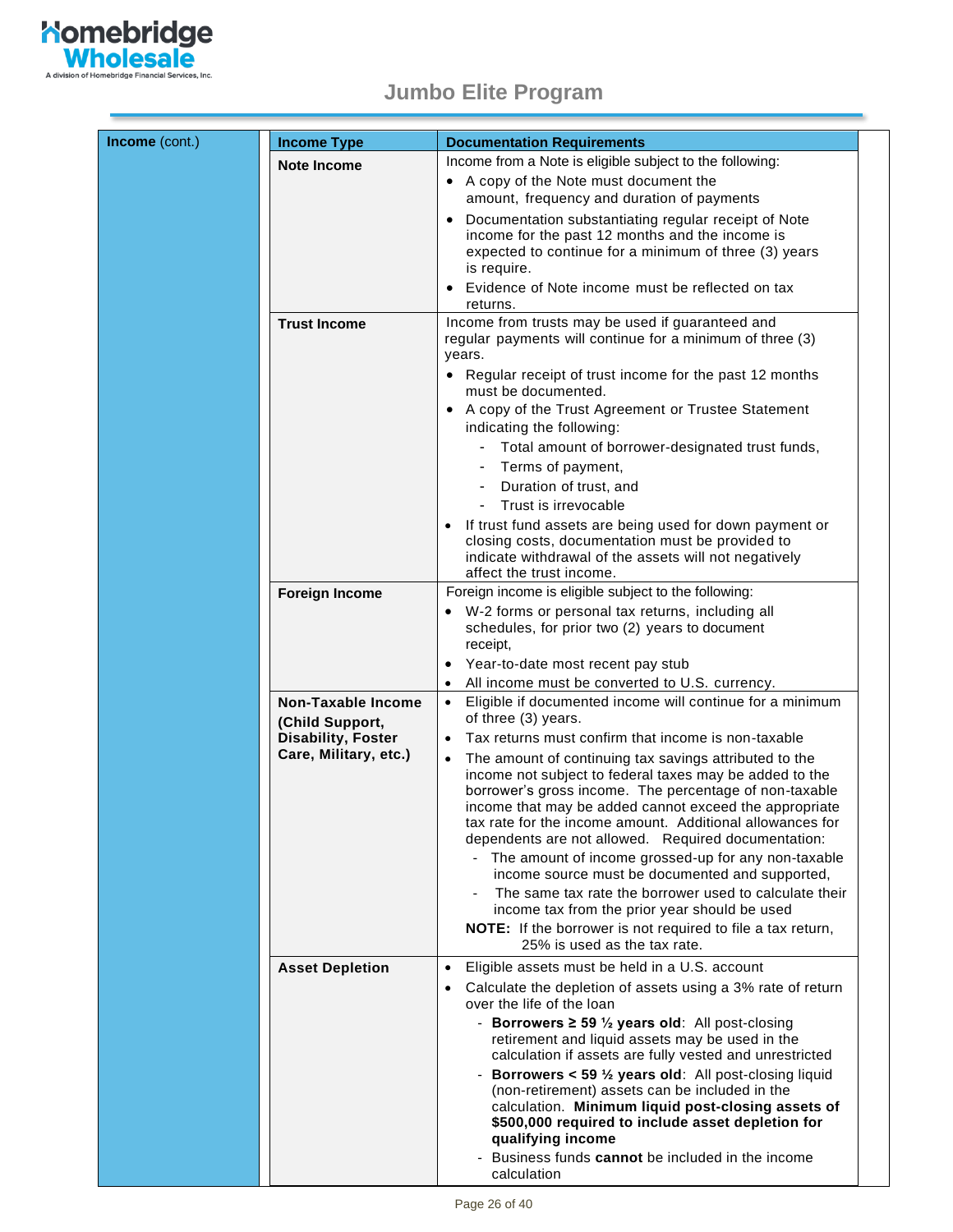

<span id="page-26-0"></span>

| Income (cont.)          |                                                                                                                                                                                                                                                                                                                       |                                                                       |                 |                                                                                                                                                                                                                                                                                  |
|-------------------------|-----------------------------------------------------------------------------------------------------------------------------------------------------------------------------------------------------------------------------------------------------------------------------------------------------------------------|-----------------------------------------------------------------------|-----------------|----------------------------------------------------------------------------------------------------------------------------------------------------------------------------------------------------------------------------------------------------------------------------------|
|                         |                                                                                                                                                                                                                                                                                                                       | Ineligible Income                                                     |                 |                                                                                                                                                                                                                                                                                  |
|                         |                                                                                                                                                                                                                                                                                                                       | The following types of income are ineligible for qualifying purposes: |                 |                                                                                                                                                                                                                                                                                  |
|                         |                                                                                                                                                                                                                                                                                                                       |                                                                       |                 | Income from sources that cannot be verified, or that is temporary or one-time occurrence                                                                                                                                                                                         |
|                         |                                                                                                                                                                                                                                                                                                                       |                                                                       |                 | Rental income received from the borrower's primary residence or second home,                                                                                                                                                                                                     |
|                         |                                                                                                                                                                                                                                                                                                                       | Retained earnings,                                                    |                 |                                                                                                                                                                                                                                                                                  |
|                         |                                                                                                                                                                                                                                                                                                                       | <b>Education benefits</b>                                             |                 |                                                                                                                                                                                                                                                                                  |
|                         |                                                                                                                                                                                                                                                                                                                       | Trailing spouse/co-borrower income                                    |                 |                                                                                                                                                                                                                                                                                  |
|                         | $\bullet$                                                                                                                                                                                                                                                                                                             |                                                                       |                 | Income not legal according to the applicable federal, state, or local laws (e.g. medical<br>marijuana dispensaries, business or activity, related to recreational marijuana use even if<br>legally permitted by local law, internet gambling busines, foreign shell banks, etc.) |
| <b>Inspections</b>      | $\bullet$                                                                                                                                                                                                                                                                                                             | system be failing.                                                    |                 | Septic inspections are only required when the appraiser indicates there is evidence the septic                                                                                                                                                                                   |
|                         | Termite inspections are only required when the purchase contract requires one, or the<br>$\bullet$<br>appraiser indicates there is evidence of active infestation.                                                                                                                                                    |                                                                       |                 |                                                                                                                                                                                                                                                                                  |
|                         | Well inspections are only required when state or local regulations require, or if there is<br>$\bullet$<br>indication the well may be contaminated.                                                                                                                                                                   |                                                                       |                 |                                                                                                                                                                                                                                                                                  |
| <b>Interested Party</b> |                                                                                                                                                                                                                                                                                                                       | <b>Interested Party Contributions</b>                                 |                 |                                                                                                                                                                                                                                                                                  |
| <b>Contributions</b>    | Interested party contributions (IPC) include funds contributed by the property seller, builder,<br>real estate agent/broker, mortgage lender, or their affiliates, or any other party with an interest<br>in the real estate transaction.<br>IPC's may only be used for closing costs and prepaid items.<br>$\bullet$ |                                                                       |                 |                                                                                                                                                                                                                                                                                  |
|                         | IPCs cannot be used to make the borrower's down payment, reserve requirements or to meet<br>the minimum borrower contribution requirement.<br>Interested party contributions are limited as follows:<br>$\bullet$                                                                                                     |                                                                       |                 |                                                                                                                                                                                                                                                                                  |
|                         |                                                                                                                                                                                                                                                                                                                       |                                                                       |                 |                                                                                                                                                                                                                                                                                  |
|                         |                                                                                                                                                                                                                                                                                                                       | <b>Occupancy Type</b>                                                 | <b>LTV/CLTV</b> | <b>Maximum Allowable Contribution</b>                                                                                                                                                                                                                                            |
|                         |                                                                                                                                                                                                                                                                                                                       | <b>Primary Residence</b>                                              | >80%            | 3%                                                                                                                                                                                                                                                                               |
|                         |                                                                                                                                                                                                                                                                                                                       | or<br>Second Home                                                     | ≤ 80%           | 6%                                                                                                                                                                                                                                                                               |
|                         |                                                                                                                                                                                                                                                                                                                       | Investment                                                            | All             | 2%                                                                                                                                                                                                                                                                               |
|                         |                                                                                                                                                                                                                                                                                                                       | <b>Seller Concessions</b>                                             |                 |                                                                                                                                                                                                                                                                                  |
|                         | Seller concessions are defined as any interested party contribution beyond the limits stated<br>above or any amounts not being used for closing costs or prepaid expenses (e.g. fund for<br>repairs not completed prior to closing)                                                                                   |                                                                       |                 |                                                                                                                                                                                                                                                                                  |
|                         | If a seller concession is present, both the appraised value and the sales price must be reduced<br>by the concession amount when calculating the LTV/CLTV                                                                                                                                                             |                                                                       |                 |                                                                                                                                                                                                                                                                                  |
|                         | All seller concessions must be addressed in the sales contract, appraisal, and HUD-1/CD<br>$\bullet$                                                                                                                                                                                                                  |                                                                       |                 |                                                                                                                                                                                                                                                                                  |
|                         |                                                                                                                                                                                                                                                                                                                       | <b>Personal Property</b>                                              |                 |                                                                                                                                                                                                                                                                                  |
|                         | $\bullet$                                                                                                                                                                                                                                                                                                             | contract and the appraisal.                                           |                 | Any personal property transferred with the sale must indicate zero transfer value on the sales                                                                                                                                                                                   |
|                         | $\bullet$                                                                                                                                                                                                                                                                                                             |                                                                       |                 | If any value is associated with the personal property, the sales price and appraised value must<br>be reduced by the personal property value for purposes of calculating the LTV/CLTV.                                                                                           |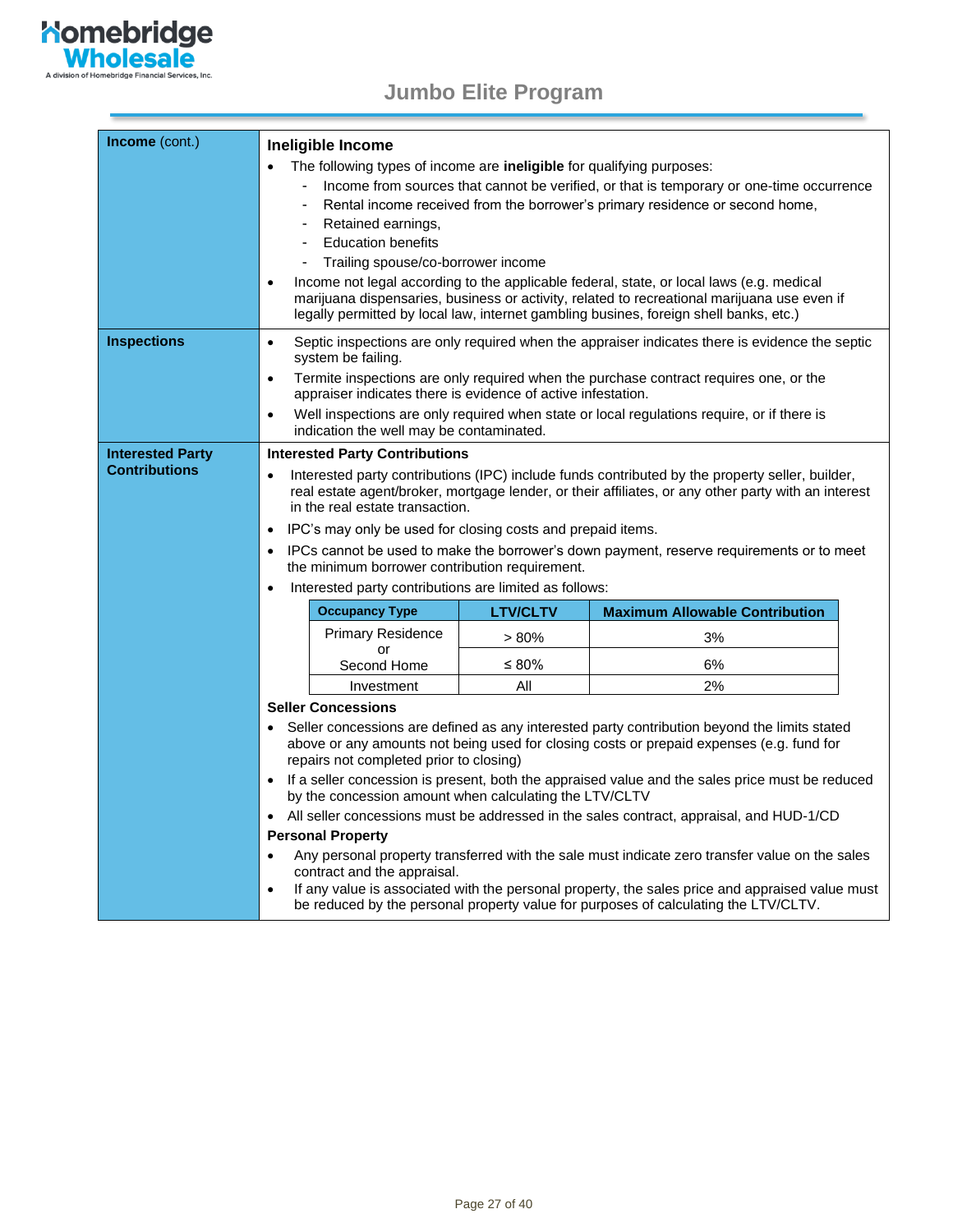

| <b>LDP/GSA and</b><br><b>Mortgage Fraud</b>                               | LDP / GSA<br>$\bullet$<br>All of the following parties to the transaction, as applicable, must be checked against HUD's<br>Limited Denial of Participation list and the General Service Administration's Excluded Parties<br>List System.<br>Borrower(s) and Borrower(s) AKA name (if applicable)<br>Seller(s)*,<br>$\overline{\phantom{a}}$<br>Real Estate Listing and Selling Agent(s)*,<br>۰<br>Appraiser*,<br>۰<br>Appraisal Company (not the AMC)*<br><b>Broker</b><br>Loan Officer, Loan Officer Assistant*<br>٠<br>Loan Processor*,<br>-<br>Underwriter*,<br>Closing/Settlement Agent*,<br>-<br>Title/Settlement Company*, and<br>$\overline{\phantom{a}}$<br>203(k) Consultant*<br>۰<br>Any transaction where any of the interested parties to the transaction have been convicted of<br>$\bullet$<br>mortgage fraud the loan is ineligible                                                                                                                                                                                                                                                                                                                                                                                                                                                                                                                                                                                                                   |
|---------------------------------------------------------------------------|-----------------------------------------------------------------------------------------------------------------------------------------------------------------------------------------------------------------------------------------------------------------------------------------------------------------------------------------------------------------------------------------------------------------------------------------------------------------------------------------------------------------------------------------------------------------------------------------------------------------------------------------------------------------------------------------------------------------------------------------------------------------------------------------------------------------------------------------------------------------------------------------------------------------------------------------------------------------------------------------------------------------------------------------------------------------------------------------------------------------------------------------------------------------------------------------------------------------------------------------------------------------------------------------------------------------------------------------------------------------------------------------------------------------------------------------------------------------------|
| <b>Mortgage Insurance</b>                                                 | Not required                                                                                                                                                                                                                                                                                                                                                                                                                                                                                                                                                                                                                                                                                                                                                                                                                                                                                                                                                                                                                                                                                                                                                                                                                                                                                                                                                                                                                                                          |
| <b>Mortgage/Rental</b><br><b>History</b>                                  | <b>Mortgage History Requirements</b><br>0x30 in the previous 24 months (no exceptions). Applies to all borrowers on the loan. A<br>VOM must be obtained.<br>Mortgage must be current for the month closing<br>$\bullet$<br>If the mortgage holder is a party to the transaction or a relative of the borrower cancelled<br>$\bullet$<br>checks or bank statements will be required to document mortgage history requirements have<br>been met<br><b>Rental History Requirements</b><br>0x30 in the previous 12 months (no exceptions). Applies to all borrowers on the loan. A<br>$\bullet$<br>VOR must be obtained. A VOR is <b>not</b> acceptable when:<br>The landlord is a party to the transaction or a relative of the borrower. Cancelled<br>checks or bank statements to verify satisfactory rent history will be required in<br>lieu of a VOR.                                                                                                                                                                                                                                                                                                                                                                                                                                                                                                                                                                                                               |
| Non-Arm's Length or<br><b>Identity of Interest</b><br><b>Transactions</b> | A non-arm's length transaction is a purchase transaction where there is a relationship or business<br>affiliation between the buyer and seller of the property. Non-arm's transactions are ineligible with<br>the exceptions noted below.<br>Eligible non-arm's lengths transactions include:<br>Family sales or transfers,<br>$\bullet$<br>Property sellers representing themselves as the agent in the real estate transaction<br>$\bullet$<br>Relative of the property seller acting as the seller's real estate agent<br>$\bullet$<br>Buyers/borrowers representing themselves as the agent in the real estate transaction<br>$\bullet$<br>Relative of the buyer/borrower acting as the borrower/buyer's real estate agent<br>$\bullet$<br>The borrower is the employee of the originating lender and the lender has an established<br>$\bullet$<br>employee loan program. Evidence must be provided of the employee program<br>Originator is related to the borrower<br>$\bullet$<br>Renter buying from landlord with 24 months cancelled checks to verify satisfactory pay history.<br>٠<br>Gifts from relatives that are interested parties to the transaction are not allowed (gift of equity<br>eligible).<br>Real estate agents may apply their commission towards closings costs and/or prepaids as long as<br>the amount is within the interested party contribution limits<br>NOTE: Investment property transactions must be arm's length, no exceptions |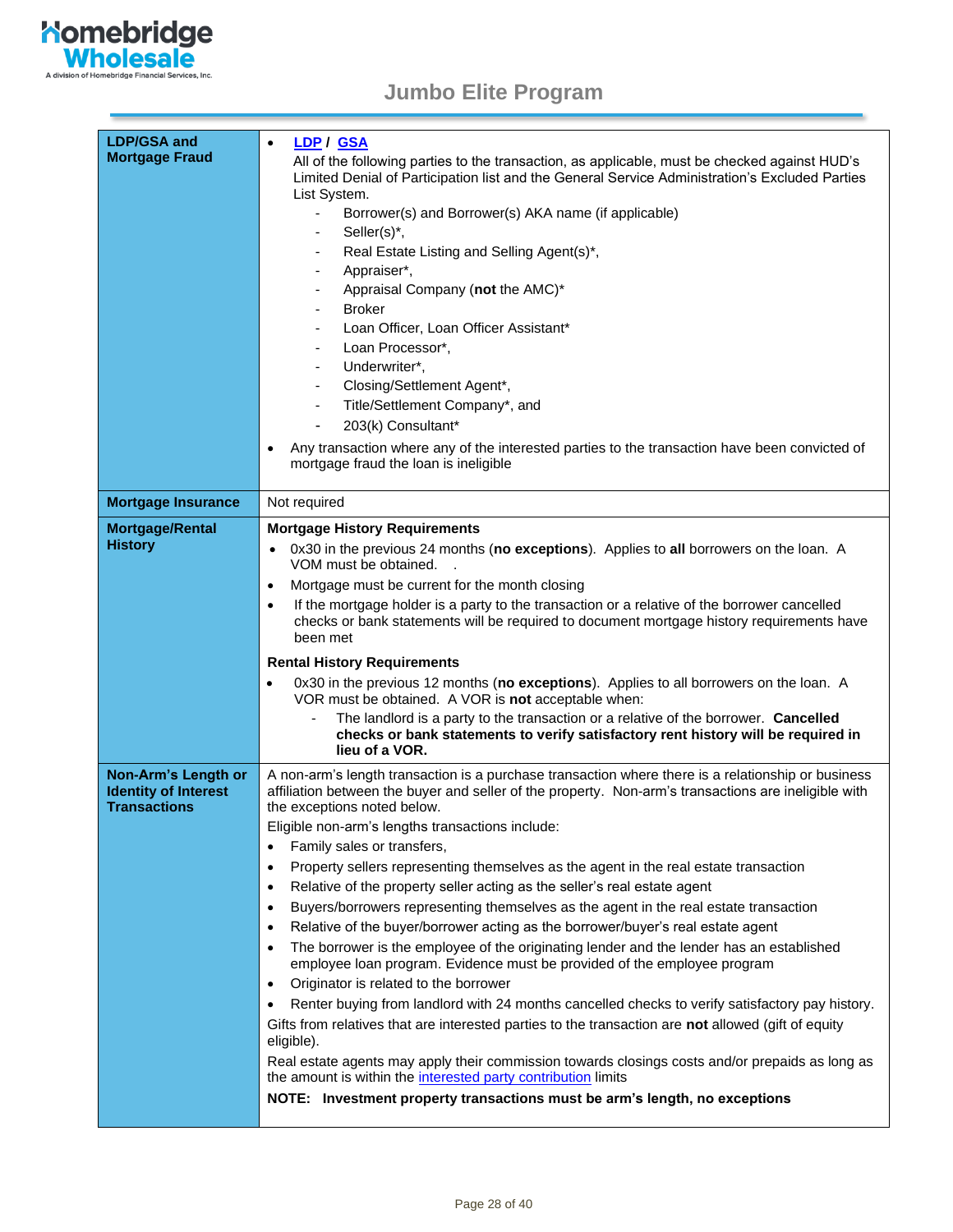

| <b>Occupancy</b>          | <b>Owner-Occupied Primary Residence</b><br>1-2 units<br><b>Second Home</b><br>1-unit; refer to the <b>Properties - Second Home</b> topic for requirements<br><b>Investment/Non-Owner Occupied</b><br>1-4 units; refer to the <b>Properties</b> - Investment topic for requirements                                                                                                                                                                                                                                                                                                                                                                                                                                                                                                                                                                                                                                                                    |
|---------------------------|-------------------------------------------------------------------------------------------------------------------------------------------------------------------------------------------------------------------------------------------------------------------------------------------------------------------------------------------------------------------------------------------------------------------------------------------------------------------------------------------------------------------------------------------------------------------------------------------------------------------------------------------------------------------------------------------------------------------------------------------------------------------------------------------------------------------------------------------------------------------------------------------------------------------------------------------------------|
| <b>Points and Fees</b>    | Maximum points and fees 3%                                                                                                                                                                                                                                                                                                                                                                                                                                                                                                                                                                                                                                                                                                                                                                                                                                                                                                                            |
| <b>Power of Attorney</b>  | A Power of Attorney (POA) is allowed on a case-by-case basis on purchase and rate/term<br>refinance transactions subject to all of the following:<br>Must be specific to the transaction<br>$\bullet$<br>Attorney-in-fact must be a relative (as defined by Fannie Mae), a fiancé, fiancée, or domestic<br>$\bullet$<br>partner of the borrower<br>The person(s) granting the POA must match the name on the security instrument<br>$\bullet$<br>Must include the borrower's name, property address and loan amount<br>$\bullet$<br>The POA must be fully executed and notarized<br>$\bullet$<br>The borrower must sign the application and disclosures<br>$\bullet$<br>Homebridge to review and approve prior to loan closing<br>$\bullet$<br>The POA must be recorded along with the mortgage.<br>$\bullet$<br>Not permitted for cash out refinances<br>$\bullet$<br>Not permitted for a Texas Section 50a6 (Texas Equity) transaction<br>$\bullet$ |
| <b>Prepayment Penalty</b> | Not permitted                                                                                                                                                                                                                                                                                                                                                                                                                                                                                                                                                                                                                                                                                                                                                                                                                                                                                                                                         |
| <b>Products</b>           | 30 year fully amortizing fixed rate; qualified at the Note rate<br>$\bullet$<br>5/6, 7/6, and 10/6 ARM<br><b>Index:</b> 30 day average of SOFR<br>- Caps:<br><b>5/6 ARM: 2/1/5</b><br>⊙ 7/6 and 10/6 ARM: 5/1/5<br>Margin: 2.75<br><b>Floor: 2.75</b><br>- Qualifying:<br>o 5/6 ARM: Qualify using the greater of the fully indexed rate or the Note rate plus 2%<br>o 7/6 and 10/6 ARM: Qualify using the greater of the fully indexed rate or the Note rate<br>No conversion option<br>Assumable                                                                                                                                                                                                                                                                                                                                                                                                                                                    |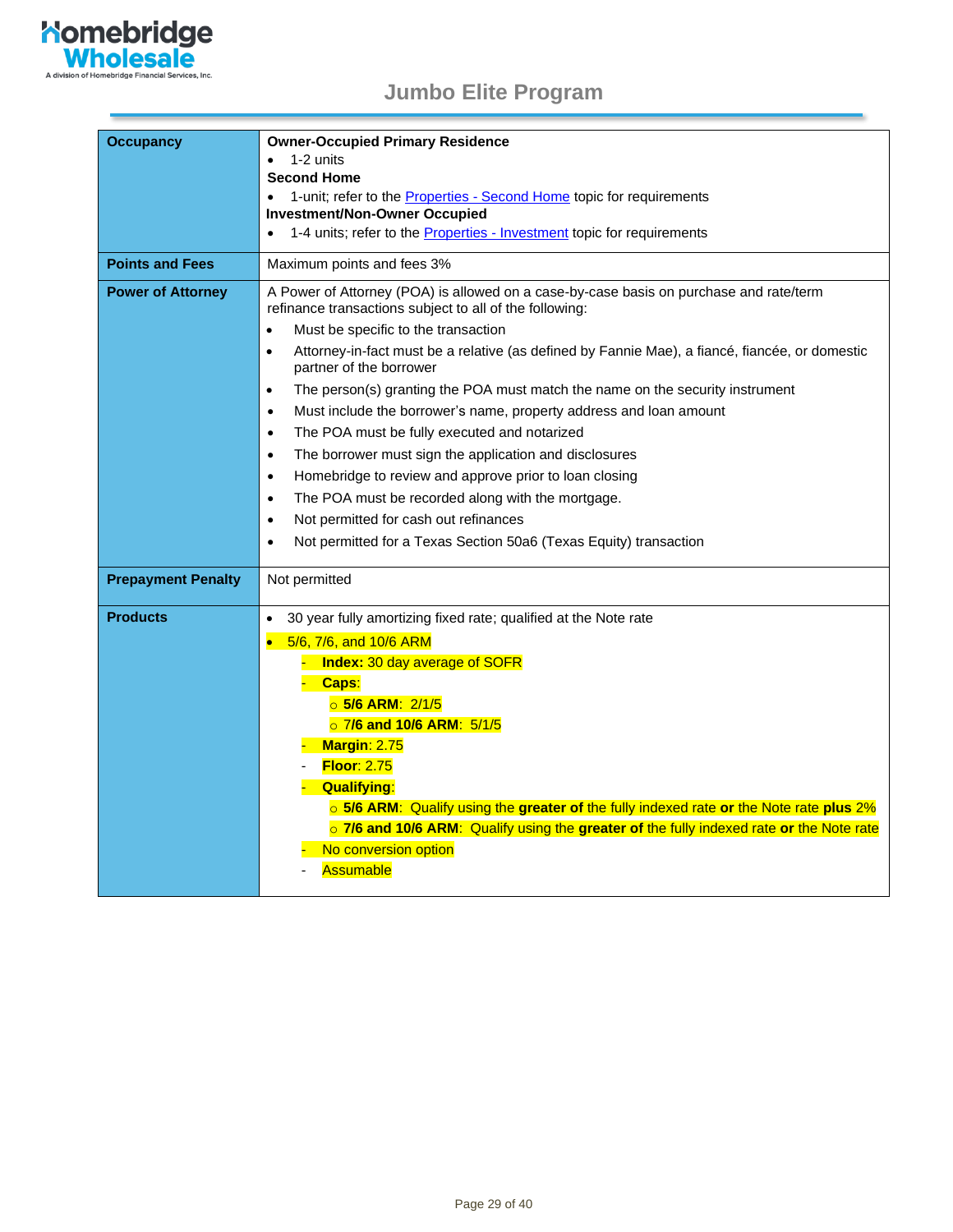

| <b>Properties - Eligible</b> | 1-2 unit owner-occupied (attached/detached).<br>$\bullet$<br>80.01% to 90% LTV 1 unit, owner-occupied only.                                                                                                               |
|------------------------------|---------------------------------------------------------------------------------------------------------------------------------------------------------------------------------------------------------------------------|
|                              | 1-unit second home (refer to the Properties - Second Home topic for requirements<br>$\bullet$                                                                                                                             |
|                              | 1-4 unit investment property (refer to the Properties - Investment topic for requirements)<br>$\bullet$                                                                                                                   |
|                              | PUDs (attached/detached)<br>$\bullet$                                                                                                                                                                                     |
|                              | Condominiums (attached/detached) including condominium conversions that are Fannie Mae<br>$\bullet$<br>warrantable                                                                                                        |
|                              | Full Review allowed per Fannie Mae guidelines                                                                                                                                                                             |
|                              | Limited Review allowed for attached condominium projects subject to Fannie Mae<br>guidelines                                                                                                                              |
|                              | New condominium projects require CPM acceptance or PERS approval                                                                                                                                                          |
|                              | Limited Review ineligible in Florida.                                                                                                                                                                                     |
|                              | Investment transactions: Florida attached condominiums: Maximum 50% LTV/CLTV                                                                                                                                              |
|                              | Site condos (detached condos) meeting Fannie Mae requirements; no review/warranty<br>$\bullet$<br>required                                                                                                                |
|                              | Leaseholds meeting Fannie Mae requirements<br>$\bullet$                                                                                                                                                                   |
|                              | Modular/prefabricated<br>$\bullet$                                                                                                                                                                                        |
|                              | Properties subject to existing oil/gas lease are subject to all of the following:<br>$\bullet$                                                                                                                            |
|                              | Title endorsement providing coverage to Homebridge against damage to existing<br>improvements resulting from the exercise of the right to use the surface of the land which<br>is subject to an oil and/or gas lease, and |
|                              | No active drilling. The appraiser must comment or current survey to show no active<br>drilling, and                                                                                                                       |
|                              | No lease recorded after the home construction date. Re-recording of a lease after the<br>home was constructed is permitted, and                                                                                           |
|                              | The property must be connected to public water                                                                                                                                                                            |
|                              | NOTE: Exceptions may be granted on a case-by-case basis subject to Homebridge<br>management approval                                                                                                                      |
|                              | Properties with leased solar panels are eligible subject to Fannie Mae guidelines<br>$\bullet$                                                                                                                            |
|                              | Maximum 20 acres. Properties > 10 acres to $\leq$ 20 acres are subject to the following:<br>$\bullet$                                                                                                                     |
|                              | Maximum 35% land value, and                                                                                                                                                                                               |
|                              | No income producing attributes                                                                                                                                                                                            |
|                              |                                                                                                                                                                                                                           |
|                              |                                                                                                                                                                                                                           |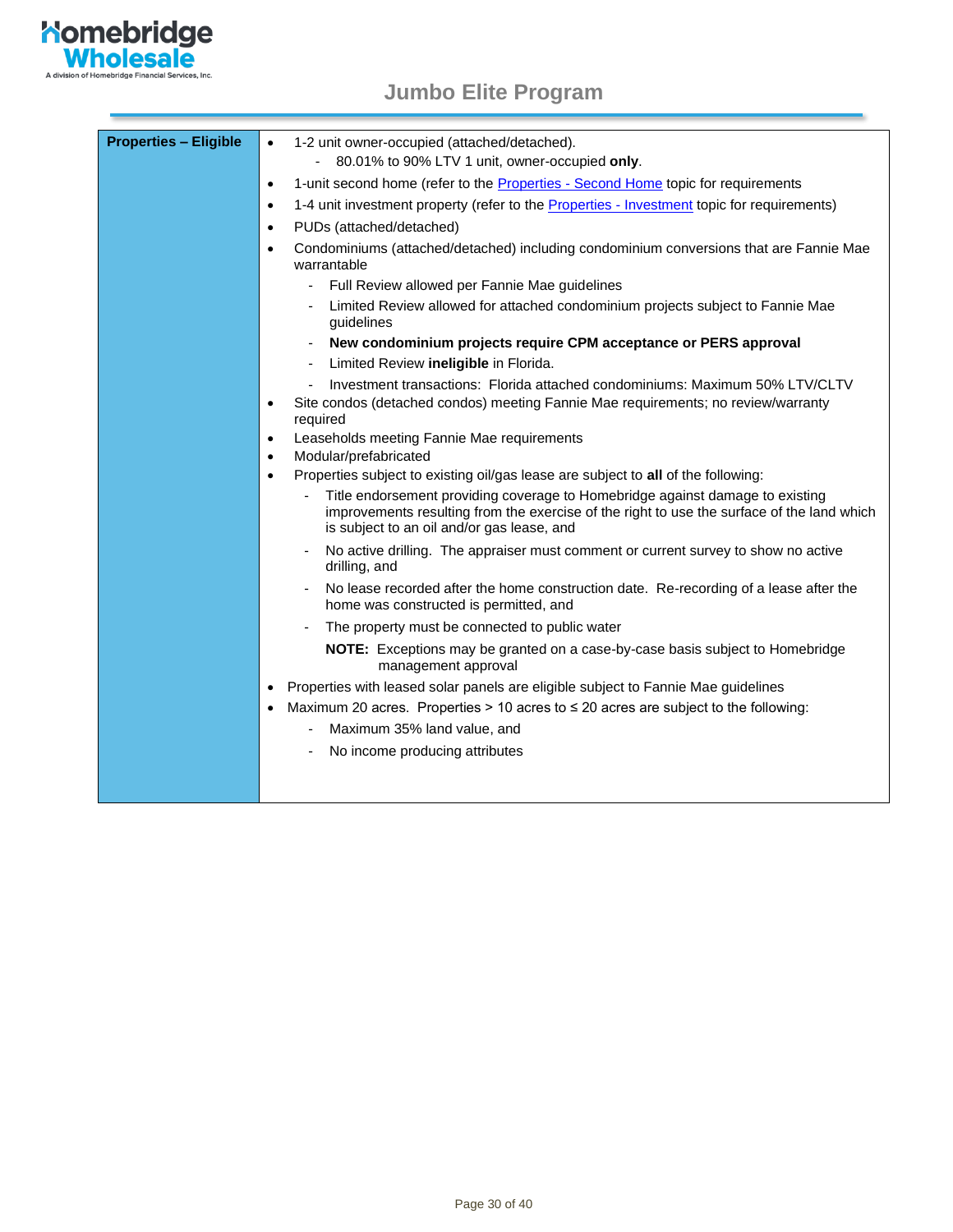

| <b>Properties - Eligible</b> | Significant Deferred Maintenance/Unsafe Conditions: Projects with 5+ Units                                                                                                                                                                                                                      |
|------------------------------|-------------------------------------------------------------------------------------------------------------------------------------------------------------------------------------------------------------------------------------------------------------------------------------------------|
| <b>Condominiums</b>          | The following applies to projects with five (5) or more attached units, regardless of the type of<br>project review or review waiver                                                                                                                                                            |
|                              | Projects with any of the following are <b>ineligible:</b>                                                                                                                                                                                                                                       |
|                              | Significant deferred maintenance, or                                                                                                                                                                                                                                                            |
|                              | A directive from a regulatory authority or inspection agency for the project to make repairs due<br>to unsafe conditions, or                                                                                                                                                                    |
|                              | A project that has failed to obtain an acceptable certificate of occupancy or pass local<br>$\bullet$<br>regulatory inspections or recertifications                                                                                                                                             |
|                              | <b>Significant</b> deferred maintenance includes deficiencies that meet one or more of the following:                                                                                                                                                                                           |
|                              | Full or partial evacuation of the building to complete repairs is required for more than 7 days or<br>$\bullet$<br>for an unknown timeframe, or                                                                                                                                                 |
|                              | The project has deficiencies, defects, substantial damage, or deferred maintenance that:<br>$\bullet$                                                                                                                                                                                           |
|                              | Is severe enough to affect the safety, soundness, structural integrity, or habitability of the<br>project, and/or                                                                                                                                                                               |
|                              | The project needs substantial repairs and rehabilitation, including many major<br>components, and/or                                                                                                                                                                                            |
|                              | Impedes the safe and sound functioning of one or more of the building's major structural<br>or mechanical elements (e.g. foundation, roof, load bearing structures, electrical system,<br>HVAC, or plumbing)                                                                                    |
|                              | Projects will remain ineligible until the required repairs have been made and the repairs<br>documented. Acceptable documentation, showing repairs have been completed in a manner that<br>resolves the building's safety, soundness, structural integrity, or habitability concerns, includes: |
|                              | An engineering or inspection report, or<br>$\bullet$                                                                                                                                                                                                                                            |
|                              | Certificate of occupancy, or<br>$\bullet$                                                                                                                                                                                                                                                       |
|                              | Other substantially similar documentation                                                                                                                                                                                                                                                       |
|                              | Special Assessments: Projects with 5+ Attached Units                                                                                                                                                                                                                                            |
|                              | If the project has any current or planned special assessment, even if paid in full for the subject<br>unit, the Homebridge underwriter must review the assessment for acceptability. The following<br>documentation is required and must be retained in the loan file:                          |
|                              | The reason for the special assessment, and<br>$\bullet$                                                                                                                                                                                                                                         |
|                              | The total amount assessed and the repayment terms, and<br>$\bullet$                                                                                                                                                                                                                             |
|                              | Documentation to support no negative impact to the financial stability, viability, condition, and<br>$\bullet$<br>marketability of the project, and                                                                                                                                             |
|                              | Borrower qualification with any outstanding special assessment payment<br>$\bullet$                                                                                                                                                                                                             |
|                              | Additionally, the following applies:                                                                                                                                                                                                                                                            |
|                              | The financial documents, confirming the association has the ability to fund any repairs, must<br>$\bullet$<br>be obtained                                                                                                                                                                       |
|                              | If the special assessment is related to safety, soundness, structural integrity, or habitability, all<br>$\bullet$<br>related repairs must be fully completed, or the project is ineligible                                                                                                     |
|                              | If the appraiser is unable to determine that there is no adverse impact, the project is ineligible                                                                                                                                                                                              |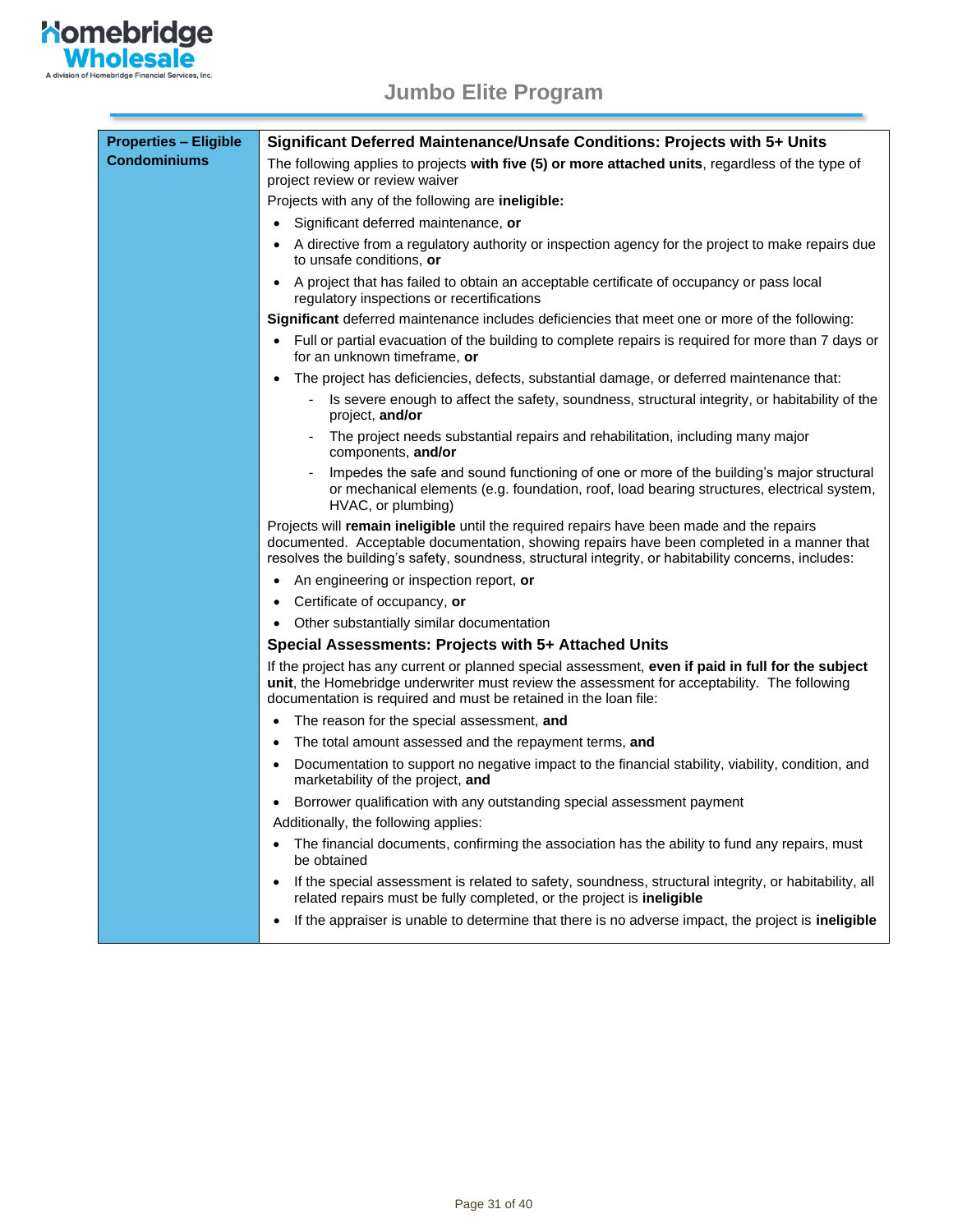

<span id="page-31-1"></span><span id="page-31-0"></span>

| <b>Properties - Ineligible</b> | $\bullet$<br>Non-warrantable condominiums                                                                                                                                                                                   |
|--------------------------------|-----------------------------------------------------------------------------------------------------------------------------------------------------------------------------------------------------------------------------|
|                                | 3-4 unit owner occupied<br>$\bullet$                                                                                                                                                                                        |
|                                | New or newly converted condominium projects without a PERS approval or CPM acceptance<br>$\bullet$                                                                                                                          |
|                                | New or newly converted condominium projects in Florida with a PERS approval<br>$\bullet$                                                                                                                                    |
|                                | Property < 750 square feet with the exception of New York city which cannot be < 450 square<br>$\bullet$<br>feet                                                                                                            |
|                                | Cooperative projects<br>$\bullet$                                                                                                                                                                                           |
|                                | Manufactured/mobile homes. Manufactured housing is defined as any dwelling built on a<br>$\bullet$<br>permanent chassis. Manufactured homes are ineligible even if the towing hitch, wheels<br>and axles have been removed. |
|                                | Condo Hotels (projects managed or operated as hotel/motel, hotel/motel conversions)<br>$\bullet$                                                                                                                            |
|                                | Mixed use<br>$\bullet$                                                                                                                                                                                                      |
|                                | Model home leasebacks<br>$\bullet$                                                                                                                                                                                          |
|                                | Properties located in Hawaii Lava Zones 1 & 2<br>$\bullet$                                                                                                                                                                  |
|                                | Log homes<br>$\bullet$                                                                                                                                                                                                      |
|                                | Unique properties<br>$\bullet$                                                                                                                                                                                              |
|                                | Unimproved land<br>$\bullet$                                                                                                                                                                                                |
|                                | Timeshare units<br>$\bullet$                                                                                                                                                                                                |
|                                | Properties > 20 acres<br>$\bullet$                                                                                                                                                                                          |
|                                | Residential property zoned commercial<br>$\bullet$                                                                                                                                                                          |
|                                | Agricultural-type properties e.g. working farms, orchards, ranches<br>$\bullet$                                                                                                                                             |
|                                | Commercial property<br>$\bullet$                                                                                                                                                                                            |
|                                | Properties zoned industrial<br>$\bullet$                                                                                                                                                                                    |
|                                | Properties located in areas where a valid security interest in the property cannot be obtained<br>$\bullet$                                                                                                                 |
|                                | Properties with a condition rating of C5/C6<br>$\bullet$                                                                                                                                                                    |
|                                | Properties with a construction/quality rating of Q6<br>$\bullet$                                                                                                                                                            |
|                                | Properties with a private transfer fee covenant unless the covenant is excluded under 12CFR<br>$\bullet$<br>1228 as an excepted transfer fee covenant.                                                                      |
|                                | Tenants-in-Common projects<br>$\bullet$                                                                                                                                                                                     |
| <b>Properties -</b>            | Eligible subject to the following:                                                                                                                                                                                          |
| Investment                     | Purchase and rate/term refinance only<br>$\bullet$                                                                                                                                                                          |
|                                | 1-4 units<br>$\bullet$                                                                                                                                                                                                      |
|                                | Gift funds ineligible<br>$\bullet$                                                                                                                                                                                          |
|                                | Transaction must be arm's length<br>$\bullet$                                                                                                                                                                               |
|                                | Appraiser must provide a comparable rent schedule                                                                                                                                                                           |
|                                | Florida condo maximum 50% LTV/CLTV/HCLTV<br>$\bullet$                                                                                                                                                                       |
|                                | First time homebuyers not allowed<br>$\bullet$                                                                                                                                                                              |
|                                | <b>ARMs ineligible; fixed rate only</b><br>$\bullet$                                                                                                                                                                        |
| <b>Properties - Second</b>     | Second home transactions are eligible subject to the following:                                                                                                                                                             |
| Home                           | Must be suitable for year round use,<br>$\bullet$                                                                                                                                                                           |
|                                | Must be occupied by the borrower for some portion of the year<br>$\bullet$                                                                                                                                                  |
|                                | Must be a reasonable distance from the borrower's primary residence,<br>٠                                                                                                                                                   |
|                                | Cannot be subject to any agreement that gives a management company control over the<br>$\bullet$<br>occupancy; the borrower must have exclusive control over the property,                                                  |
|                                | Any rental income received from the property cannot be used as qualifying income<br>$\bullet$                                                                                                                               |
|                                | First time homebuyers not allowed<br>$\bullet$                                                                                                                                                                              |
|                                |                                                                                                                                                                                                                             |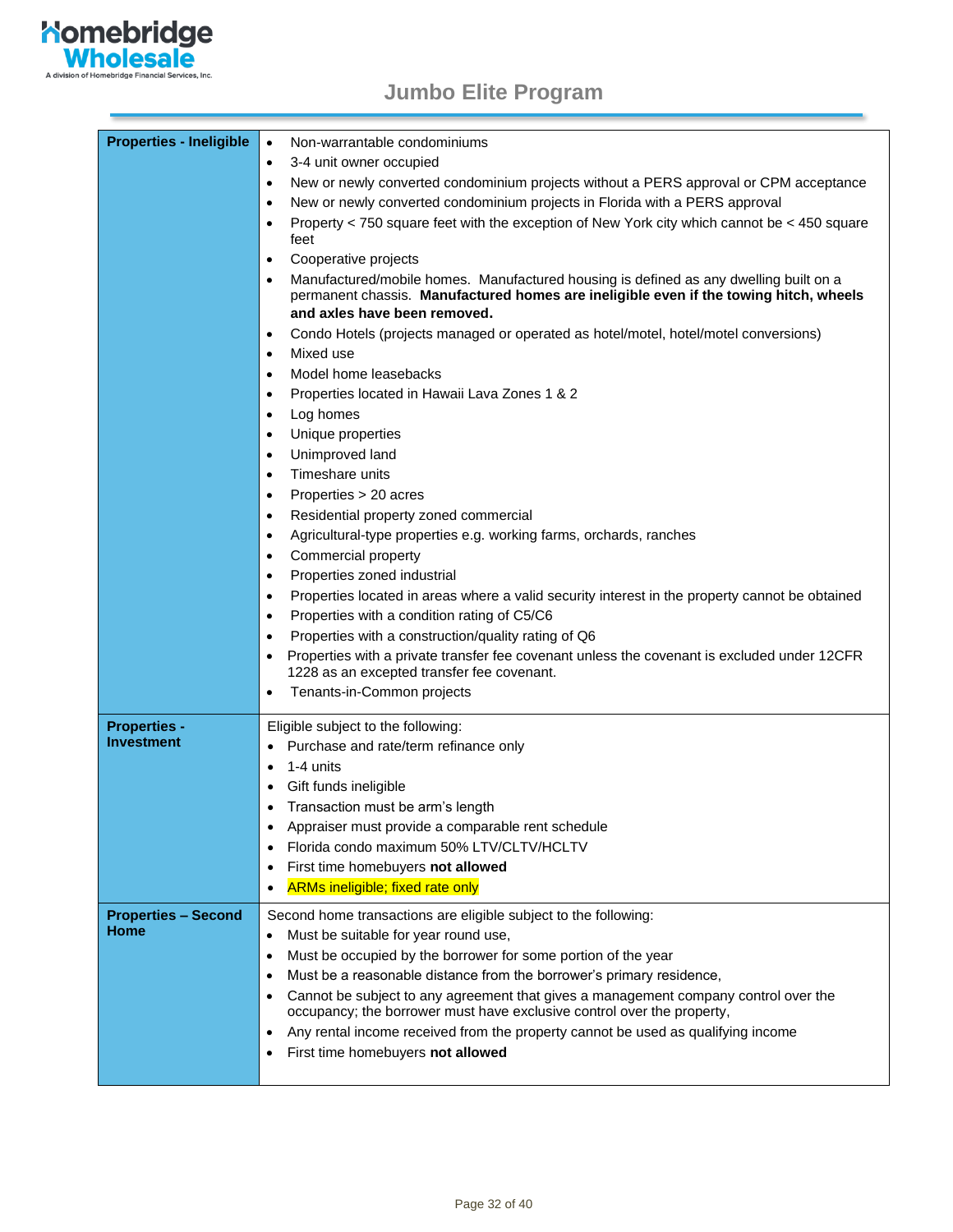

| <b>Property with an</b><br><b>Accessory Unit</b> | <b>Legal Accessory Unit</b><br>Eligible on 1- unit single family properties only provided the following requirements are met:<br>The appraisal must indicate the improvements are typical for the market, and<br>$\bullet$<br>A minimum of one (1) comparable sale with the same use is required, and<br>$\bullet$<br>The appraiser must describe the unit and analyze any effect the accessory unit has on the<br>$\bullet$<br>value or marketability of the subject property, and<br>The unit includes a fully functioning kitchen and bathroom, and<br>$\bullet$<br>The borrower must qualify for the mortgage without considering any rental income for the<br>٠<br>legal accessory unit.<br><b>Illegal Accessory Unit</b><br>If it is determined that the accessory unit does not comply with zoning the property is eligible<br>subject to the following additional conditions:<br>The use conforms to the subject neighborhood and market.<br>$\bullet$<br>The property is appraised based upon its current use.<br>$\bullet$<br>The appraisal must indicate that the improvements represent a use that does not comply<br>$\bullet$<br>with zoning.<br>The appraisal must indicate that the improvements are typical for the market through an<br>$\bullet$<br>analysis of at least three (3) comparable properties that have the same illegal use.<br>The accessory unit cannot jeopardize any future hazard insurance claim that could be filed<br>against the property. |
|--------------------------------------------------|------------------------------------------------------------------------------------------------------------------------------------------------------------------------------------------------------------------------------------------------------------------------------------------------------------------------------------------------------------------------------------------------------------------------------------------------------------------------------------------------------------------------------------------------------------------------------------------------------------------------------------------------------------------------------------------------------------------------------------------------------------------------------------------------------------------------------------------------------------------------------------------------------------------------------------------------------------------------------------------------------------------------------------------------------------------------------------------------------------------------------------------------------------------------------------------------------------------------------------------------------------------------------------------------------------------------------------------------------------------------------------------------------------------------------------------------------------------------------------|
| <b>Property Flips</b>                            | Properties purchased by the seller of the property within 90 days of the fully executed purchase<br>contract are subject to the following additional requirements:<br>Two (2) appraisals required, and<br>$\bullet$<br>Property seller on the purchase contract must be the owner of record,<br>Increases in value should be fully documented by the appraiser and supported with recent<br>paired sales.<br>NOTE: The above requirements do not apply if the property seller is a bank that received the<br>property as a result of a foreclosure or deed-in-lieu.                                                                                                                                                                                                                                                                                                                                                                                                                                                                                                                                                                                                                                                                                                                                                                                                                                                                                                                |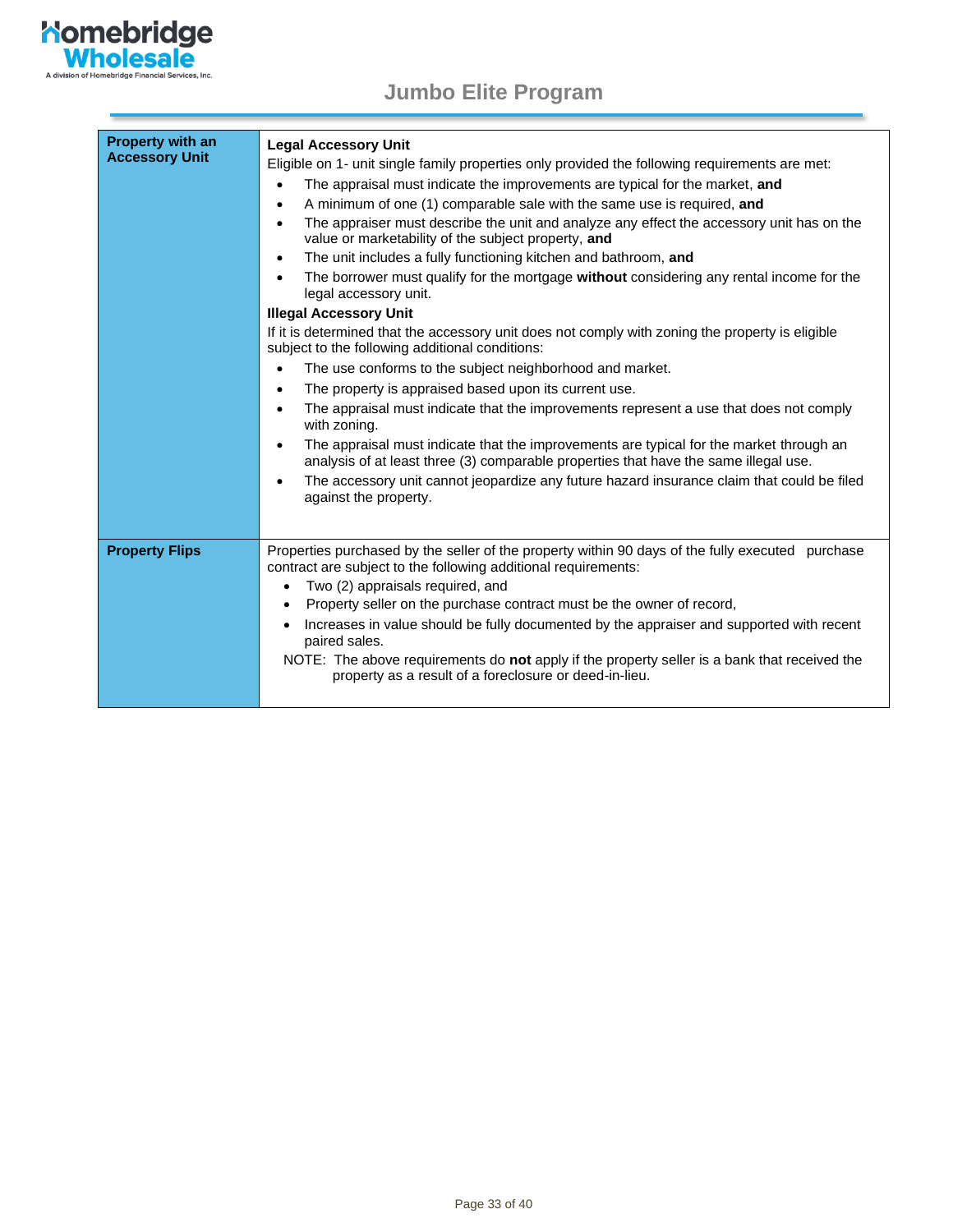

| <b>Refinance</b><br><b>Transactions</b> | <b>Rate/term Refinance Transactions</b>                                                                                                                                                                                                                                                                   |
|-----------------------------------------|-----------------------------------------------------------------------------------------------------------------------------------------------------------------------------------------------------------------------------------------------------------------------------------------------------------|
|                                         | Properties listed for sale at the time of application or within the six (6) months prior to<br>$\bullet$<br>the application date are ineligible                                                                                                                                                           |
|                                         | A rate/term refinance is limited to the payoff of the present first lien, any seasoned non-first<br>$\bullet$<br>lien, and closing costs and prepays.                                                                                                                                                     |
|                                         | A seasoned non-first lien mortgage is a purchase money mortgage or a mortgage that<br>has been in place 12 months.                                                                                                                                                                                        |
|                                         | If the first mortgage is a HELOC, evidence it was purchase money HELOC or evidence<br>it is a seasoned HELOC that has been in place for 12 months and total draws in the<br>most recent 12 months were not > \$2,000. Withdrawal activity must be documented<br>with a transaction history for the HELOC. |
|                                         | Cash-back to the borrower on a rate/term refinance limited to 1% of the principal<br>$\bullet$<br>balance of the new loan.                                                                                                                                                                                |
|                                         | <b>Rate/Term LTV/CLTV Determination</b>                                                                                                                                                                                                                                                                   |
|                                         | If ≥ 12 months seasoning, measured from Note date to Note date, the LTV/CLTV/HCLTV is<br>$\bullet$<br>based on the current appraised value.                                                                                                                                                               |
|                                         | If < 12 months seasoning, measured from Note date to Note date, the LTV/CLTV is based on<br>$\bullet$<br>the lesser of:                                                                                                                                                                                   |
|                                         | The original purchase price plus documented improvements (receipts required) made<br>after the purchase of the property, or                                                                                                                                                                               |
|                                         | The appraised value<br>$\sim$                                                                                                                                                                                                                                                                             |
|                                         | <b>Inherited Properties</b>                                                                                                                                                                                                                                                                               |
|                                         | Properties inherited < 12 months prior to application are eligible for a rate/term refinance<br>$\bullet$<br>subject to the following:                                                                                                                                                                    |
|                                         | Must have clear title or copy of probate evidencing the borrower was awarded the<br>property, and                                                                                                                                                                                                         |
|                                         | A copy of the will or probate document must be provided, along with the buy-out<br>agreement signed by all beneficiaries, and                                                                                                                                                                             |
|                                         | Borrower retains sole ownership of the property after the pay out of the other<br>$\overline{\phantom{a}}$<br>beneficiaries, and                                                                                                                                                                          |
|                                         | Cash-back to the borrower cannot exceed 1% of the loan amount.                                                                                                                                                                                                                                            |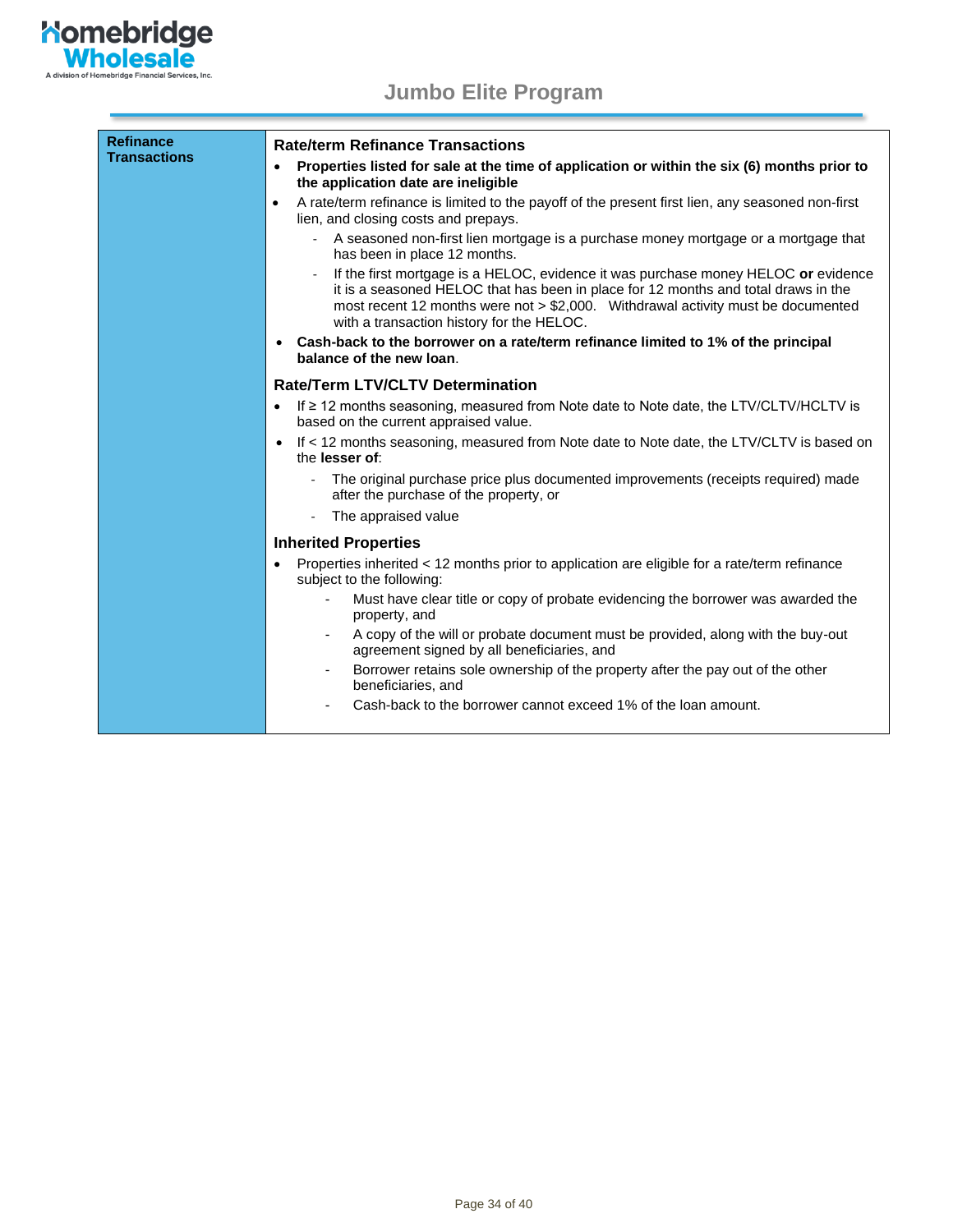

<span id="page-34-0"></span>

| <b>Refinance</b><br><b>Transactions (cont.)</b> | <b>Cash-Out Transactions</b>                                                                                                                                                                                                                                                                                                                                                                                                                                                                                                                                                                |
|-------------------------------------------------|---------------------------------------------------------------------------------------------------------------------------------------------------------------------------------------------------------------------------------------------------------------------------------------------------------------------------------------------------------------------------------------------------------------------------------------------------------------------------------------------------------------------------------------------------------------------------------------------|
|                                                 | Cash-out transactions require the borrower to have owned the property for a minimum of six<br>$\bullet$<br>(6) months prior to the application date unless the requirements under the <b>Delayed Financing</b><br>topic are met.                                                                                                                                                                                                                                                                                                                                                            |
|                                                 | Properties that were listed for sale in the 12 months prior to the application date are<br>$\bullet$<br>ineligible for a cash-out refinance                                                                                                                                                                                                                                                                                                                                                                                                                                                 |
|                                                 | Cash-out transactions may include the unpaid principal balance of the existing first mortgage<br>$\bullet$<br>plus closing costs, points, the amount to pay-off any outstanding subordinate mortgage lien(s)<br>of any age and additional cash that the borrower may use for any purpose.                                                                                                                                                                                                                                                                                                   |
|                                                 | Cash-out proceeds from the subject transaction may not be used to satisfy judgments, tax<br>$\bullet$<br>liens, charge-offs or past-due accounts                                                                                                                                                                                                                                                                                                                                                                                                                                            |
|                                                 | Maximum cash-out is limited to the amount indicated on the Cash-Out matrix on page 1. The<br>$\bullet$<br>maximum cash-out limitations include the payoff of any unsecured debt, unseasoned liens<br>and any cash in hand.                                                                                                                                                                                                                                                                                                                                                                  |
|                                                 | Properties inherited < 12 months from the application date are ineligible for cash-out; 12<br>$\bullet$<br>months ownership is required.                                                                                                                                                                                                                                                                                                                                                                                                                                                    |
|                                                 | The refinance of mortgage loans that involve the refinance of subordinate liens not used in<br>$\bullet$<br>whole to purchase the subject property. This includes home improvement loans, HELOC and<br>second mortgage loans obtained for taking equity out of the property, even if a portion of the<br>subordinate lien was used to purchase the property. However, if such subordinate lien has<br>been outstanding form more than 2 years and there has not been a draw on the subordinate<br>lien in the past 12 months then the new loan will not be considered a cash-out refinance. |
|                                                 | <b>Cash-Out LTV/CLTV Determination</b>                                                                                                                                                                                                                                                                                                                                                                                                                                                                                                                                                      |
|                                                 | If ≥ 12 months seasoning, measured from Note date to Note date, the LTV/CLTV/HCLTV is<br>$\bullet$<br>based on the current appraised value.                                                                                                                                                                                                                                                                                                                                                                                                                                                 |
|                                                 | If < 12 months seasoning (but $\geq 6$ months), measured from Note date to Note date, the<br>$\bullet$<br>LTV/CLTV is based on the <b>lesser of:</b>                                                                                                                                                                                                                                                                                                                                                                                                                                        |
|                                                 | The original purchase price plus documented improvements (receipts required) made<br>after the purchase of the property, or                                                                                                                                                                                                                                                                                                                                                                                                                                                                 |
|                                                 | The appraised value                                                                                                                                                                                                                                                                                                                                                                                                                                                                                                                                                                         |
|                                                 | Reminder: Cash-out ineligible if loan seasoned < 6 months<br><b>Payoff of Pledged Asset</b>                                                                                                                                                                                                                                                                                                                                                                                                                                                                                                 |
|                                                 | Cash-out refinance transaction where the borrower is paying off a loan from a pledged asset                                                                                                                                                                                                                                                                                                                                                                                                                                                                                                 |
|                                                 | or retirement account loan, are subject to the following:<br>Cash-out limitation is waived if previous transaction was a purchase,                                                                                                                                                                                                                                                                                                                                                                                                                                                          |
|                                                 | The purchase must have been arm's length,                                                                                                                                                                                                                                                                                                                                                                                                                                                                                                                                                   |
|                                                 | Six month seasoning requirement for cash-out is waived,                                                                                                                                                                                                                                                                                                                                                                                                                                                                                                                                     |
|                                                 | Funds used to purchase the property must be documented and sourced,                                                                                                                                                                                                                                                                                                                                                                                                                                                                                                                         |
|                                                 | CD must reflect payoff or pay down of pledged asset loan or retirement account loan.<br>If cash-out proceeds exceed payoff of loans, the excess cash is subject to applicable<br>cash-out limits,                                                                                                                                                                                                                                                                                                                                                                                           |
|                                                 | Investment properties are ineligible<br><b>All Refinance Transactions</b>                                                                                                                                                                                                                                                                                                                                                                                                                                                                                                                   |
|                                                 | <b>Subordinate Lien</b>                                                                                                                                                                                                                                                                                                                                                                                                                                                                                                                                                                     |
|                                                 | Released subordinate liens must be paid off and closed to exclude from the CLTV/HCLTV                                                                                                                                                                                                                                                                                                                                                                                                                                                                                                       |
|                                                 | ٠<br>calculation on both rate/term and cash-out refinance transactions.                                                                                                                                                                                                                                                                                                                                                                                                                                                                                                                     |
|                                                 | <b>Continuity of Obligation</b>                                                                                                                                                                                                                                                                                                                                                                                                                                                                                                                                                             |
|                                                 | A continuity of obligation is required on refinance transactions. Continuity of obligation is met<br>$\bullet$<br>when at least one borrower on the existing mortgage is also a borrower on the new refinance<br>transaction and is measured from the date of the event (such as transfer of title) to the<br>disbursement date of the new refinance transaction.                                                                                                                                                                                                                           |
|                                                 | NOTE: Continuity of obligation does not apply to properties owned free and clear (i.e. no<br>mortgage lien) due to the borrower purchasing the property with all cash or the prior<br>mortgage that the borrower was obligated on has been paid in full.                                                                                                                                                                                                                                                                                                                                    |

(continued on next page)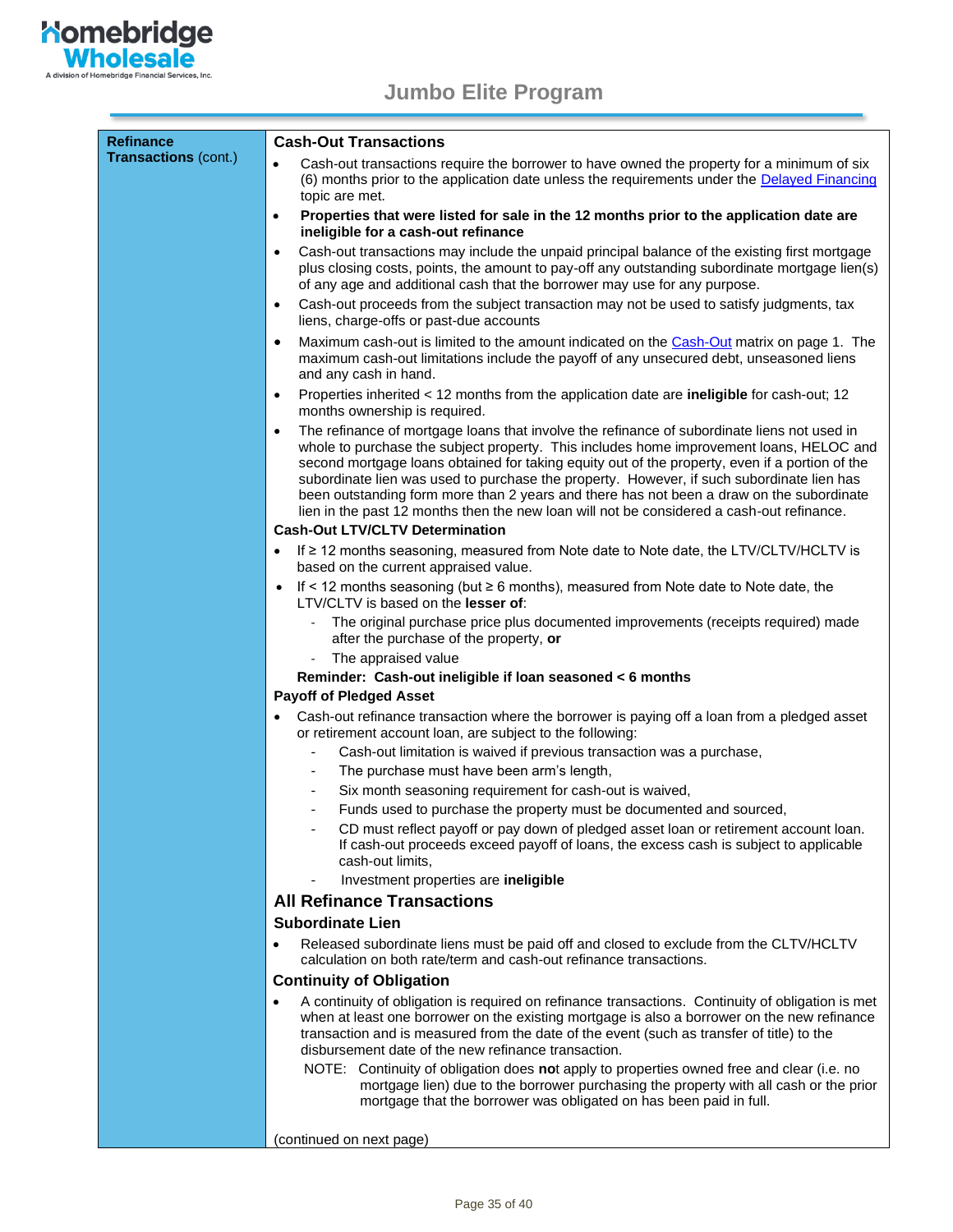

| <b>Refinance</b><br><b>Transactions (cont.)</b> | Exemptions to the above continuity of obligation requirements are:<br>$\bullet$<br>The borrower was added to the title 24 months or more prior to the disbursement date of<br>the new refinance transaction, or<br>The borrower has been on title for at least 12 months but is not obligated on the existing<br>mortgage and one of the following applies:<br>Has been residing in the property for at least 12 months,<br>Has paid the mortgage for the last 12 months, or<br>Can demonstrate a relationship (relative, domestic partner, etc.) with the current<br>obligor<br>The borrower has been added to title through a transfer from a trust or a limited liability<br>company (LLC) as long as the borrower was a beneficiary/creator of the trust or a 25%<br>or more owner of the LLC/partnership prior to the transfer and the transferring entity<br>and/or borrower has had consecutive ownership (on title) for at least the most recent 6<br>months prior to the disbursement of the new loan<br>NOTE: Transfer of ownership from a corporation to an individual does not meet the<br>continuity of obligation requirement<br>The borrower recently inherited, or was legally awarded, the property (divorce,<br>separation, or dissolution of a domestic partnership). There is no waiting period in<br>these instances.<br>If the continuity of obligation requirement does not exist, or one of the exemptions outlined above<br>do not apply, the loan is ineligible.<br><b>Delayed Financing</b><br>Delayed financing is the refinance of a property the borrower purchased for all cash within 6<br>months of the application date for the refinance transaction. The following applies:<br>Transaction is considered a rate/term refinance (excluding primary residence transactions in<br>$\bullet$<br>Texas, see below for Texas)<br>The LTV/CLTV is calculated based on the lesser of:<br>- The purchase price, or<br>- The appraised value;<br>NOTE: The applicable LTV/CLTV for the transaction applies; refer to the matrices on<br>pages 1 and 2 of these guides<br>Allowed on both primary residence, second home, and investment properties<br><b>NOTE:</b> Investment properties are eligible if the borrower is not a builder, or in the |
|-------------------------------------------------|-----------------------------------------------------------------------------------------------------------------------------------------------------------------------------------------------------------------------------------------------------------------------------------------------------------------------------------------------------------------------------------------------------------------------------------------------------------------------------------------------------------------------------------------------------------------------------------------------------------------------------------------------------------------------------------------------------------------------------------------------------------------------------------------------------------------------------------------------------------------------------------------------------------------------------------------------------------------------------------------------------------------------------------------------------------------------------------------------------------------------------------------------------------------------------------------------------------------------------------------------------------------------------------------------------------------------------------------------------------------------------------------------------------------------------------------------------------------------------------------------------------------------------------------------------------------------------------------------------------------------------------------------------------------------------------------------------------------------------------------------------------------------------------------------------------------------------------------------------------------------------------------------------------------------------------------------------------------------------------------------------------------------------------------------------------------------------------------------------------------------------------------------------------------------------------------------------------------------------------------------------------------------------|
|                                                 |                                                                                                                                                                                                                                                                                                                                                                                                                                                                                                                                                                                                                                                                                                                                                                                                                                                                                                                                                                                                                                                                                                                                                                                                                                                                                                                                                                                                                                                                                                                                                                                                                                                                                                                                                                                                                                                                                                                                                                                                                                                                                                                                                                                                                                                                             |
|                                                 |                                                                                                                                                                                                                                                                                                                                                                                                                                                                                                                                                                                                                                                                                                                                                                                                                                                                                                                                                                                                                                                                                                                                                                                                                                                                                                                                                                                                                                                                                                                                                                                                                                                                                                                                                                                                                                                                                                                                                                                                                                                                                                                                                                                                                                                                             |
|                                                 |                                                                                                                                                                                                                                                                                                                                                                                                                                                                                                                                                                                                                                                                                                                                                                                                                                                                                                                                                                                                                                                                                                                                                                                                                                                                                                                                                                                                                                                                                                                                                                                                                                                                                                                                                                                                                                                                                                                                                                                                                                                                                                                                                                                                                                                                             |
|                                                 |                                                                                                                                                                                                                                                                                                                                                                                                                                                                                                                                                                                                                                                                                                                                                                                                                                                                                                                                                                                                                                                                                                                                                                                                                                                                                                                                                                                                                                                                                                                                                                                                                                                                                                                                                                                                                                                                                                                                                                                                                                                                                                                                                                                                                                                                             |
|                                                 |                                                                                                                                                                                                                                                                                                                                                                                                                                                                                                                                                                                                                                                                                                                                                                                                                                                                                                                                                                                                                                                                                                                                                                                                                                                                                                                                                                                                                                                                                                                                                                                                                                                                                                                                                                                                                                                                                                                                                                                                                                                                                                                                                                                                                                                                             |
|                                                 |                                                                                                                                                                                                                                                                                                                                                                                                                                                                                                                                                                                                                                                                                                                                                                                                                                                                                                                                                                                                                                                                                                                                                                                                                                                                                                                                                                                                                                                                                                                                                                                                                                                                                                                                                                                                                                                                                                                                                                                                                                                                                                                                                                                                                                                                             |
|                                                 |                                                                                                                                                                                                                                                                                                                                                                                                                                                                                                                                                                                                                                                                                                                                                                                                                                                                                                                                                                                                                                                                                                                                                                                                                                                                                                                                                                                                                                                                                                                                                                                                                                                                                                                                                                                                                                                                                                                                                                                                                                                                                                                                                                                                                                                                             |
|                                                 | construction industry and the prior transaction was arm's length                                                                                                                                                                                                                                                                                                                                                                                                                                                                                                                                                                                                                                                                                                                                                                                                                                                                                                                                                                                                                                                                                                                                                                                                                                                                                                                                                                                                                                                                                                                                                                                                                                                                                                                                                                                                                                                                                                                                                                                                                                                                                                                                                                                                            |
|                                                 | Investment properties eligible as long as the borrower is not a builder or in the construction<br>$\bullet$<br>industry and the prior transaction was arm's length                                                                                                                                                                                                                                                                                                                                                                                                                                                                                                                                                                                                                                                                                                                                                                                                                                                                                                                                                                                                                                                                                                                                                                                                                                                                                                                                                                                                                                                                                                                                                                                                                                                                                                                                                                                                                                                                                                                                                                                                                                                                                                          |
|                                                 | The preliminary title reflects the borrower as the owner and no liens<br>Closing Disclosure from the original purchase is required to document that the total funds<br>$\bullet$<br>used to close the original purchase transactions were the borrower's own funds (no<br>borrowed, gift, or shared funds - see exception below)                                                                                                                                                                                                                                                                                                                                                                                                                                                                                                                                                                                                                                                                                                                                                                                                                                                                                                                                                                                                                                                                                                                                                                                                                                                                                                                                                                                                                                                                                                                                                                                                                                                                                                                                                                                                                                                                                                                                            |
|                                                 | The following types of borrowed funds are acceptable:<br>Funds drawn from a HELOC on another property owned by the borrower, or                                                                                                                                                                                                                                                                                                                                                                                                                                                                                                                                                                                                                                                                                                                                                                                                                                                                                                                                                                                                                                                                                                                                                                                                                                                                                                                                                                                                                                                                                                                                                                                                                                                                                                                                                                                                                                                                                                                                                                                                                                                                                                                                             |
|                                                 | Funds borrowed against a margin account, or<br>Funds from a 401(k) loan                                                                                                                                                                                                                                                                                                                                                                                                                                                                                                                                                                                                                                                                                                                                                                                                                                                                                                                                                                                                                                                                                                                                                                                                                                                                                                                                                                                                                                                                                                                                                                                                                                                                                                                                                                                                                                                                                                                                                                                                                                                                                                                                                                                                     |
|                                                 | The borrowed funds must be fully documented and must be reflected on the CD as a<br>payoff on the new refinance transaction<br>If funds from a pledged asset or retirement account were used to purchase the property<br>delayed financing is not eligible.                                                                                                                                                                                                                                                                                                                                                                                                                                                                                                                                                                                                                                                                                                                                                                                                                                                                                                                                                                                                                                                                                                                                                                                                                                                                                                                                                                                                                                                                                                                                                                                                                                                                                                                                                                                                                                                                                                                                                                                                                 |
|                                                 | Texas Primary Residence Transactions: Transaction is considered cash-out however<br>$\bullet$<br>cash-out limits and the 6 month seasoning requirement do not apply                                                                                                                                                                                                                                                                                                                                                                                                                                                                                                                                                                                                                                                                                                                                                                                                                                                                                                                                                                                                                                                                                                                                                                                                                                                                                                                                                                                                                                                                                                                                                                                                                                                                                                                                                                                                                                                                                                                                                                                                                                                                                                         |
|                                                 |                                                                                                                                                                                                                                                                                                                                                                                                                                                                                                                                                                                                                                                                                                                                                                                                                                                                                                                                                                                                                                                                                                                                                                                                                                                                                                                                                                                                                                                                                                                                                                                                                                                                                                                                                                                                                                                                                                                                                                                                                                                                                                                                                                                                                                                                             |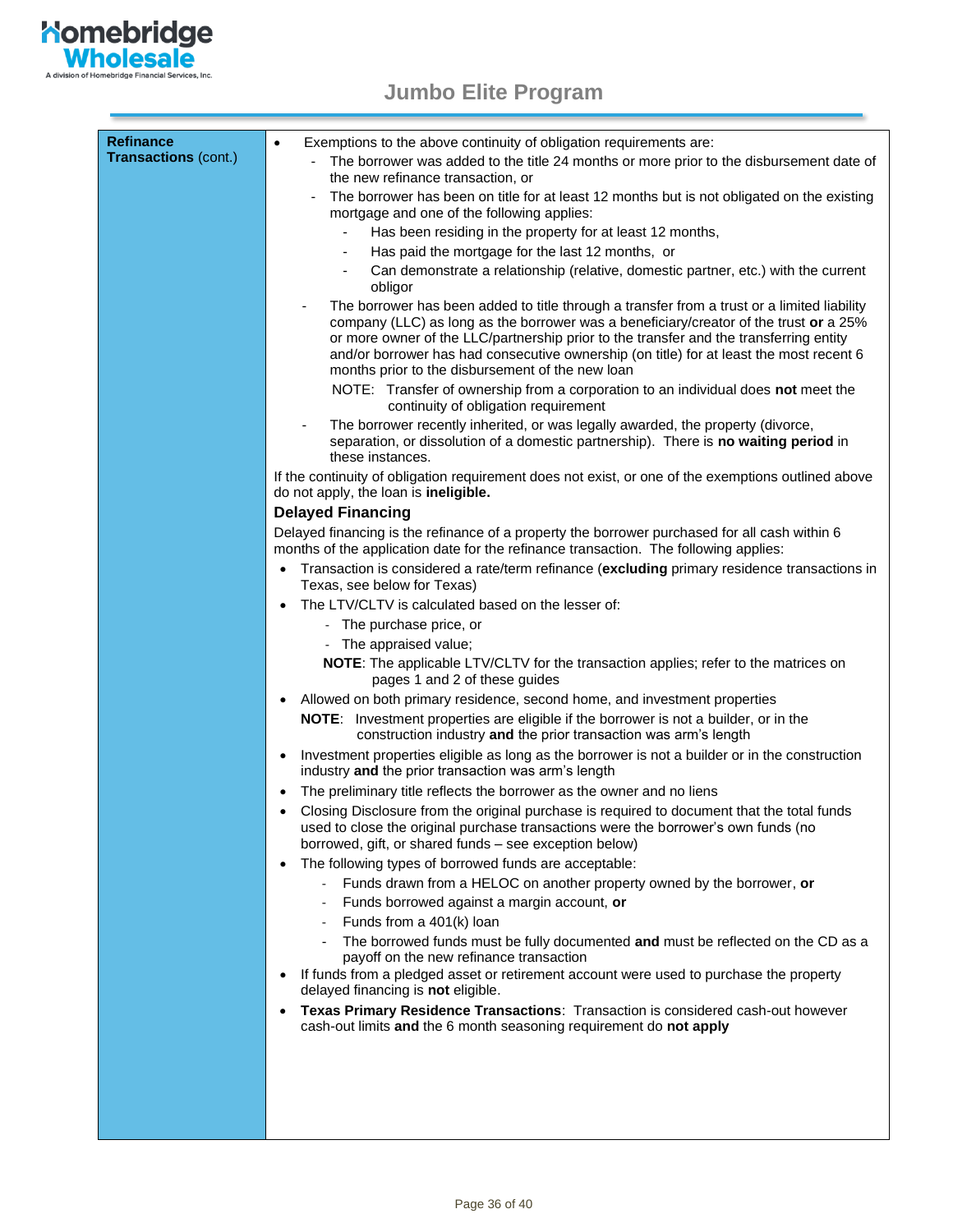

<span id="page-36-0"></span>

| <b>Refinance</b><br>Transactions (cont.) | <b>Financing Real Estate Taxes – the following applies when real estate taxes are financed:</b><br>Limited Cash-out Refinance: A loan is ineligible as a limited cash-out refinance and                                                                                                                                                                                                                 |                                                                                                                                       |                           |                                          |                           |  |  |  |  |
|------------------------------------------|---------------------------------------------------------------------------------------------------------------------------------------------------------------------------------------------------------------------------------------------------------------------------------------------------------------------------------------------------------------------------------------------------------|---------------------------------------------------------------------------------------------------------------------------------------|---------------------------|------------------------------------------|---------------------------|--|--|--|--|
|                                          |                                                                                                                                                                                                                                                                                                                                                                                                         | must be considered a cash-out transaction when:<br>The borrower finances the payment of real estate taxes for the subject property in |                           |                                          |                           |  |  |  |  |
|                                          | the loan amount but does not establish an escrow account, or<br>The borrower finances the payment of real estate taxes that are more than 60 days                                                                                                                                                                                                                                                       |                                                                                                                                       |                           |                                          |                           |  |  |  |  |
|                                          |                                                                                                                                                                                                                                                                                                                                                                                                         | delinquent for the subject property in the loan amount.<br>NOTE: If considered cash-out, only eligible on primary residence           |                           |                                          |                           |  |  |  |  |
|                                          |                                                                                                                                                                                                                                                                                                                                                                                                         |                                                                                                                                       |                           |                                          |                           |  |  |  |  |
|                                          | Cash-out Refinance: A loan with financed real estate taxes that are more than 60 days<br>delinquent is eligible as long as an escrow account is established. If an escrow account is<br>not established the loan is ineligible.                                                                                                                                                                         |                                                                                                                                       |                           |                                          |                           |  |  |  |  |
| Reserves                                 | Borrowers should disclose all liquid assets (not just those required to satisfy reserve<br>requirements) and those assets should be verified. Cash-out cannot be used to satisfy reserve<br>requirements.                                                                                                                                                                                               |                                                                                                                                       |                           |                                          |                           |  |  |  |  |
|                                          | Reserve requirements for the subject property:                                                                                                                                                                                                                                                                                                                                                          |                                                                                                                                       |                           |                                          |                           |  |  |  |  |
|                                          |                                                                                                                                                                                                                                                                                                                                                                                                         | 80.01% to 90% LTV<br>1-unit owner-occupied only                                                                                       |                           |                                          |                           |  |  |  |  |
|                                          |                                                                                                                                                                                                                                                                                                                                                                                                         | <b>Borrower Type</b>                                                                                                                  |                           | <b>DTI</b>                               | <b>Required Reserves*</b> |  |  |  |  |
|                                          |                                                                                                                                                                                                                                                                                                                                                                                                         | <b>Non-First Time Homebuyer</b>                                                                                                       |                           | ≤ 38%                                    | 12 months PITIA           |  |  |  |  |
|                                          |                                                                                                                                                                                                                                                                                                                                                                                                         |                                                                                                                                       |                           | 38.01% to 43%                            | 18 months PITIA           |  |  |  |  |
|                                          |                                                                                                                                                                                                                                                                                                                                                                                                         | <b>First Time Homebuyer</b>                                                                                                           |                           | ≤ 38%<br>$\leq 80\%$ LTV                 | 15 months PITIA           |  |  |  |  |
|                                          |                                                                                                                                                                                                                                                                                                                                                                                                         |                                                                                                                                       |                           |                                          | <b>Required Reserves*</b> |  |  |  |  |
|                                          |                                                                                                                                                                                                                                                                                                                                                                                                         | <b>Occupancy</b>                                                                                                                      |                           | <b>Loan Amount</b><br>$\leq$ \$1,000,000 | 6 months PITIA            |  |  |  |  |
|                                          |                                                                                                                                                                                                                                                                                                                                                                                                         |                                                                                                                                       | $$1,000,001 - $1,500,000$ |                                          | 9 months PITIA            |  |  |  |  |
|                                          |                                                                                                                                                                                                                                                                                                                                                                                                         | <b>Primary Residence</b>                                                                                                              | $$1,500,001 - $2,000,000$ |                                          | 12 months PITIA           |  |  |  |  |
|                                          |                                                                                                                                                                                                                                                                                                                                                                                                         |                                                                                                                                       | \$2,000,001 - \$2,500,000 |                                          | 24 months PITIA           |  |  |  |  |
|                                          |                                                                                                                                                                                                                                                                                                                                                                                                         | <b>First Time</b><br><b>Homebuyer Primary</b><br><b>Residence</b>                                                                     | $\leq$ \$1,000,000        |                                          | 12 months PITIA           |  |  |  |  |
|                                          |                                                                                                                                                                                                                                                                                                                                                                                                         |                                                                                                                                       | $$1,000,001 - $2,500,000$ |                                          | 15 months PITIA           |  |  |  |  |
|                                          |                                                                                                                                                                                                                                                                                                                                                                                                         | <b>Loan Amount</b><br><b>Occupancy</b>                                                                                                |                           | <b>Required Reserves*</b>                |                           |  |  |  |  |
|                                          |                                                                                                                                                                                                                                                                                                                                                                                                         |                                                                                                                                       | $\leq$ \$1,000,000        |                                          | 12 months PITIA           |  |  |  |  |
|                                          |                                                                                                                                                                                                                                                                                                                                                                                                         | <b>Second Home</b>                                                                                                                    |                           | $$1,000,001 - $1,500,000$                | 18 months PITIA           |  |  |  |  |
|                                          |                                                                                                                                                                                                                                                                                                                                                                                                         |                                                                                                                                       | $$1,500,001 - $2,000,000$ |                                          | 24 months PITIA           |  |  |  |  |
|                                          |                                                                                                                                                                                                                                                                                                                                                                                                         |                                                                                                                                       | \$2,000,001 - \$2,500,000 |                                          | 36 months PITIA           |  |  |  |  |
|                                          |                                                                                                                                                                                                                                                                                                                                                                                                         | <b>Occupancy</b>                                                                                                                      | <b>Loan Amount</b>        |                                          | <b>Required Reserves*</b> |  |  |  |  |
|                                          |                                                                                                                                                                                                                                                                                                                                                                                                         | Investment                                                                                                                            | $\leq$ \$1.000.000        |                                          | 18 months PITIA           |  |  |  |  |
|                                          |                                                                                                                                                                                                                                                                                                                                                                                                         |                                                                                                                                       |                           | $$1,000,001 - $1,500,000$                | 24 months PITIA           |  |  |  |  |
|                                          | *The following additional reserve requirements apply:                                                                                                                                                                                                                                                                                                                                                   |                                                                                                                                       |                           |                                          |                           |  |  |  |  |
|                                          | Self-Employed Borrowers: Additional (3) three months reserves required<br>Minimum required reserves from non-retirement accounts:<br>Primary Residence: 3 months PITIA                                                                                                                                                                                                                                  |                                                                                                                                       |                           |                                          |                           |  |  |  |  |
|                                          |                                                                                                                                                                                                                                                                                                                                                                                                         |                                                                                                                                       |                           |                                          |                           |  |  |  |  |
|                                          |                                                                                                                                                                                                                                                                                                                                                                                                         | Second Home and Investment: 6 months PITIA                                                                                            |                           |                                          |                           |  |  |  |  |
|                                          | Additional Financed Properties: If the borrower has additional financed properties<br>$\bullet$<br>(other than the subject property) six (6) months PITIA is required for each additional<br>financed property in addition to the applicable reserve requirement stated above for<br>the subject property. Refer to the <b>Financed Properties</b> topic for allowable number of<br>financed properties |                                                                                                                                       |                           |                                          |                           |  |  |  |  |
|                                          | Reminder: If business funds are being used to satisfy reserve requirements the required<br>reserve amount must be doubled for both the subject property and for any<br>additional financed properties owned by the borrower (e.g. if 6 months PITIA for<br>subject and 6 months for (1) additional financed property = $$30,000$ in reserves<br>then \$60,000 in reserves is required)                  |                                                                                                                                       |                           |                                          |                           |  |  |  |  |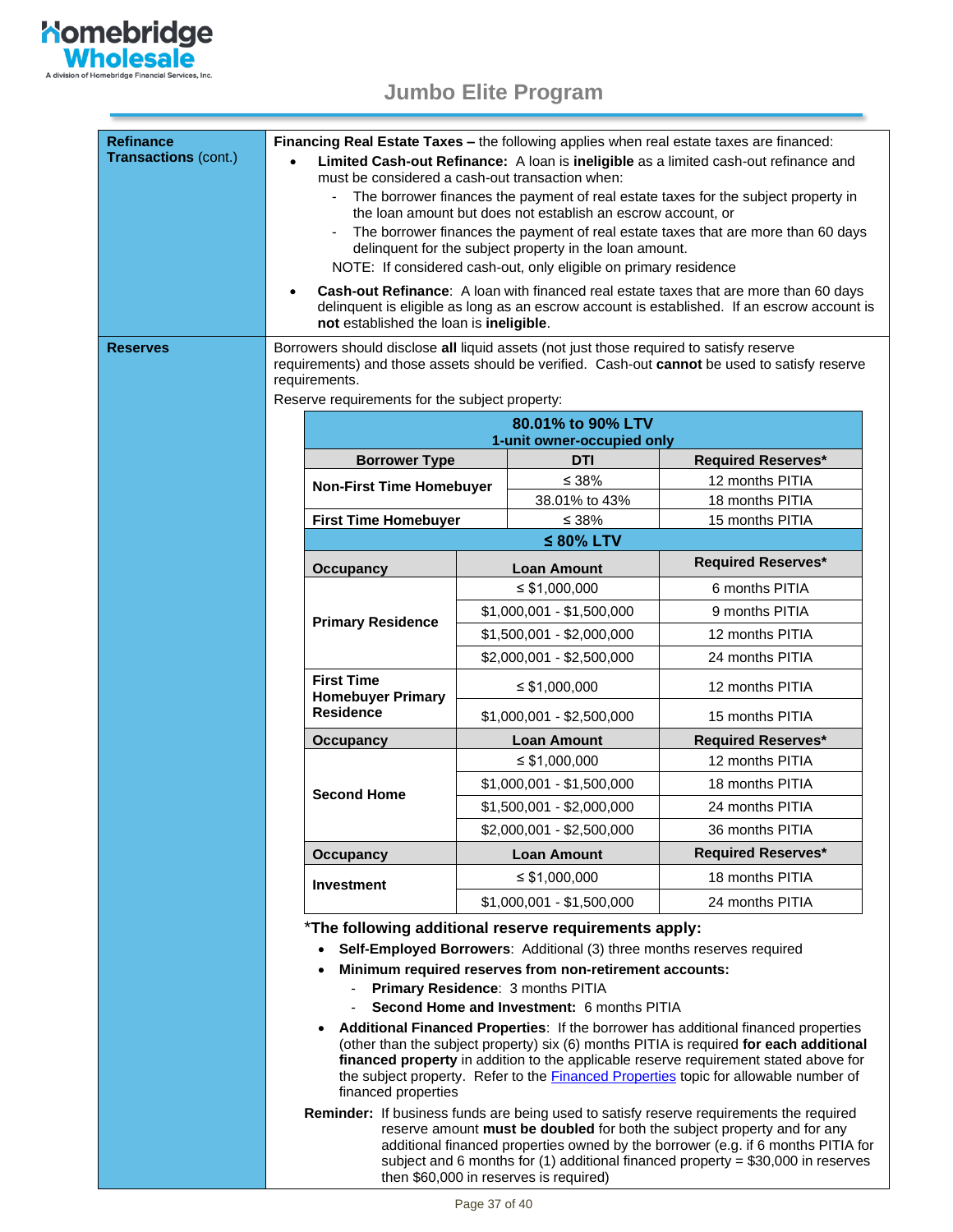

<span id="page-37-0"></span>

| <b>Residual Income</b>                 | Residual income is only required as follows:                                                                                                                                                                       |                                                                                                                                   |        |              |             |             |  |  |
|----------------------------------------|--------------------------------------------------------------------------------------------------------------------------------------------------------------------------------------------------------------------|-----------------------------------------------------------------------------------------------------------------------------------|--------|--------------|-------------|-------------|--|--|
|                                        | 80.01% to 90% LTV, OR                                                                                                                                                                                              |                                                                                                                                   |        |              |             |             |  |  |
|                                        | ≤ 80% LTV and the DTI is 45.01% to 49.99%                                                                                                                                                                          |                                                                                                                                   |        |              |             |             |  |  |
|                                        | Number in Household*                                                                                                                                                                                               | One                                                                                                                               | Two    | <b>Three</b> | <b>Four</b> | <b>Five</b> |  |  |
|                                        | <b>Required Residual Income</b>                                                                                                                                                                                    | \$1550                                                                                                                            | \$2600 | \$3150       | \$3550      | \$3700      |  |  |
|                                        | *> 5 members: Add \$150 for each additional family member                                                                                                                                                          |                                                                                                                                   |        |              |             |             |  |  |
| <b>Seller Contributions</b>            | Refer to the <b>Interested Party Contributions</b> topic for seller contribution limits.                                                                                                                           |                                                                                                                                   |        |              |             |             |  |  |
| <b>Subordinate</b><br><b>Financing</b> | Eligible as follows:<br>Institutional financing only up to the maximum LTV/CLTV/HCLTV allowed. Seller subordinate<br>financing is not allowed.<br>Subordinate financing not allowed on LTVs > 80%<br>$\bullet$     |                                                                                                                                   |        |              |             |             |  |  |
|                                        | Subordinate liens must be recorded and clearly subordinate to the first mortgage lien and the<br>$\bullet$<br>monthly payment must be included in the DTI calculation                                              |                                                                                                                                   |        |              |             |             |  |  |
|                                        | Full disclosure must be made on the existence of subordinate financing and the repayment<br>$\bullet$<br>terms                                                                                                     |                                                                                                                                   |        |              |             |             |  |  |
|                                        | The following types of subordinate financing are eligible:<br>$\bullet$                                                                                                                                            |                                                                                                                                   |        |              |             |             |  |  |
|                                        | Mortgage with regular payments that cover at least the interest due so that negative<br>amortization does not occur,                                                                                               |                                                                                                                                   |        |              |             |             |  |  |
|                                        | Mortgage terms that require interest at a market rate<br>Subordinate financing provided by the borrower's employer subject to:<br>The employer has a documented employee financing assistance program in<br>place, |                                                                                                                                   |        |              |             |             |  |  |
|                                        |                                                                                                                                                                                                                    |                                                                                                                                   |        |              |             |             |  |  |
|                                        |                                                                                                                                                                                                                    |                                                                                                                                   |        |              |             |             |  |  |
|                                        | The employer may require full repayment of debt if the borrower's employment<br>ceases before the maturity date,                                                                                                   |                                                                                                                                   |        |              |             |             |  |  |
|                                        | The financing may be structured in any of the following ways:                                                                                                                                                      |                                                                                                                                   |        |              |             |             |  |  |
|                                        | $\circ$                                                                                                                                                                                                            | Fully amortizing level monthly payments                                                                                           |        |              |             |             |  |  |
|                                        | $\circ$<br>payments,                                                                                                                                                                                               | Deferred payments for some period before changing to fully amortizing                                                             |        |              |             |             |  |  |
|                                        | $\circ$                                                                                                                                                                                                            | Deferred payments over the entire term                                                                                            |        |              |             |             |  |  |
|                                        | $\circ$                                                                                                                                                                                                            | Forgiveness of debt over time                                                                                                     |        |              |             |             |  |  |
|                                        | $\circ$                                                                                                                                                                                                            | Balloon payment of no less than five (5) years, or the borrower must<br>have sufficient liquidity to pay off the subordinate lien |        |              |             |             |  |  |
| <b>Temporary Buydowns</b>              | Not allowed                                                                                                                                                                                                        |                                                                                                                                   |        |              |             |             |  |  |
|                                        |                                                                                                                                                                                                                    |                                                                                                                                   |        |              |             |             |  |  |
|                                        |                                                                                                                                                                                                                    |                                                                                                                                   |        |              |             |             |  |  |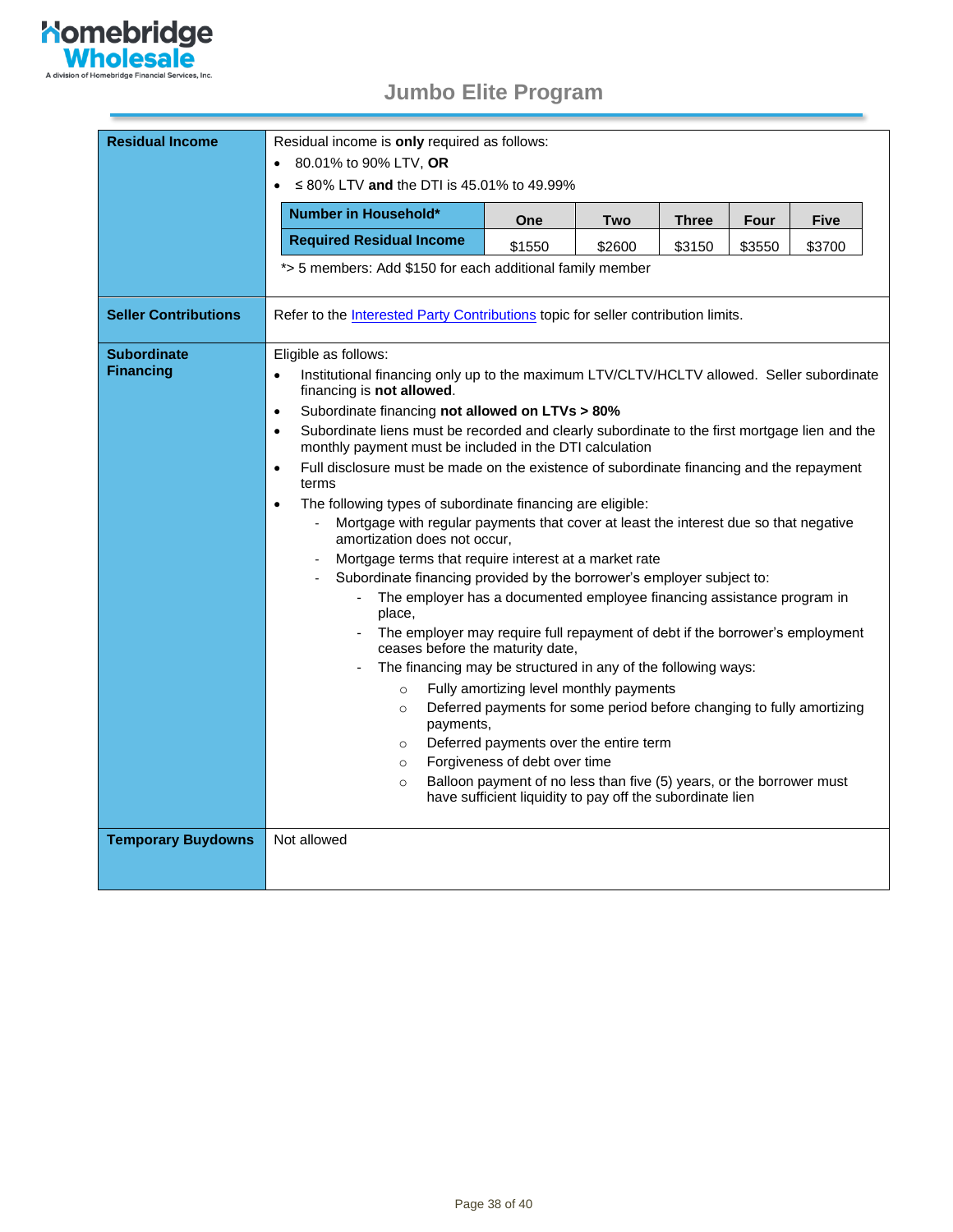

| <b>Texas Section 50(a)(6)</b><br>(Texas Equity) | A Texas Section 50(a)(6) Ioan (aka Texas Home Equity) is a cash-out refinance. Once a Texas<br>Home Equity loan, any subsequent refinance, of the property is also considered a Texas Home<br>Equity and subject to the Texas Home Equity restrictions. The following applies:<br>30 year fixed rate term only |
|-------------------------------------------------|----------------------------------------------------------------------------------------------------------------------------------------------------------------------------------------------------------------------------------------------------------------------------------------------------------------|
|                                                 | Cash-out refinance<br>$\bullet$                                                                                                                                                                                                                                                                                |
|                                                 | Owner-occupied primary residence classified as a homestead under Texas law.<br>٠                                                                                                                                                                                                                               |
|                                                 | All borrowers must reside in the home. Non-occupant co-borrowers are not allowed.<br>$\bullet$                                                                                                                                                                                                                 |
|                                                 | Maximum LTV/CLTV is the lesser of 80% or as allowed by program<br>$\bullet$                                                                                                                                                                                                                                    |
|                                                 | Subordinate financing not allowed (all liens must be paid in full by refinance transaction.)<br>٠                                                                                                                                                                                                              |
|                                                 | 1 unit single family residence, PUD or condo.<br>$\bullet$                                                                                                                                                                                                                                                     |
|                                                 | 2-4 units are not permitted                                                                                                                                                                                                                                                                                    |
|                                                 | Maximum of 10 acres, no exceptions. The acreage must meet all requirements for urban and<br>$\bullet$<br>rural properties. Land that is taxed as agricultural is ineligible.                                                                                                                                   |
|                                                 | Maximum 3% fee limitation for all closing costs, fees and charges:<br>$\bullet$                                                                                                                                                                                                                                |
|                                                 | - Prepaid and bona fide discount points are excluded (discount points eligible if borrowers<br>sign an "Election to Pay Discount Points" affidavit at closing).                                                                                                                                                |
|                                                 | Notice Concerning Extension of Credit required (aka "12 Day Disclosure"):<br>$\bullet$<br>Borrower and non-borrowing spouse (if applicable) must sign the Notice Concerning<br>Extension of Credit,                                                                                                            |
|                                                 | - The loan cannot close until 12 days after the Notice was signed.                                                                                                                                                                                                                                             |
|                                                 | Survey is required to demonstrate:<br>$\bullet$                                                                                                                                                                                                                                                                |
|                                                 | Any adjacent lands is divided as separate parcels, and                                                                                                                                                                                                                                                         |
|                                                 | Property is separately platted and is a subdivided lot for which full ingress and egress is<br>$\blacksquare$<br>available.                                                                                                                                                                                    |
|                                                 | Loan must close at the closing agent's office; it cannot close at the borrower's home.<br>$\bullet$                                                                                                                                                                                                            |
|                                                 | Borrower must receive a copy of the final 1003 along with the HUD-1/CD for review a<br>$\bullet$<br>minimum of 24 hours prior to closing.                                                                                                                                                                      |
|                                                 | All married parties, regardless if on the loan or not, must sign the Deed of Trust and Notice of<br>$\bullet$<br>Right to Cancel as Texas is a community property state.                                                                                                                                       |
|                                                 | Borrower(s) cannot sign early (i.e. cannot sign before the date of the closing package).<br>$\bullet$                                                                                                                                                                                                          |
|                                                 | Deed of Trust must be completed on the Security Instrument (must be a Texas resident and<br>$\bullet$<br>is typically an attorney).                                                                                                                                                                            |
|                                                 | Property taxes are due yearly in December. Tax Certificates are generally provided. School,<br>$\bullet$<br>city, county and MUD taxes are common.                                                                                                                                                             |
|                                                 | Waiting periods:<br>$\bullet$                                                                                                                                                                                                                                                                                  |
|                                                 | The loan cannot close until the Notice Concerning Extensions of Credit (12 Day<br>Disclosure) has been signed and received by Homebridge for 12 days.                                                                                                                                                          |
|                                                 | The loan cannot close until 24 hours after the borrower(s) have signed the final HUD-1<br>/CD and the final 1003.                                                                                                                                                                                              |
|                                                 | There is a 12 months seasoning requirement. The loan cannot close until a minimum of<br>12 months have passed after the closing of the previous loan.                                                                                                                                                          |
|                                                 | There is a 3 day right of rescission period.<br>$\bullet$                                                                                                                                                                                                                                                      |
|                                                 | Power of attorney is not permitted<br>$\bullet$                                                                                                                                                                                                                                                                |
| <b>Transactions -</b>                           | Purchase<br>$\bullet$                                                                                                                                                                                                                                                                                          |
| <b>Eligible</b>                                 | Limited cash-out refinance (rate/term)<br>$\bullet$                                                                                                                                                                                                                                                            |
|                                                 | Cash-out refinance<br>$\bullet$                                                                                                                                                                                                                                                                                |
|                                                 |                                                                                                                                                                                                                                                                                                                |